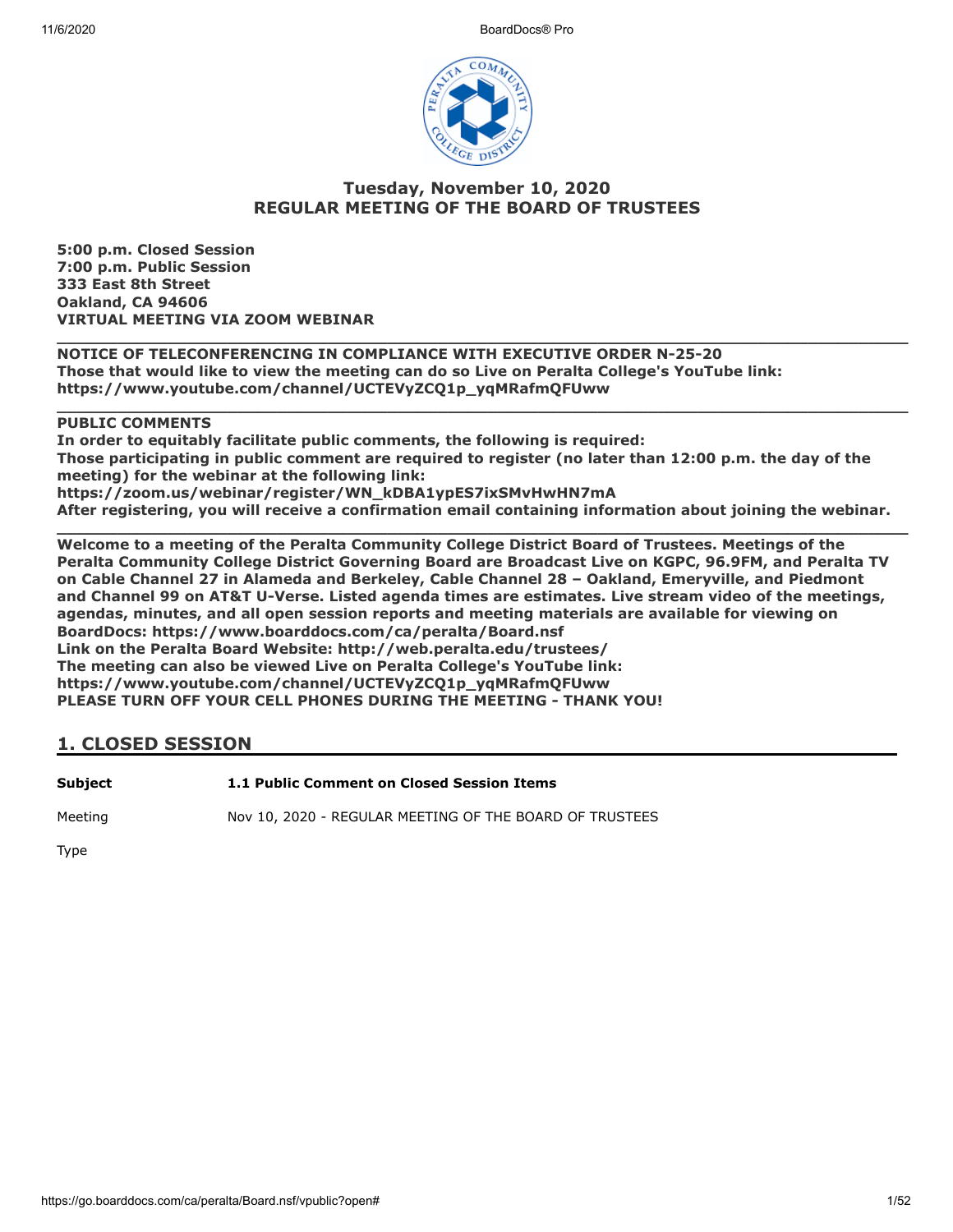| <b>1. CLOSED SESSION</b> |                                                                                                                                        |  |
|--------------------------|----------------------------------------------------------------------------------------------------------------------------------------|--|
| Subject                  | 1.2 Conference with Labor Negotiator Whittaker, Peralta Federation of Teachers, Local<br>39, and SEIU 1021 (Government Code § 54957.6) |  |
| Meeting                  | Nov 10, 2020 - REGULAR MEETING OF THE BOARD OF TRUSTEES                                                                                |  |

Type Information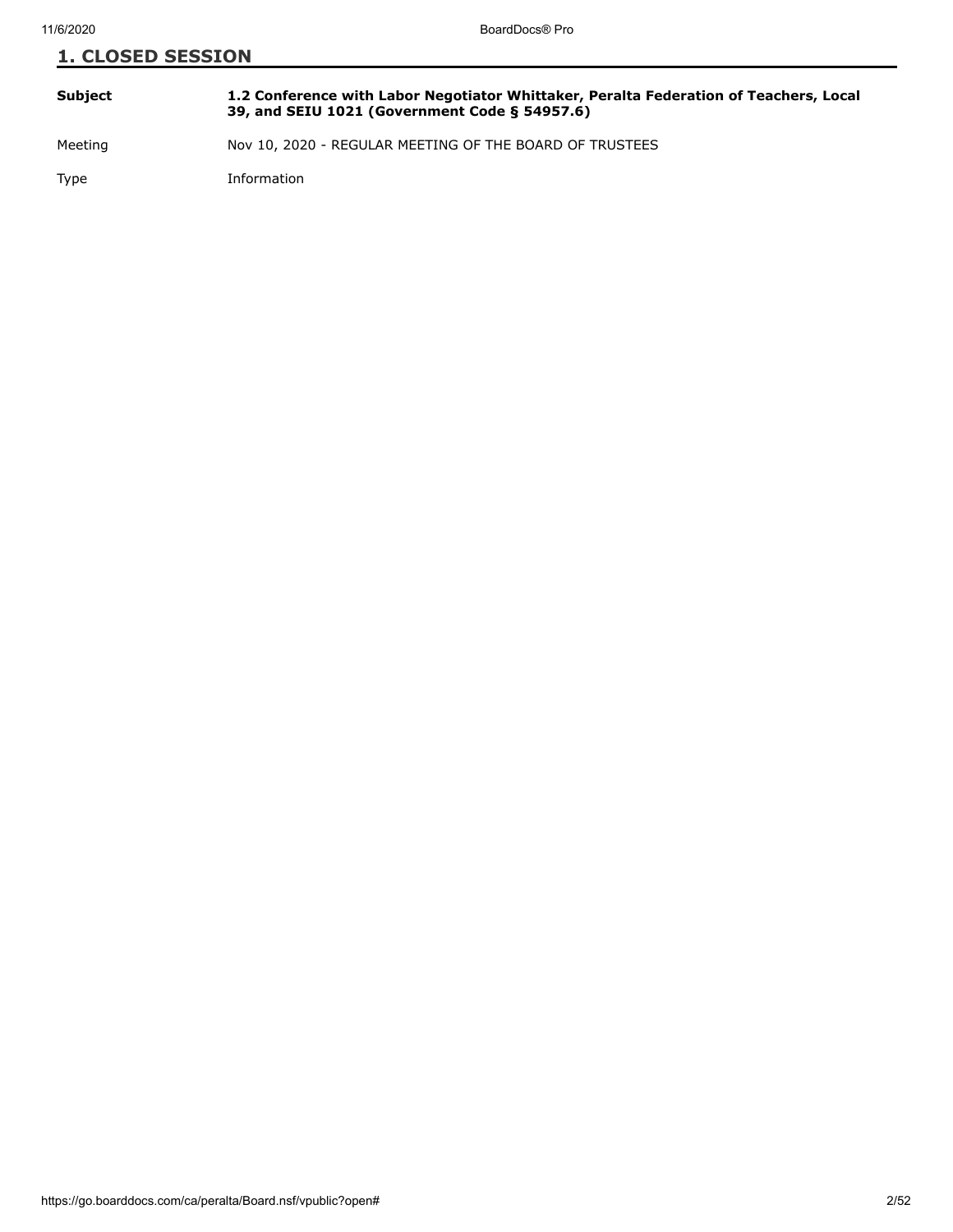## **Subject 1.3 Public Employee Appointment (Government Code Section 54957)**

Meeting Nov 10, 2020 - REGULAR MEETING OF THE BOARD OF TRUSTEES

Type Information

- Recommendation to appoint the President of College of Alameda
- Recommendation to ratify the appointment of the Acting Vice Chancellor of General Services, District Office
- Recommendation to appoint the President of Laney College
- Recommendation to ratify the appointment of the Acting Dean of Academic & Student Affairs, Laney College
- Recommendation to extend the appointment of the Acting Vice President of Instruction, Laney College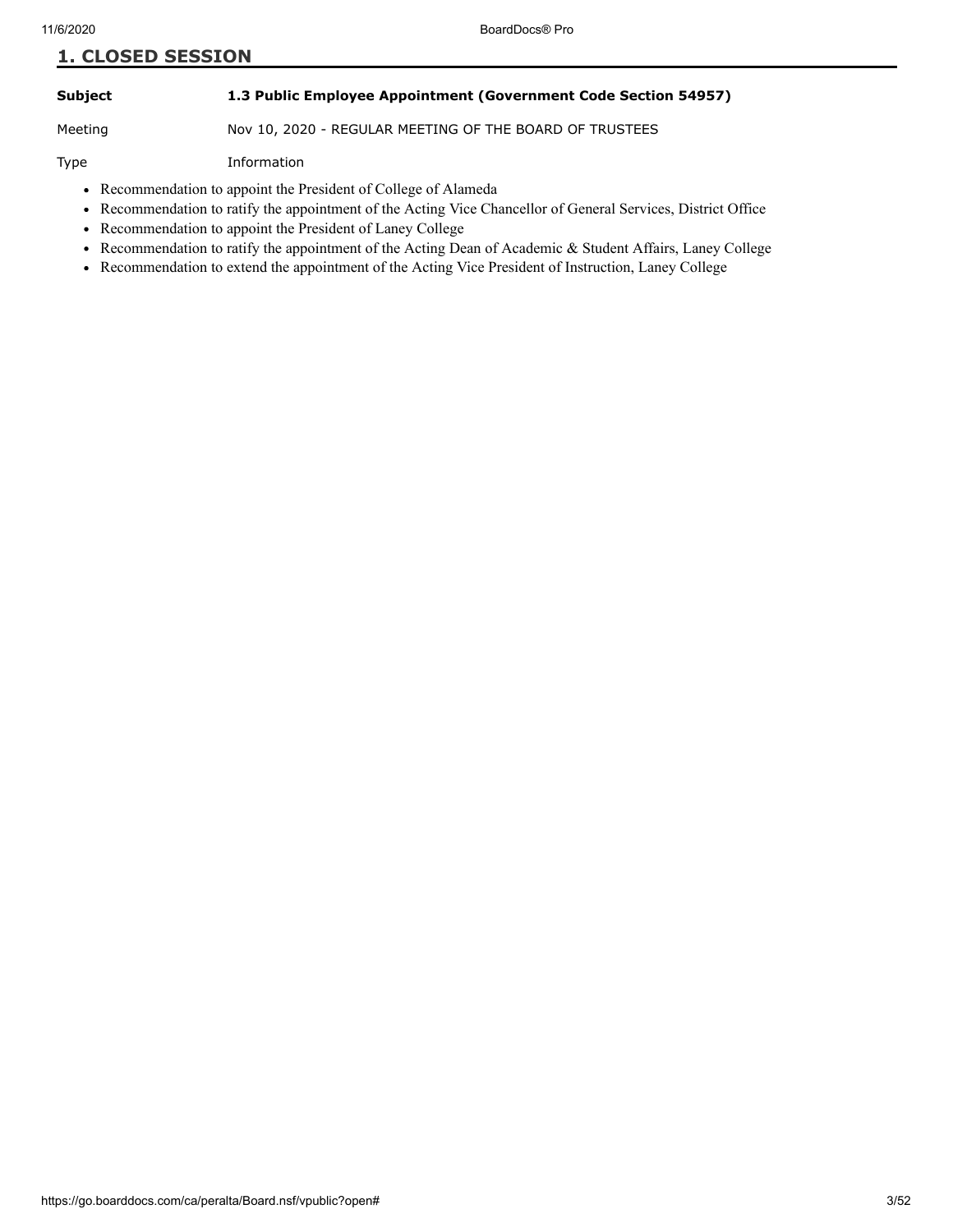#### **Subject 1.4 Public Employee Discipline/Dismissal/Release**

Meeting Nov 10, 2020 - REGULAR MEETING OF THE BOARD OF TRUSTEES

Type

The Board is provided respective salaries in closed session for information purposes only, if any. The Board is reminded not to discuss personnel matters outside of closed session.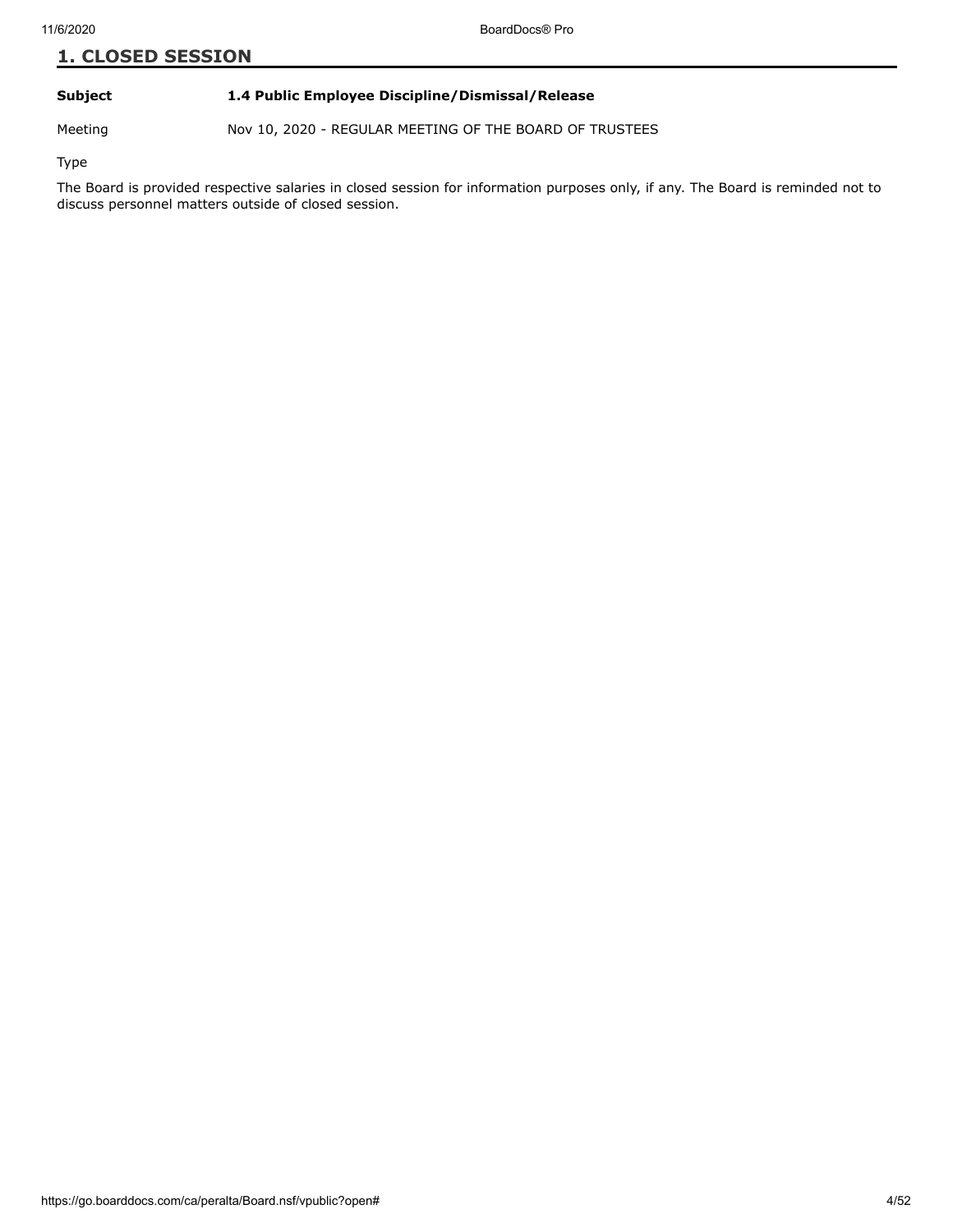#### **Subject 1.5 Public Employee Evaluation**

Meeting Nov 10, 2020 - REGULAR MEETING OF THE BOARD OF TRUSTEES

Type

The Board is provided respective salaries in closed session for information purposes only, if any. The Board is reminded not to discuss personnel matters outside of closed session.

• Interim Chancellor Goals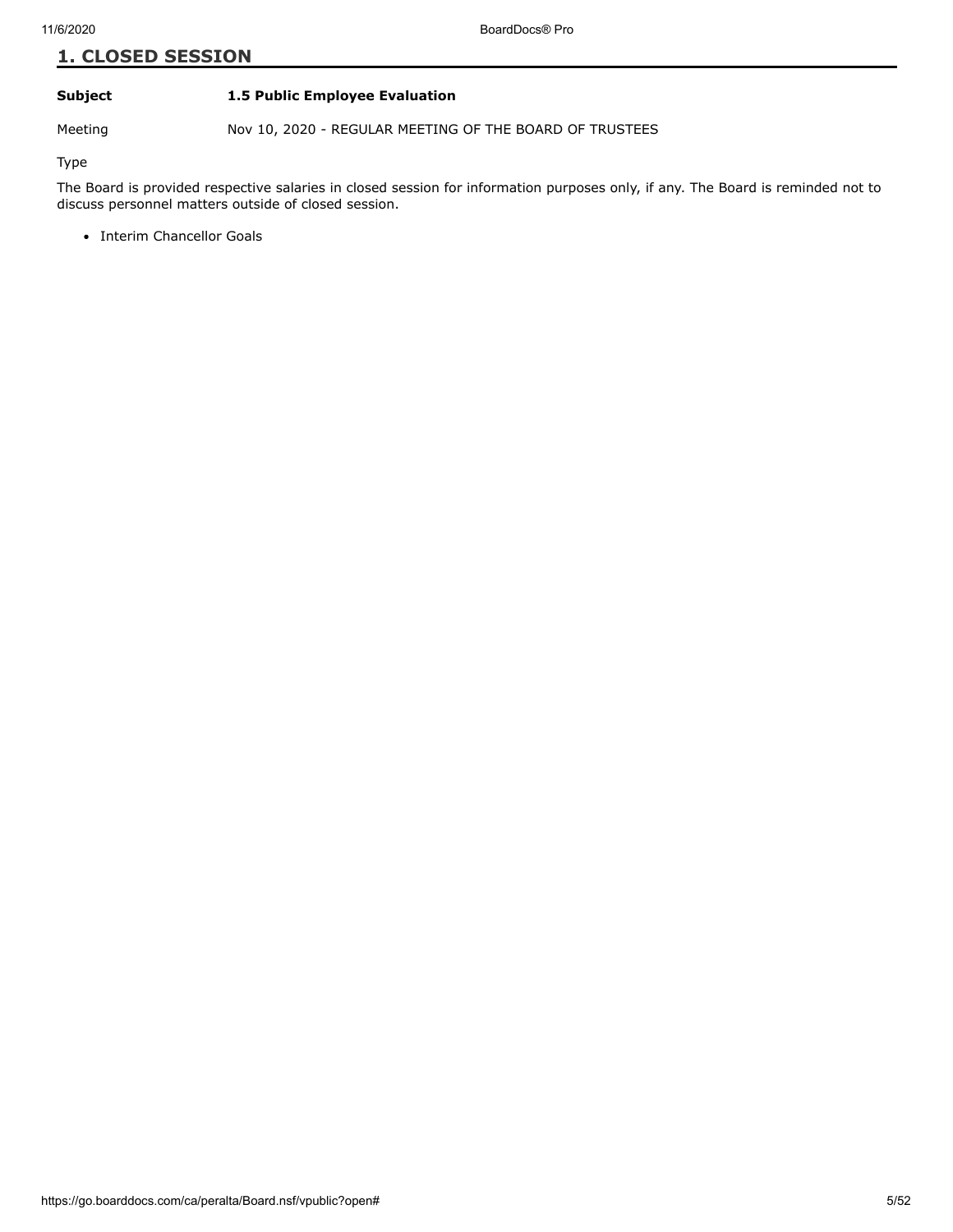#### **Subject 1.6 Conference with Legal Counsel, Multiple Cases: (Government Code § 54956.9)**

Meeting Nov 10, 2020 - REGULAR MEETING OF THE BOARD OF TRUSTEES

Type Information

- Hussain v. Peralta Community College District, Alameda Superior Court case no. RG20057885.
- Payne v. Peralta Community College District, U.S. District Court, Northern District of CA, Case No. 3:16-cv-04390-MMC.
- Herrera v. Peralta Community College District et.al, Alameda Superior Court case no. RG18932402
- Conference with Legal Counsel, Anticipated/Potential Litigation (54956.9(b)-(c)) (2 cases)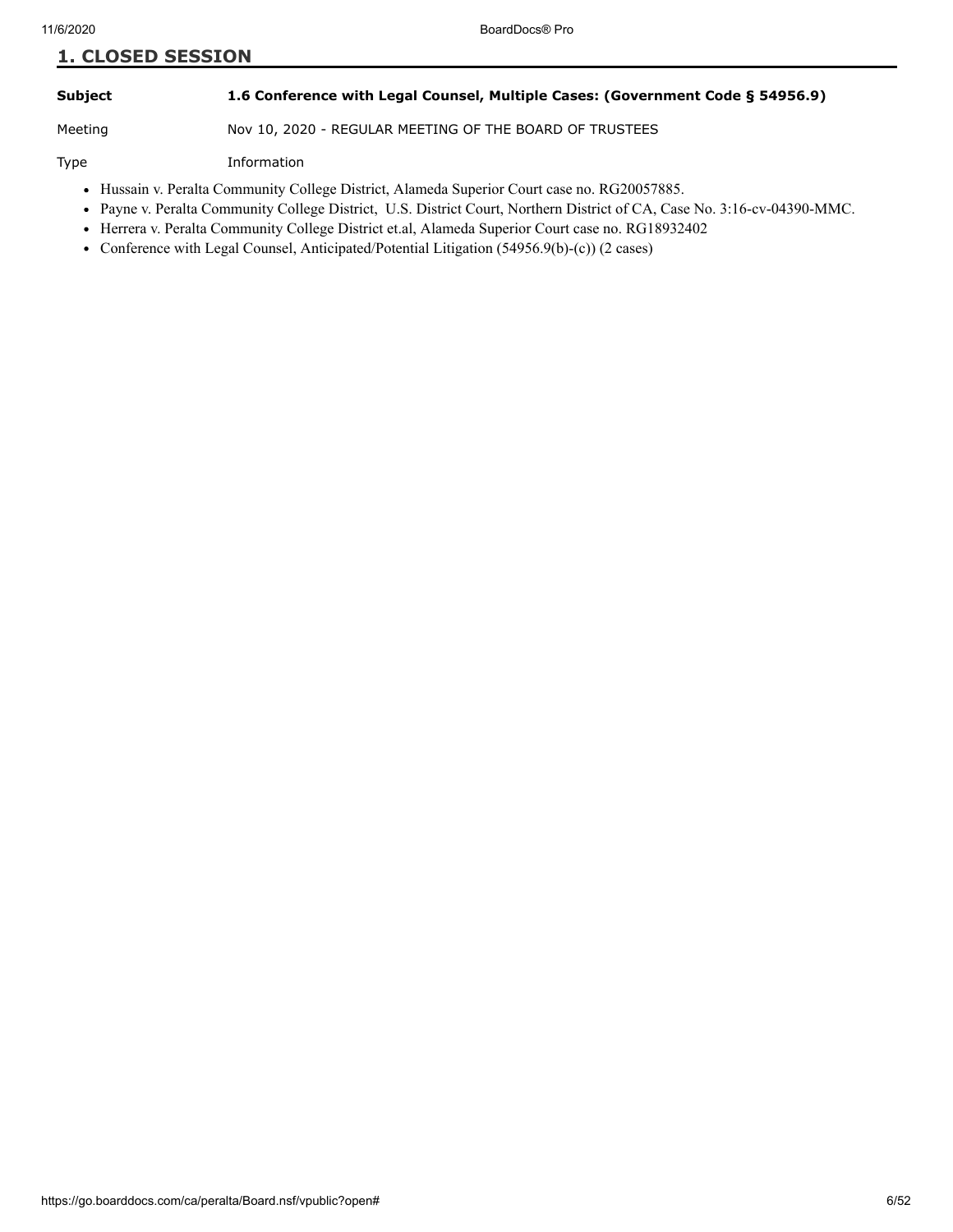# **2. OPEN SESSION Subject 2.1 Call to Order**

Meeting Nov 10, 2020 - REGULAR MEETING OF THE BOARD OF TRUSTEES

Type Procedural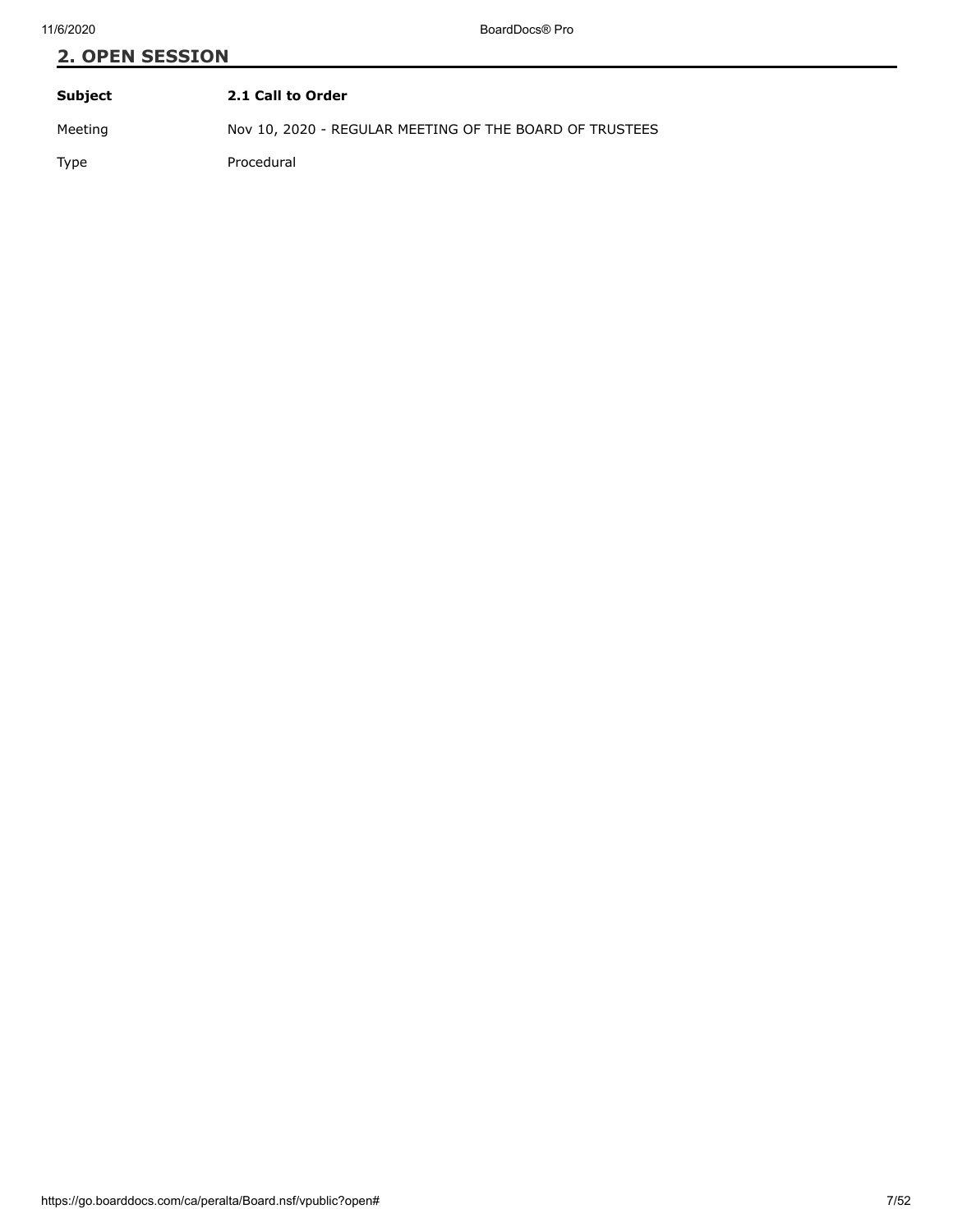| Subject | 2.2 Pledge of Allegiance                                |
|---------|---------------------------------------------------------|
| Meeting | Nov 10, 2020 - REGULAR MEETING OF THE BOARD OF TRUSTEES |
| Type    | Procedural                                              |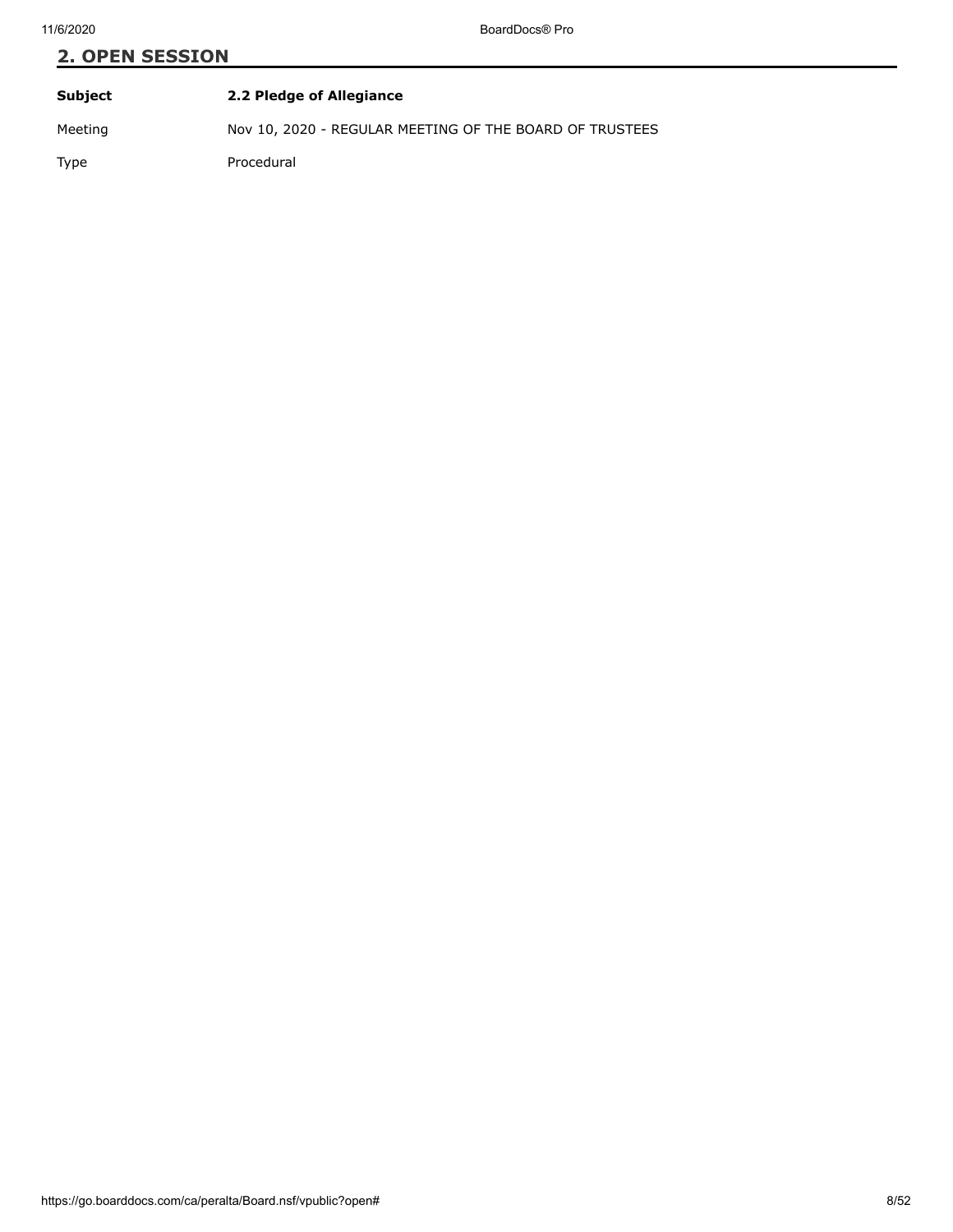| Subject | 2.3 Roll Call                                           |
|---------|---------------------------------------------------------|
| Meeting | Nov 10, 2020 - REGULAR MEETING OF THE BOARD OF TRUSTEES |
| Type    | Procedural                                              |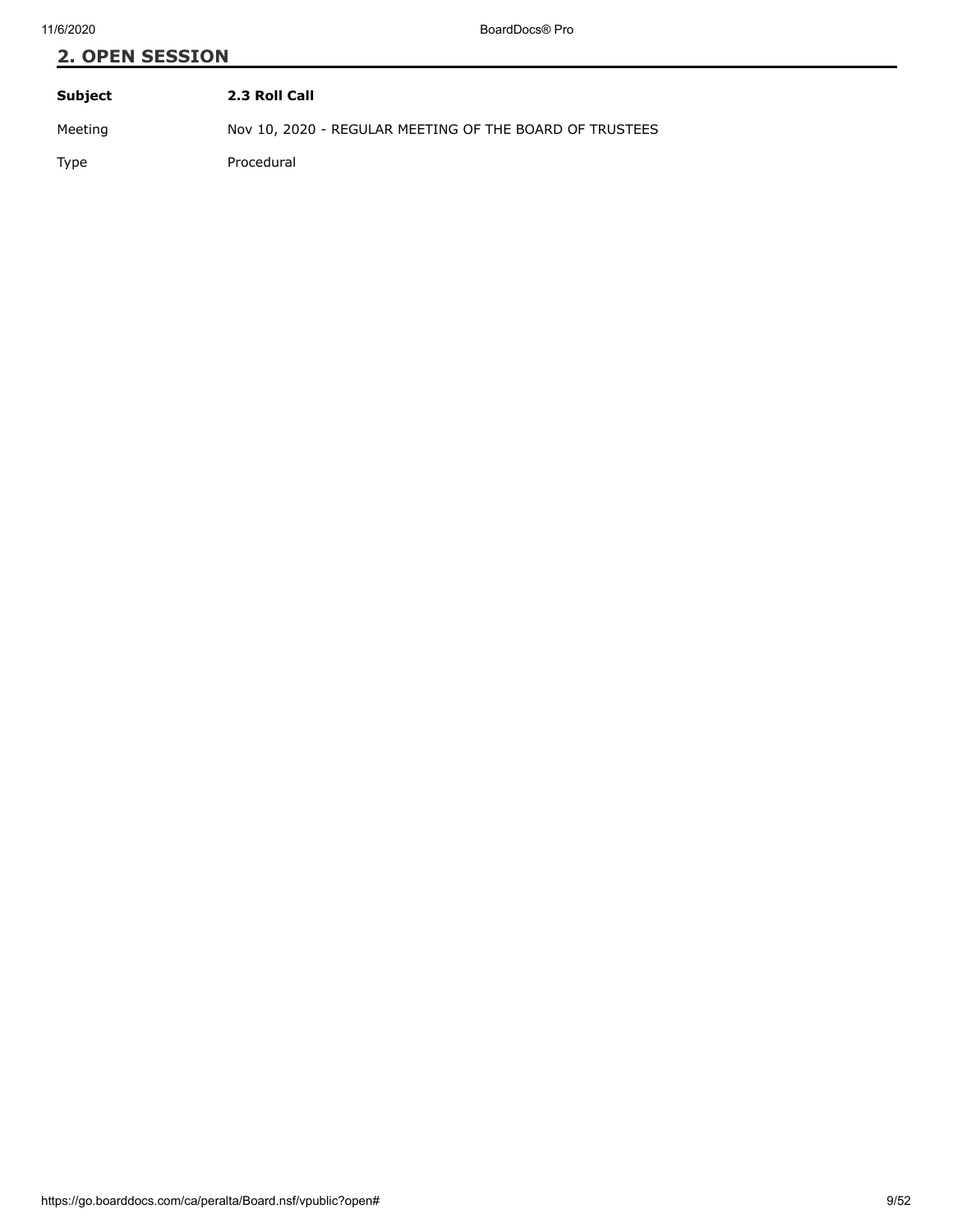# **2. OPEN SESSION Subject 2.4 Report of Action Taken in Closed Session** Meeting Nov 10, 2020 - REGULAR MEETING OF THE BOARD OF TRUSTEES

Type Information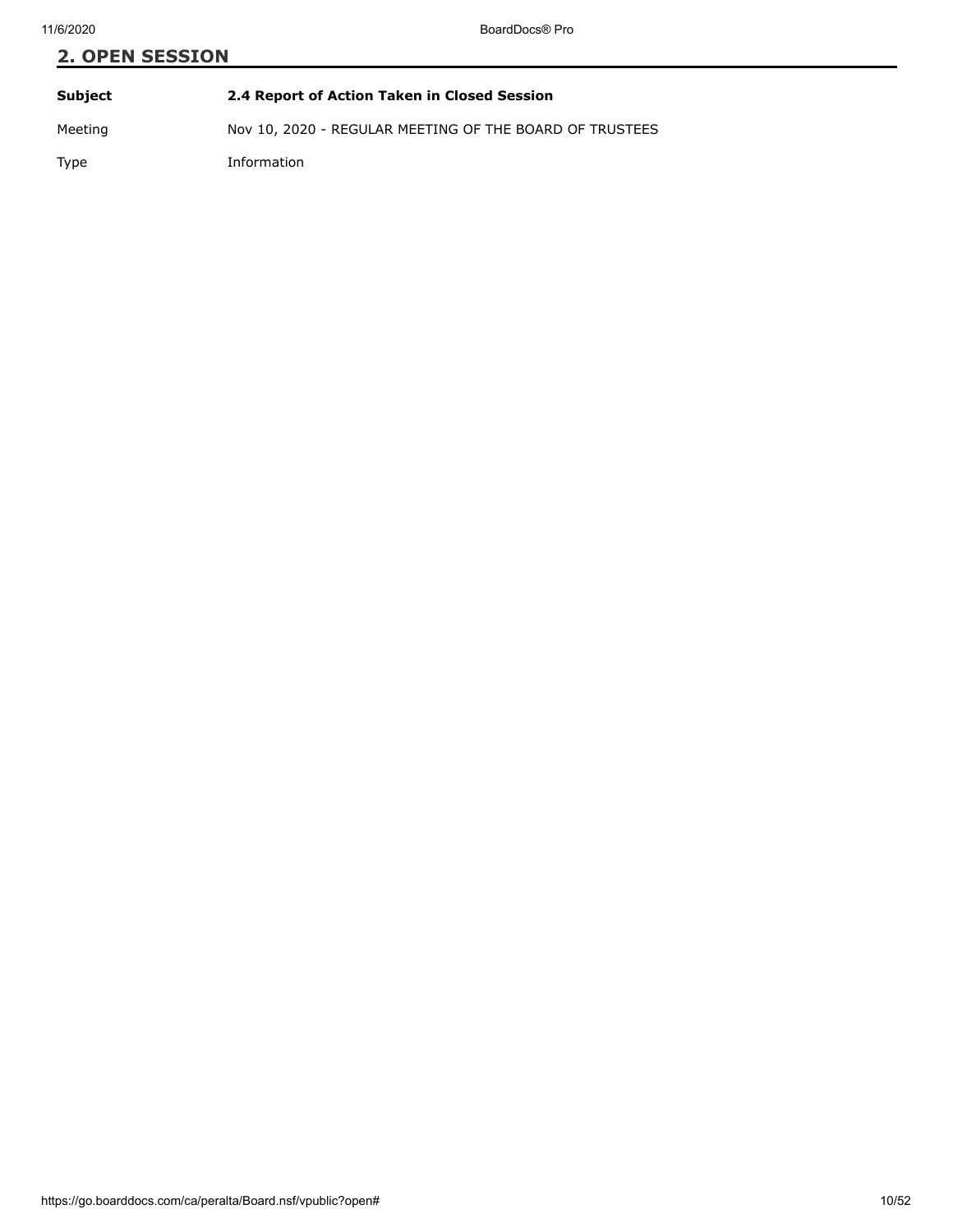| Subject | 2.5 Approval of the Agenda                              |
|---------|---------------------------------------------------------|
| Meeting | Nov 10, 2020 - REGULAR MEETING OF THE BOARD OF TRUSTEES |

Type Action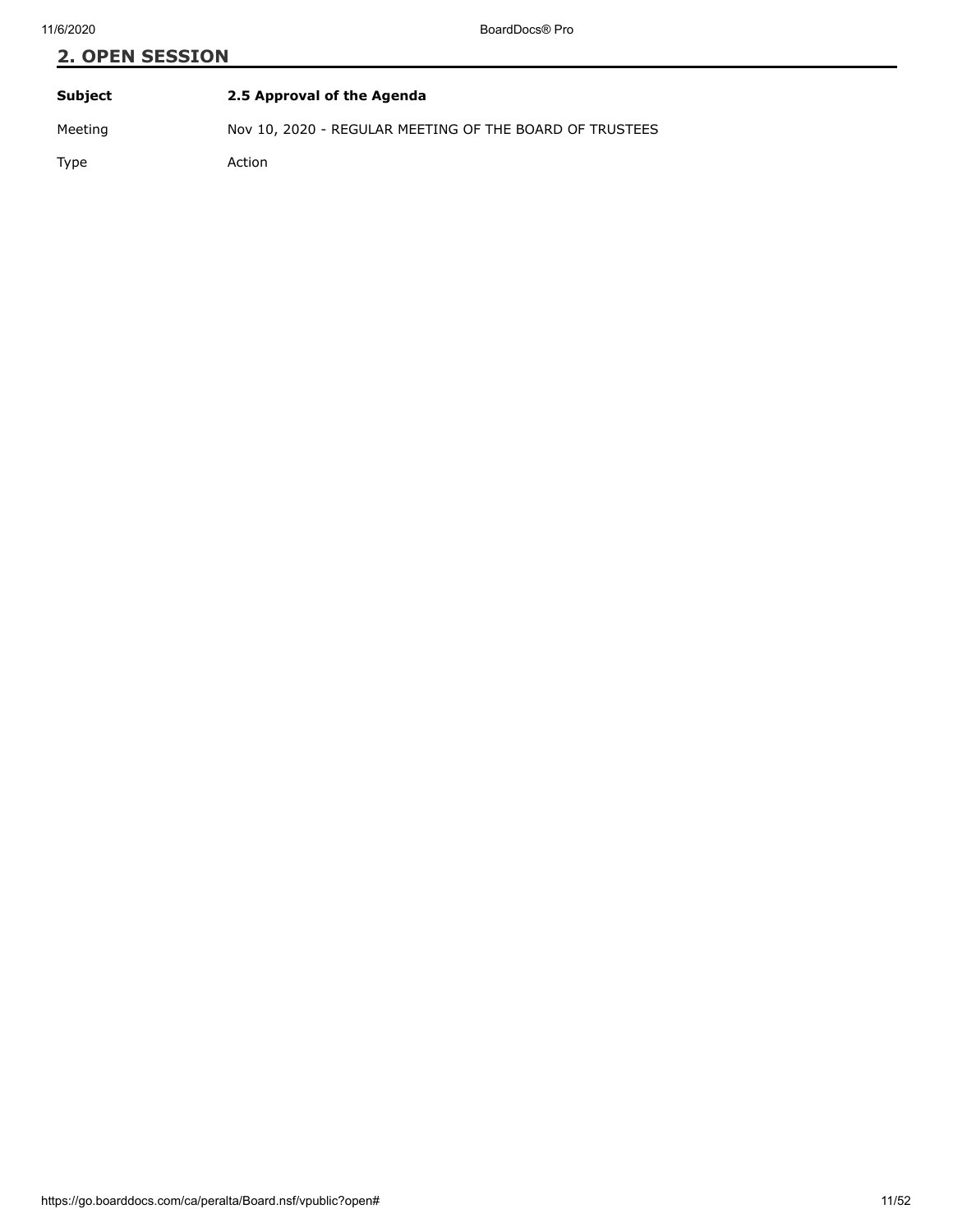| <b>Subject</b>  | 2.6 Approval of the Minutes                             |
|-----------------|---------------------------------------------------------|
| Meeting         | Nov 10, 2020 - REGULAR MEETING OF THE BOARD OF TRUSTEES |
| Type            | Action, Minutes                                         |
| Preferred Date  | Nov 10, 2020                                            |
| Absolute Date   | Nov 10, 2020                                            |
| Fiscal Impact   | No                                                      |
| <b>Budgeted</b> | No                                                      |
|                 |                                                         |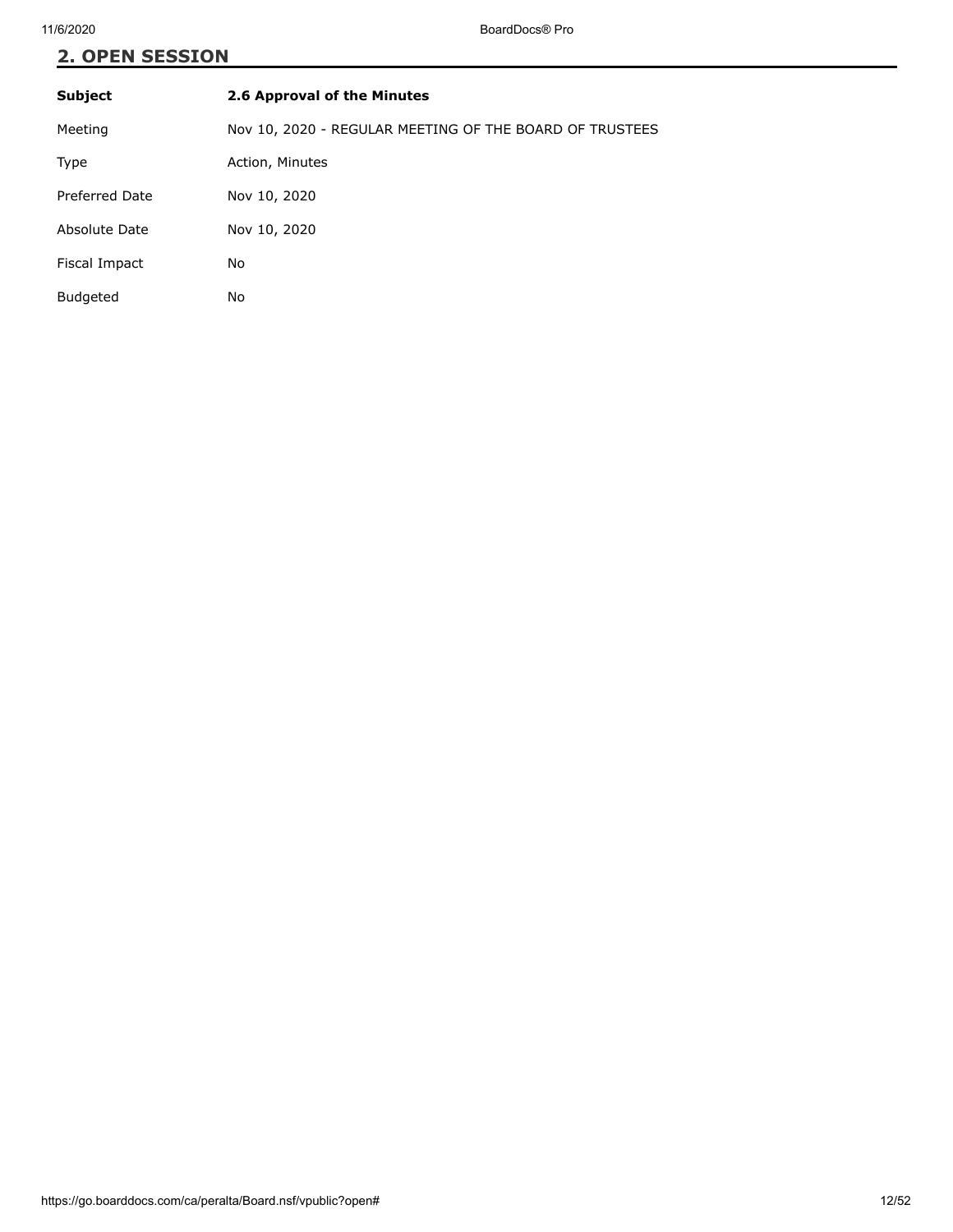# **2. OPEN SESSION Subject 2.7 Associated Student Government Reports** Meeting Nov 10, 2020 - REGULAR MEETING OF THE BOARD OF TRUSTEES

Type Information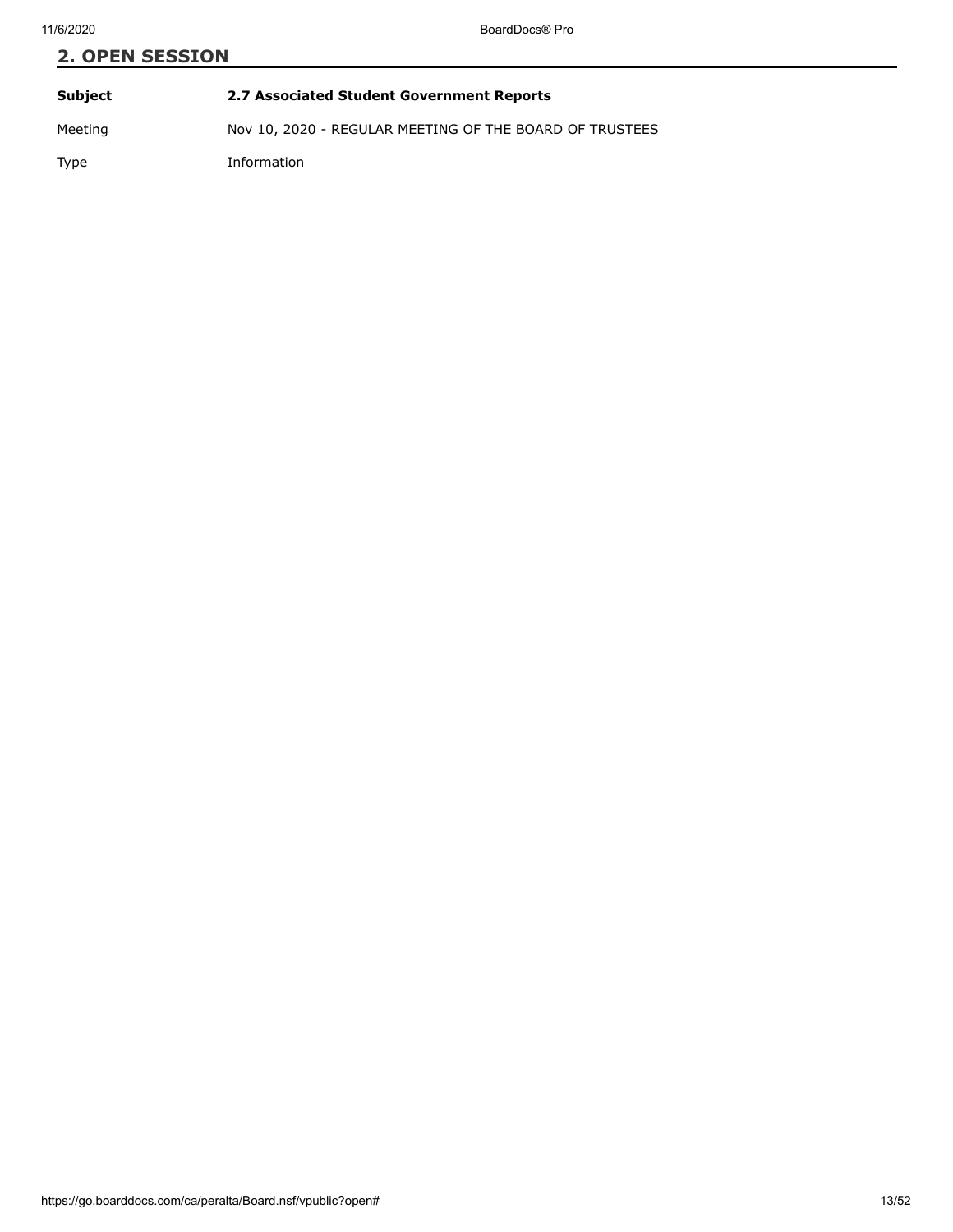| Subject | 2.8 Peralta Classified Senate Report                    |
|---------|---------------------------------------------------------|
| Meeting | Nov 10, 2020 - REGULAR MEETING OF THE BOARD OF TRUSTEES |
| Type    | Information                                             |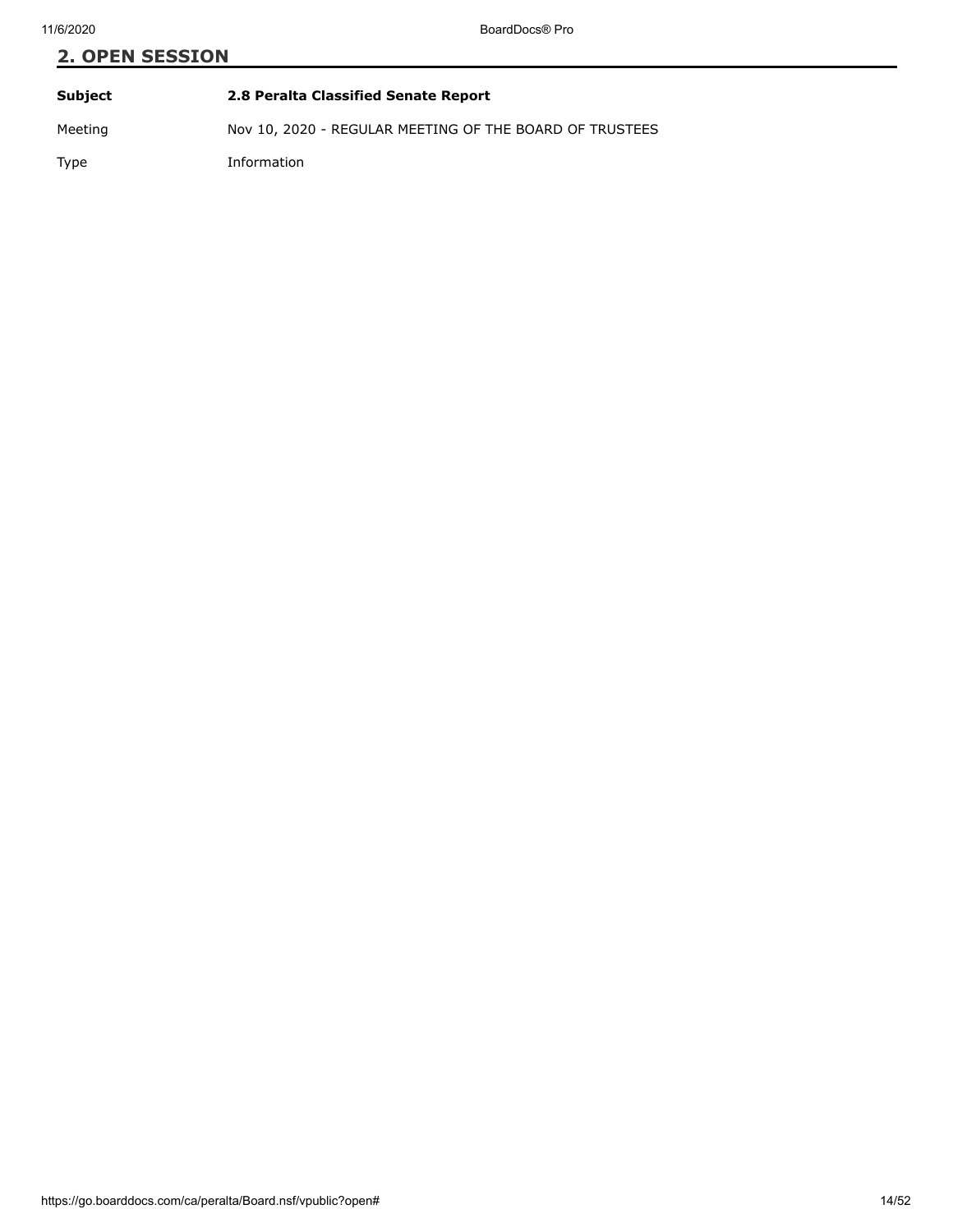**Subject 2.9 District Academic Senate Report** Meeting Nov 10, 2020 - REGULAR MEETING OF THE BOARD OF TRUSTEES Type Information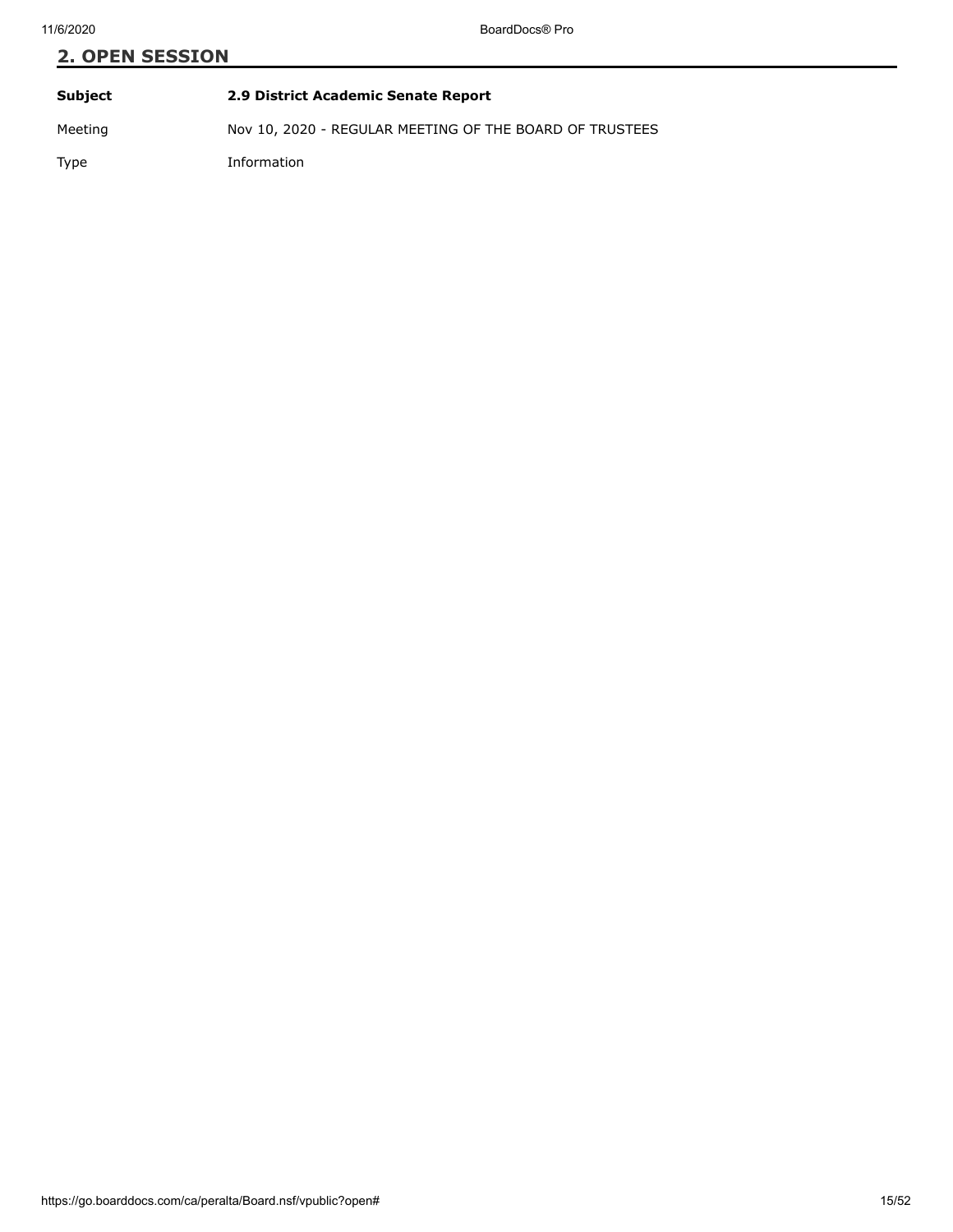#### **Subject 2.10 Public Communication**

Meeting Nov 10, 2020 - REGULAR MEETING OF THE BOARD OF TRUSTEES

Type Information

At this time, the Board of Trustees will listen to communication from the public on matters that are not on the agenda and are within the Board's jurisdiction. Under provisions of the Brown Act, the Board and District staff are prohibited from discussing or taking action on oral requests that are not part of the agenda, but may respond briefly. A maximum of 15 minutes (up to 3 minutes per individual) will be provided for speakers under this agenda section, at the Board President's discretion. A speaker's card must be completed to request to address the Board. Requests to speak which cannot be honored within the time limit will be scheduled for subsequent meetings in the order received. Persons addressing items included on the agenda will be heard at the time the item is considered, and comments on tangential issues not directly related to the item may be ruled out of order. Cards must be received prior to the Board's consideration of the item and are honored in the order the cards are received. A speaker may yield time to another speaker up to a limit of 6 additional minutes, with no more than 5 speakers on the issue, where both have completed a speaker's card, and the yielder must identify him/herself to the Board. Speakers are asked to submit any materials to the Board Clerk and shall not approach the dais during meetings. (Please lineup when your name is called.) Further direction is provided in Board Policy and Administrative Procedure 2345 Public Participation at Board Meetings.

#### **<http://web.peralta.edu/trustees/board-policies/>**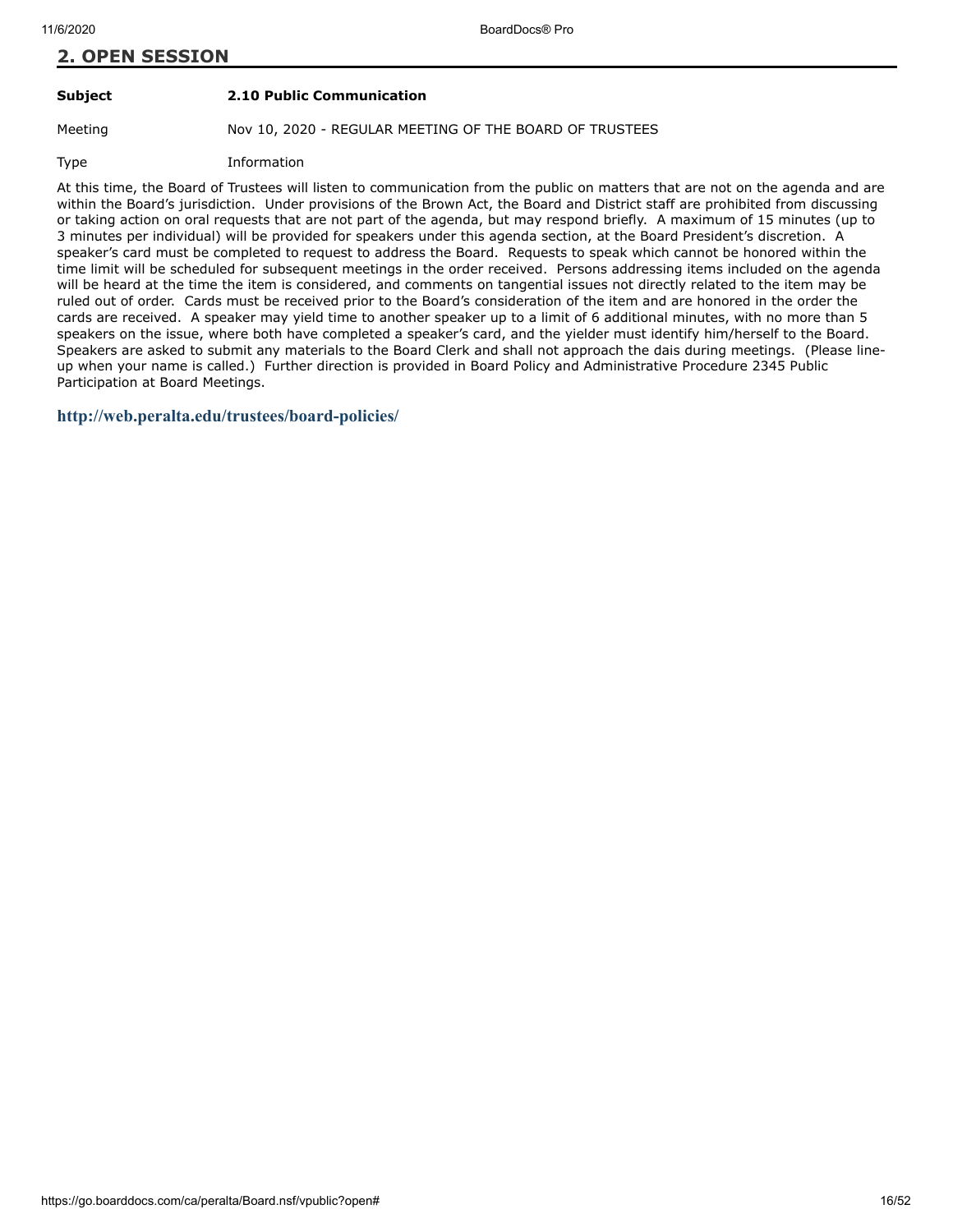#### **Subject 2.11 Chancellor's Reports**

Meeting Nov 10, 2020 - REGULAR MEETING OF THE BOARD OF TRUSTEES

Type Information

- Information Technology Update
- Campus Updates

File Attachments

[Nov 10 Information Technology Update BOT.pdf \(1,482 KB\)](https://go.boarddocs.com/ca/peralta/Board.nsf/files/BV53G606C0E9/$file/Nov%2010%20Information%20Technology%20Update%20BOT.pdf) [11.10.20 Merritt College BOT Report.pdf \(990 KB\)](https://go.boarddocs.com/ca/peralta/Board.nsf/files/BUYVZF81DF8B/$file/11.10.20%20Merritt%20College%20BOT%20Report.pdf) [Nov 10 COA Presidents Report.pdf \(1,799 KB\)](https://go.boarddocs.com/ca/peralta/Board.nsf/files/BV4MFC5B0290/$file/Nov%2010%20COA%20Presidents%20Report.pdf) NewsfortheBoard 11-10-2020.pdf  $(1,119$  KB)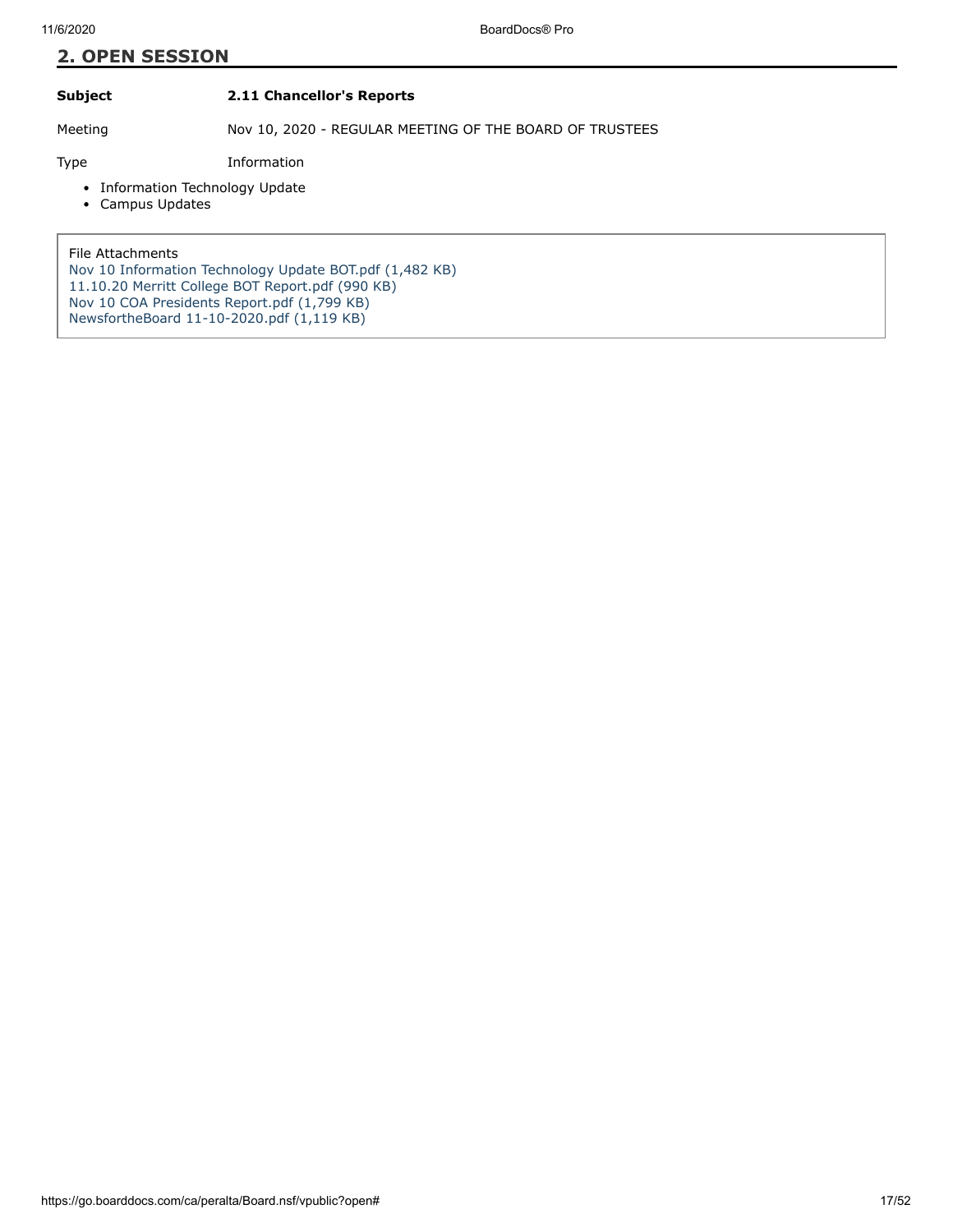#### **3. PRESENTATIONS**

#### **Subject 3.1 General Obligation Bonds Update. Presenters: Keith Kajiya, Bond Program Manager, and Dave Olson, Bond Municipal Advisor**

Meeting Nov 10, 2020 - REGULAR MEETING OF THE BOARD OF TRUSTEES

Type Information

#### **TO: Peralta Board of Trustees**

 **FROM:** Department of General Services/ Capital Projects

 **PREPARED BY:** Atheria Smith, Keith Kajiya, and Dave Olson

#### **BACKGROUND/ANALYSIS:**

This update, prepared by the Department of General Services, the Bond Program Manager and the District's Municipal Advisors, provides a summary of the budgeted uses, and amounts expended, as of 9/30/2020, of the 2020 Measure A and Measure G Bonds sold by the District in May 2020.

#### **EVALUATION AND RECOMMENDED ACTION:**

Informational only.

File Attachments [20\\_1110 PCCD Bond Update R1.pdf \(1,533 KB\)](https://go.boarddocs.com/ca/peralta/Board.nsf/files/BUZRCH6D5224/$file/20_1110%20PCCD%20Bond%20Update%20R1.pdf)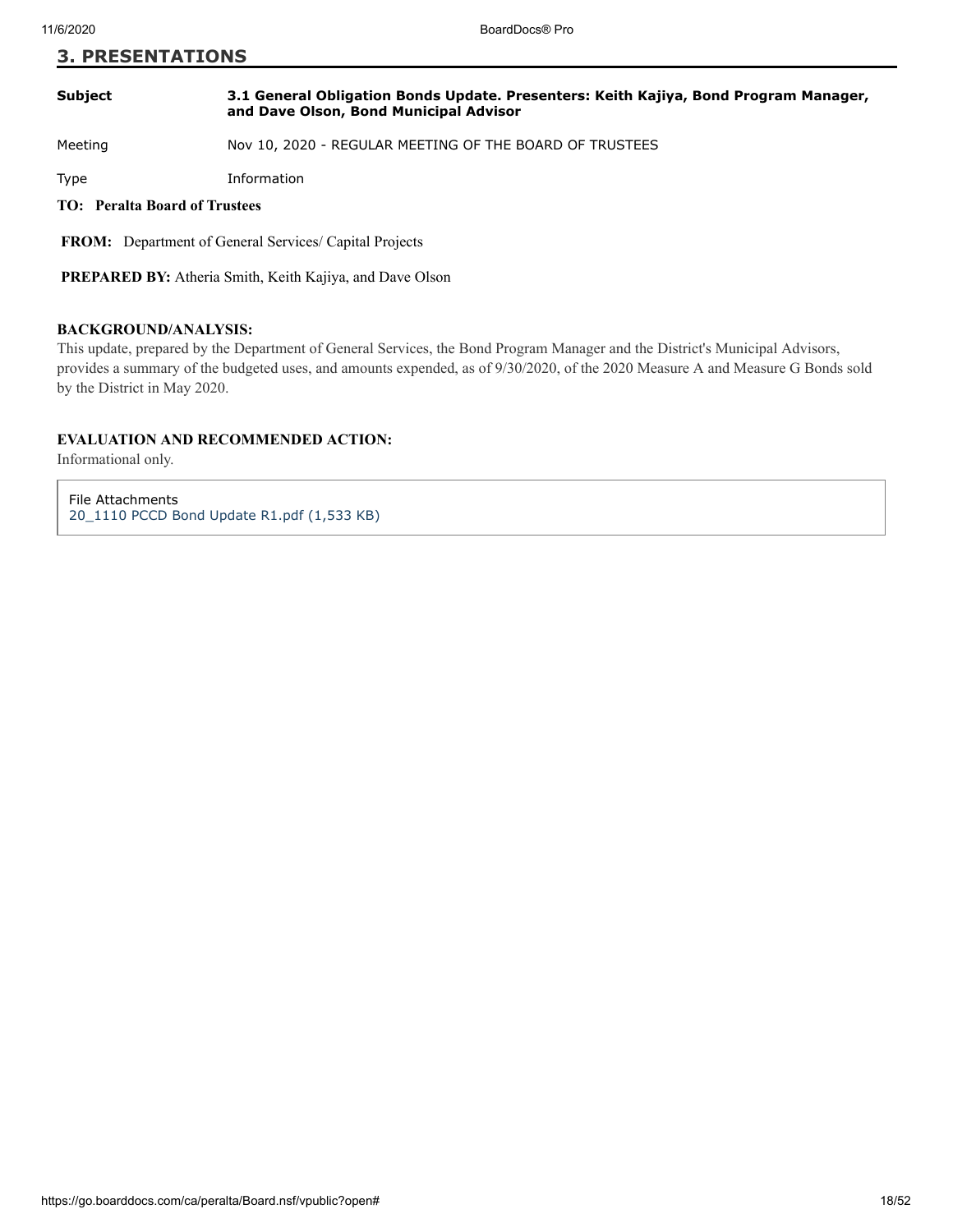#### **3. PRESENTATIONS**

**Subject 3.2 Clery Act Presentation. Presenter: Acting Vice Chancellor Smith.**

Meeting Nov 10, 2020 - REGULAR MEETING OF THE BOARD OF TRUSTEES

Type Information

**TO: Peralta Board of Trustees**

**FROM: Department of General Services / Security**

#### **PREPARED BY: Sharon Millman**

#### **BACKGROUND/ANALYSIS:**

Clery Act Reports are federally mandated annual reports submitted to the U.S. Department of Education as evidence of disclosure of campus security statistics to assure continued eligibility for participation in the Department's financial aid programs. An annual report is developed with the collaboration of College and District personnel.

The goal of the Clery Act is to inform the public, employees, and students of safety and security issues.

Peralta's safety and security program includes the following components:

#### **Safety and Security Committees**

The District-wide Safety and Security Committee meets monthly during the academic year. Committee membership includes District and College personnel responsible for security, risk management, and facilities, and representatives by campus and classification. There is also a Campus Safety and Security Committee at each college.

**Police Services**

The District has a contract with the Alameda County Sheriff's Office ("ACSO") to provide on-site law enforcement personnel, with varying levels of service for Laney College, Merritt College, and the District Office. ACSO provides other District-wide security and safety services such as dispatch (including facilities maintenance personnel off-hours), parking enforcement, security camera monitoring, fire alarm system monitoring, and crime statistic compilation. The District is currently transitioning to entities other than law enforcement to provide these services, per direction received from the Board at the 23 Jun 2020 meeting.

Police service for Berkeley City College is provided on call by the Berkeley Police Department and for College of Alameda by the Alameda Police Department.

**ID Badges**

Prior to July 2020, contractor and employee badges were produced by ACSO. This function is currently being transitioned.

**Security Guard Services**

The District has a contract with A-1 Protective Services to provide unarmed guard services, including on-site front entry monitoring at Berkeley, and to supplement ACSO services at other locations.

**Safety Aide Program** 

The Safety Aide program trains and employs students to provide entry monitoring, parking escort, event security, and related services. The program is closely associated with the Administration of Justice program at Merritt.

**Personal Safety Handbook**

In addition to the Annual Security Report, the District produces a Personal Safety Handbook, which is also updated annually. **Lighting**

A major project to replace and upgrade exterior and interior lighting at Laney and the District Office is in the closeout phase. This project improved lighting coverage, lighting levels, lighting controls, and energy efficiency.

**Security Cameras**

A multi-phase project is in progress to restore full functionality to this system. Phase I of the project to upgrade this system was completed in FY 19-20. Phase I replaced the central equipment that supports this District-wide system. Phase II is planned to start this year. Phase II includes comprehensive repair or replacement of each existing camera and begins a program of annual maintenance.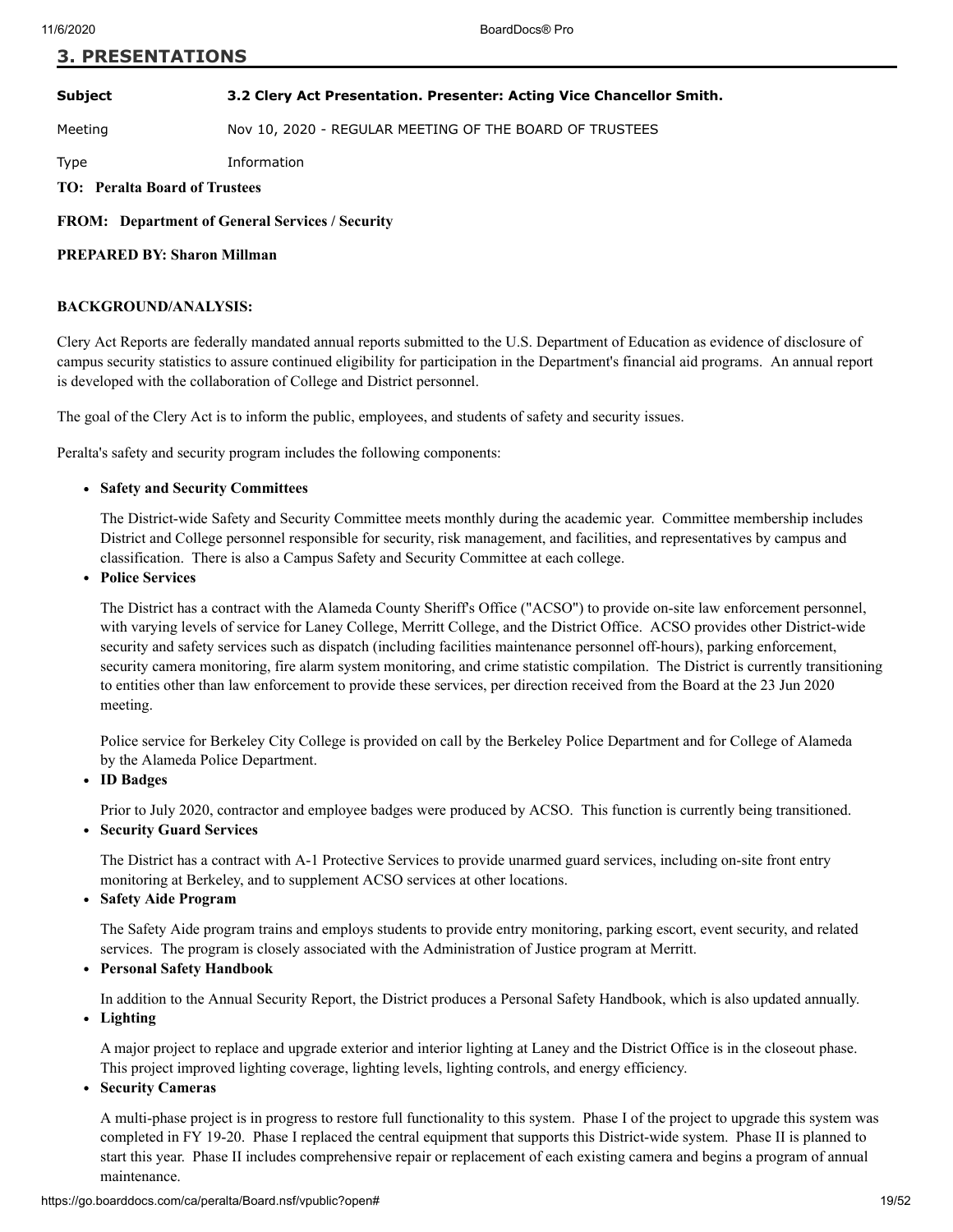#### **Emergency ("Blue Light") Phones**

A phased project is in progress to restore full functionality to this system. Approximately half of the phones at Laney and Merritt were modernized and replaced in Phase I. Phase I is complete. Phase II of this project will begin this year. Phase II includes the balance of phones at Laney and Merritt, installation of a system at Alameda, and new interior phones at Berkeley.

Despite the efforts of this program, incidents in categories to be reported for Clery Act compliance have occurred. Please see the attached Annual Security Report. However, the campuses remain relatively safe compared to their immediate surroundings.

File Attachments [PersonalSafetyHandbook2020\\_2021.pdf \(3,981 KB\)](https://go.boarddocs.com/ca/peralta/Board.nsf/files/BUTU4R7A44EE/$file/PersonalSafetyHandbook2020_2021.pdf) [Annual Security Report - 2020.2020 09 21.pdf \(4,811 KB\)](https://go.boarddocs.com/ca/peralta/Board.nsf/files/BUTU4W7A4AE8/$file/Annual%20Security%20Report%20-%202020.2020%2009%2021.pdf) [11-10-2020 BOT Clery Act Presentation.pdf \(550 KB\)](https://go.boarddocs.com/ca/peralta/Board.nsf/files/BUZ8921D25DB/$file/11-10-2020%20BOT%20Clery%20Act%20Presentation.pdf)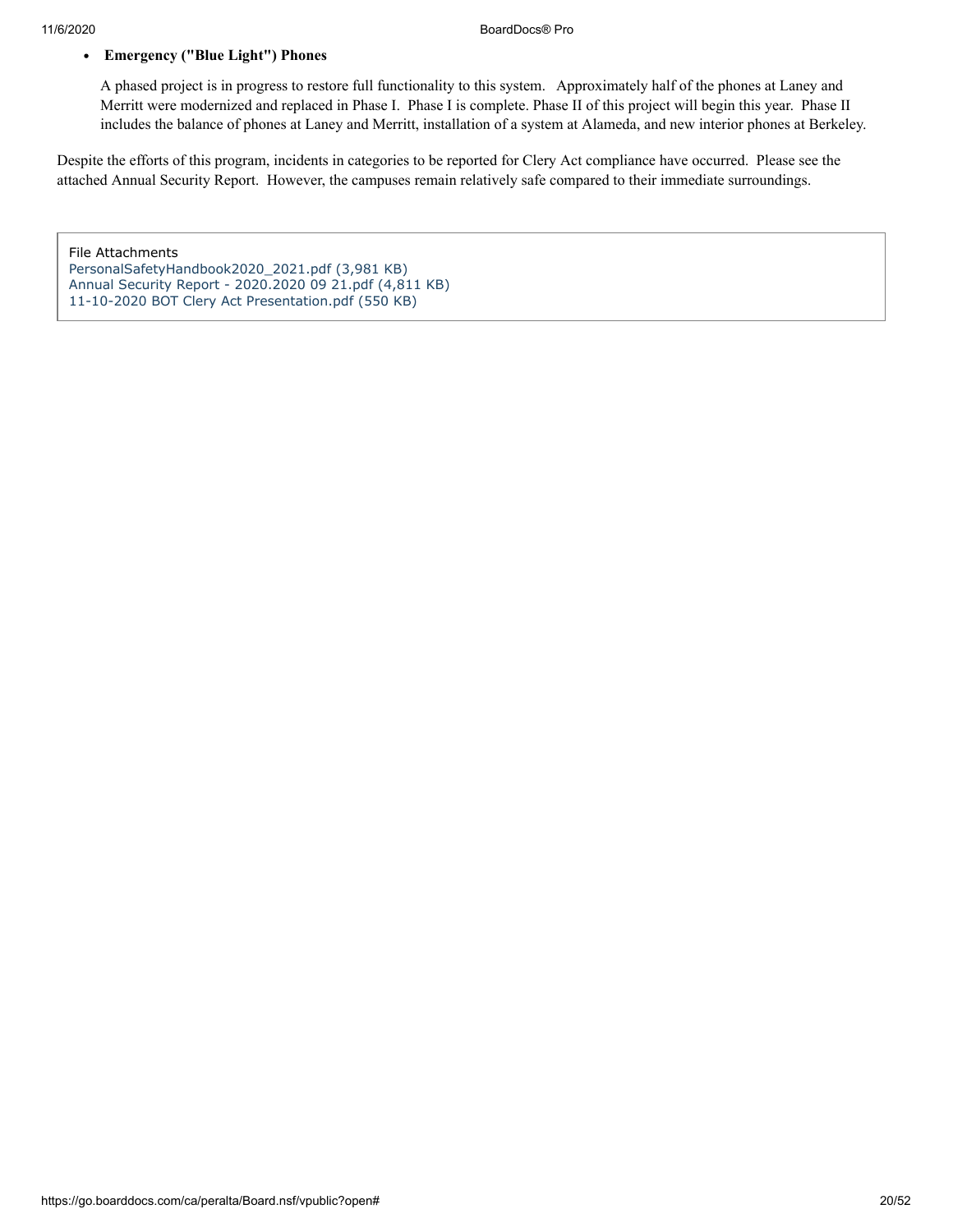#### **3. PRESENTATIONS**

#### **Subject 3.3 Review and Consider Acceptance of the Annual Measure B Special Parcel Tax Report for Fiscal Year 2019/20. Presenter: Interim Vice Chancellor Ahmed**

Meeting Nov 10, 2020 - REGULAR MEETING OF THE BOARD OF TRUSTEES

Type Reports

**TO: Peralta Board of Trustees**

**FROM: Dr. Carla Walter, Interim Chancellor**

**PREPARED BY: Adil Ahmed, Interim Vice Chancellor for Finance & Administration**

#### **BACKGROUND/ANALYSIS:**

The Peralta Community College District's (the "District") Measure B Special Tax measure was approved by the voters in June 2012 by approximately 72% of voters. This Special Tax, or Parcel Tax, began in Fiscal Year 2012/2013 and continues for eight years, ending with the 2019/2020 Fiscal Year. The Parcel Tax is calculated and administered by NBS, as the Consultant or Parcel Tax Administrator. Actual collection of the Parcel Tax is done through the Alameda County Tax Collector. The Parcel Tax is calculated at a rate of \$48.00 per parcel.

The Annual Measure B Special Parcel Tax Report is being presented for review in accordance with Section 53411 of the California Government Code which states, "The Chief Fiscal Officer of the issuing local agency shall file a report with its governing body no later than January 1, 2002, and at least once a year thereafter."

Tim Seufert from NBS will provide a Parcel Tax Presentation on Measure B and Measure E to the Peralta District.

#### **DELIVERABLES/SCOPE OF WORK:**

The Annual Measure B Special Parcel Tax Report for Fiscal Year 2019/20 is for informational purposes and was prepared for the Peralta Community College District by NBS at 32605 Temecula Parkway, Suite 100, Temecula CA 92592.

#### **EVALUATION AND RECOMMENDED ACTION:**

The District's Finance Department evaluated the report completed by NBS and found it to be satisfactory.

The Interim Chancellor recommends review and acceptance.

File Attachments [1920 ARPT \(Peralta\)v2.pdf \(942 KB\)](https://go.boarddocs.com/ca/peralta/Board.nsf/files/BUUTB6768596/$file/1920%20ARPT%20(Peralta)v2.pdf) [FY 19-20 Levy Listing.pdf \(14,068 KB\)](https://go.boarddocs.com/ca/peralta/Board.nsf/files/BUUTBC768BA6/$file/FY%2019-20%20Levy%20Listing.pdf) [SENATE BILL 165.pdf \(108 KB\)](https://go.boarddocs.com/ca/peralta/Board.nsf/files/BUV268009CC3/$file/SENATE%20BILL%20165.pdf) [November 10 2020 Board Presentation.pdf \(380 KB\)](https://go.boarddocs.com/ca/peralta/Board.nsf/files/BV4P6J6316AD/$file/November%2010%202020%20Board%20Presentation.pdf)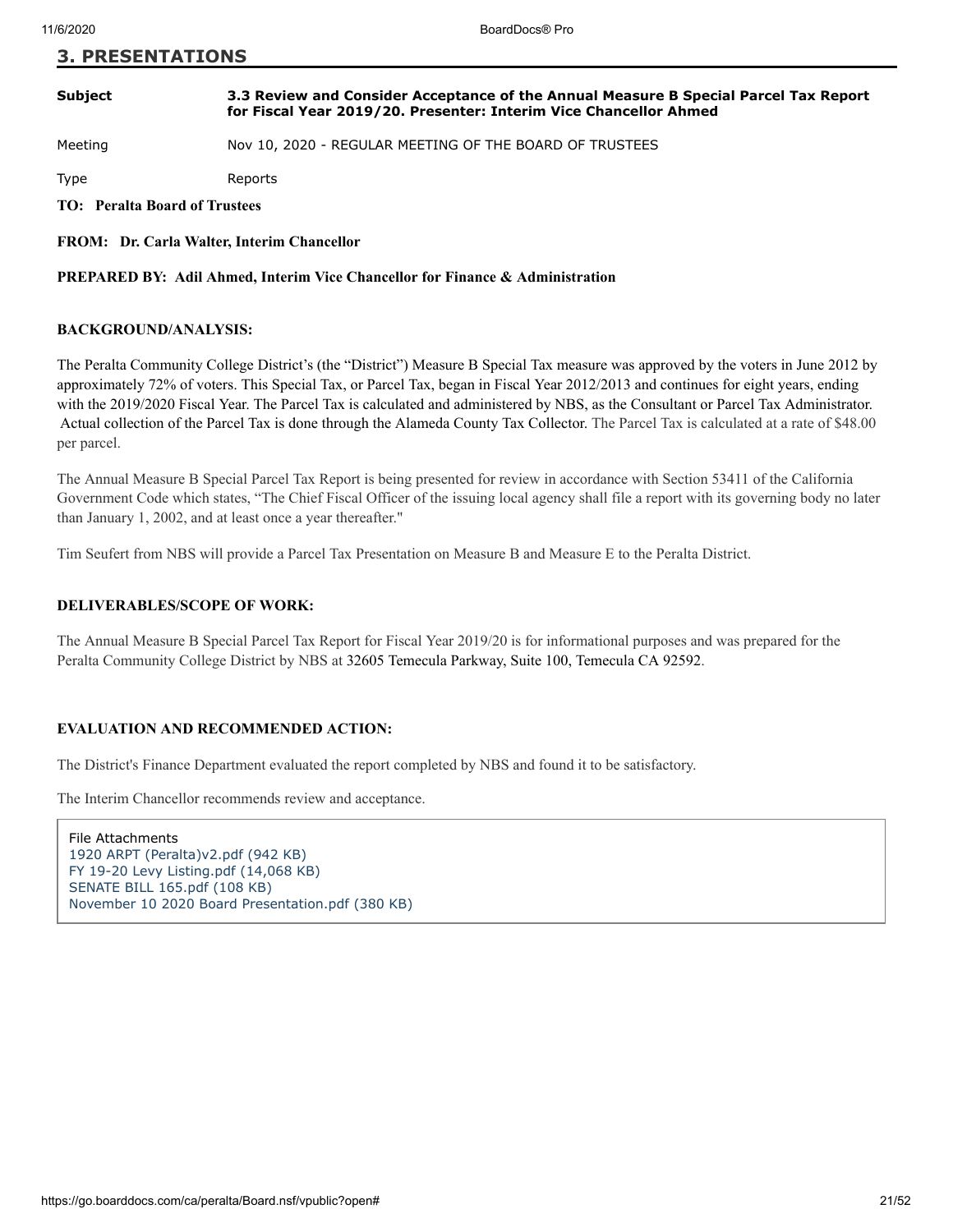#### **4. INFORMATIONAL ITEMS**

| <b>Subject</b><br>4.1 First Reading on Proposed Board Policies. Presenter: Interim Chancellor Walter |  |
|------------------------------------------------------------------------------------------------------|--|
|------------------------------------------------------------------------------------------------------|--|

Meeting Nov 10, 2020 - REGULAR MEETING OF THE BOARD OF TRUSTEES

Type Information

Goals D: Strengthen Accountability, Innovation and Collaboration

**TO:** Peralta Board of Trustees

**FROM:** Dr. Carla Walter, Interim Chancellor

**PREPARED BY:** Brandon Christian, Executive Assistant, Chancellor's Office

#### **BACKGROUND/ANALYSIS:**

The Board will conduct a first reading of the Board Policies. The following policies are presented for review and will return to a future Board meeting for adoption.

**BP 4235** Credit for Prior Learning - This policy was first adopted in 2012.

File Attachments [BP 4235 Credit for Prior Learning.pdf \(44 KB\)](https://go.boarddocs.com/ca/peralta/Board.nsf/files/BUS2EP01DA1D/$file/BP%204235%20Credit%20for%20Prior%20Learning.pdf)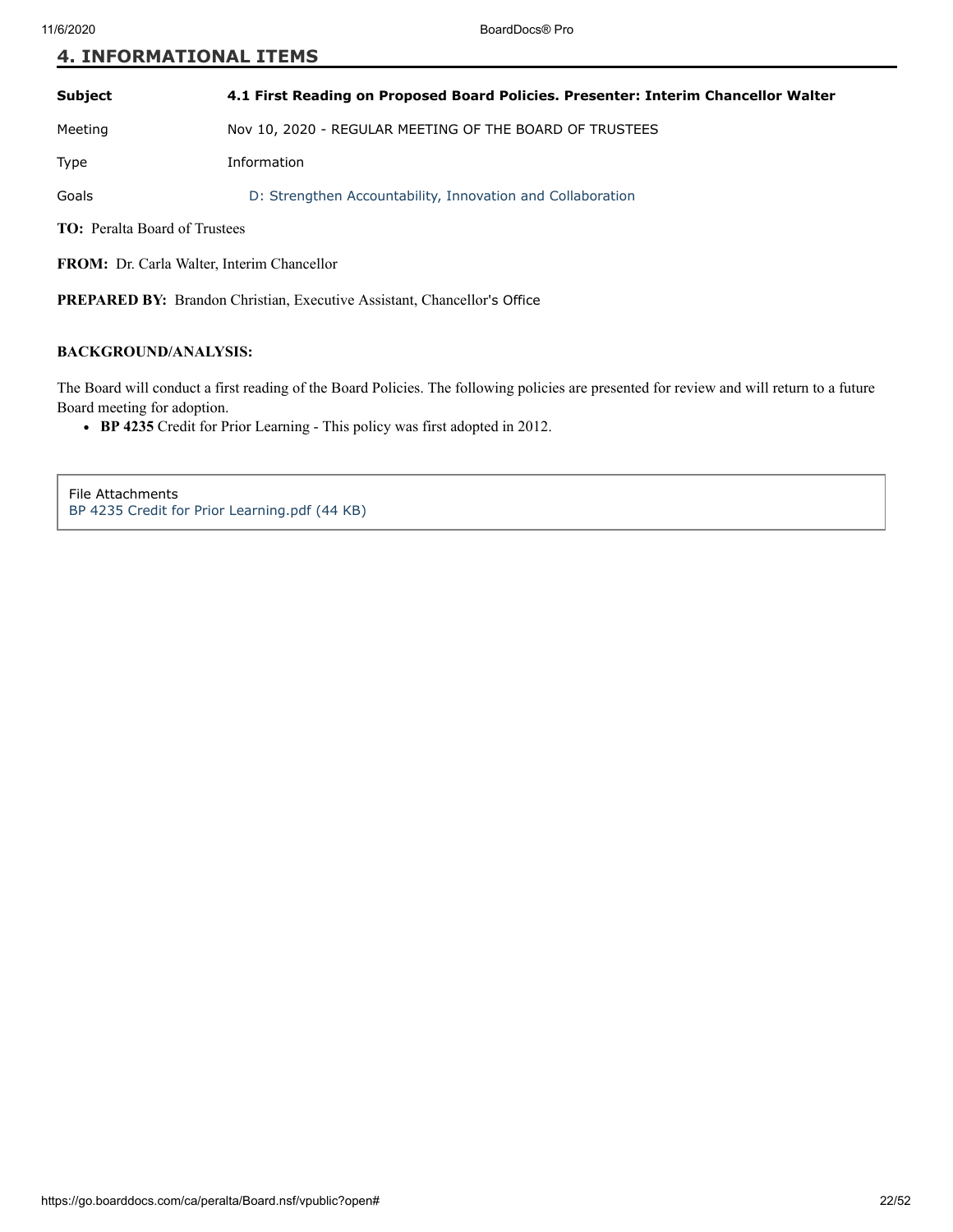#### **4. INFORMATIONAL ITEMS**

#### **Subject 4.2 Review the Financial Statements and Cash Flow Summary – Ending October 31, 2020. Presenter: Interim Vice Chancellor Ahmed**

Meeting Nov 10, 2020 - REGULAR MEETING OF THE BOARD OF TRUSTEES

Type Information

**TO: Peralta Board of Trustees**

#### **FROM: Dr. Carla Walter, Interim Chancellor**

#### **PREPARED BY: Adil Ahmed, Interim Vice Chancellor for Finance & Administration**

#### **Background/Analysis:**

This summary is presented as a means of communicating Peralta Community College District's Operating Fund net revenue and expenses through October 31, 2020 as compared to the Adopted Budget. Overall, the District is tracking closely with the Adopted Budget.

#### **Revenues and Expenses**

The District's General Fund revenue as of October 31, 2020, is \$57,255,468 which represents approximately 26.0% of actual General Fund revenues budgeted. Expenses and encumbrances are at \$66,181,982, or 29.9%, of budgeted General Fund expenses.

#### **Cash Flow**

The projected ending cash balance for the District is \$22,309,775 as of October 31, 2020. On average, the District's cash disbursements total \$14,442,703, and cash receipts total \$7,588,066 each month.

#### **Evaluation and Recommended Action:**

The Interim Chancellor recommends review.

File Attachments [October 30 2020 Financial Report-10.30.2020.pdf \(62 KB\)](https://go.boarddocs.com/ca/peralta/Board.nsf/files/BUZ9HT231F74/$file/October%20%2030%202020%20Financial%20Report-10.30.2020.pdf) [FY 2020-21 Monthly Cashflow Report End of October 31 2020.pdf \(97 KB\)](https://go.boarddocs.com/ca/peralta/Board.nsf/files/BUZS3W702946/$file/FY%202020-21%20Monthly%20Cashflow%20Report%20End%20of%20October%2031%202020.pdf)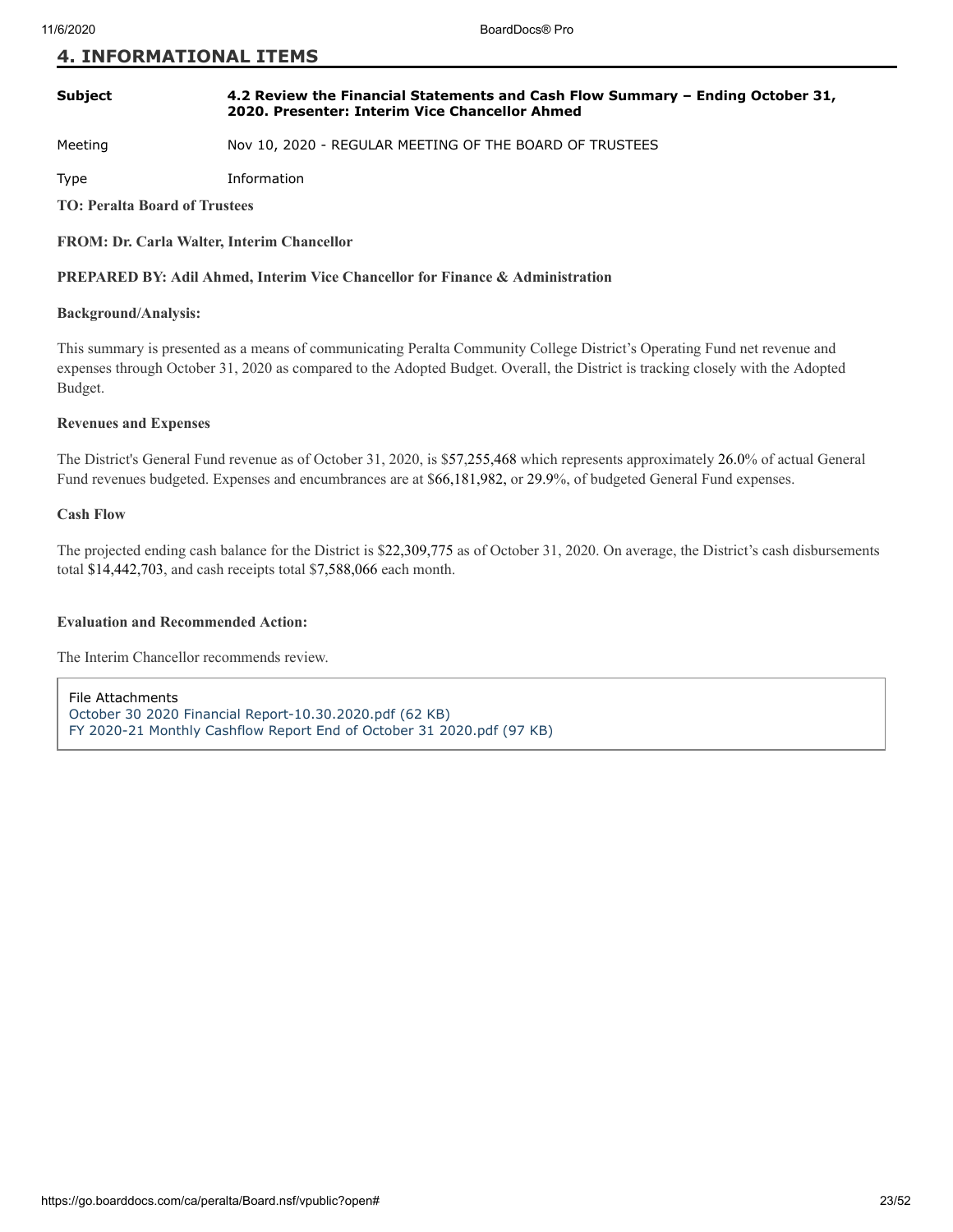#### **4. INFORMATIONAL ITEMS**

#### **Subject 4.3 Discussion of the Items for Inclusion on the Peralta CCD Board of Trustees' December Retreat. Presenter: Dr. Helen Benjamin**

Meeting Nov 10, 2020 - REGULAR MEETING OF THE BOARD OF TRUSTEES

Type Discussion, Information

**TO:** Peralta Board of Trustees

**FROM:** Dr. Helen Benjamin

**PREPARED BY:** Dr. Helen Benjamin

#### **BACKGROUND/ANALYSIS:**

The Board developed and finalized its goals in July and August of this year and reviewed an implementation plan in its October 13, meeting. The items listed below are recommended discussion and activity items for the Board's December retreat for the purpose of improving the Board's performance, incorporating newly-elected members into the group, and ensuring the Board will meet the goals it has established for itself. The items to be covered will require a commitment from the Board of about eight (8) hours.

1. Develop a plan to result in an improvement in Board relationships and discussions that reflect a climate of trust, civility, and respect. (This was the lowest rated area in the self-evaluation and related to Board Goal II: Diversity, Equity, Inclusion/Social Justice.)

2. Create a vision statement for the Board with a corresponding plan for achieving that vision.

3. Review, interpret and discuss behavior appropriate to fulfilling BP 2430: Delegation of Authority to the Chancellor.

4. Identify policies and/or procedures on which board members have conflicting interpretations and develop a common understanding/interpretation of each.

5. Determine actions the Board can take to ensure a strong, positive relationship with the chancellor.

- 6. Identify other issues requiring Board oversight.
- 7. Continue discussion of Board effectiveness from the self-evaluation in accreditation Standard IVC: Governing Board.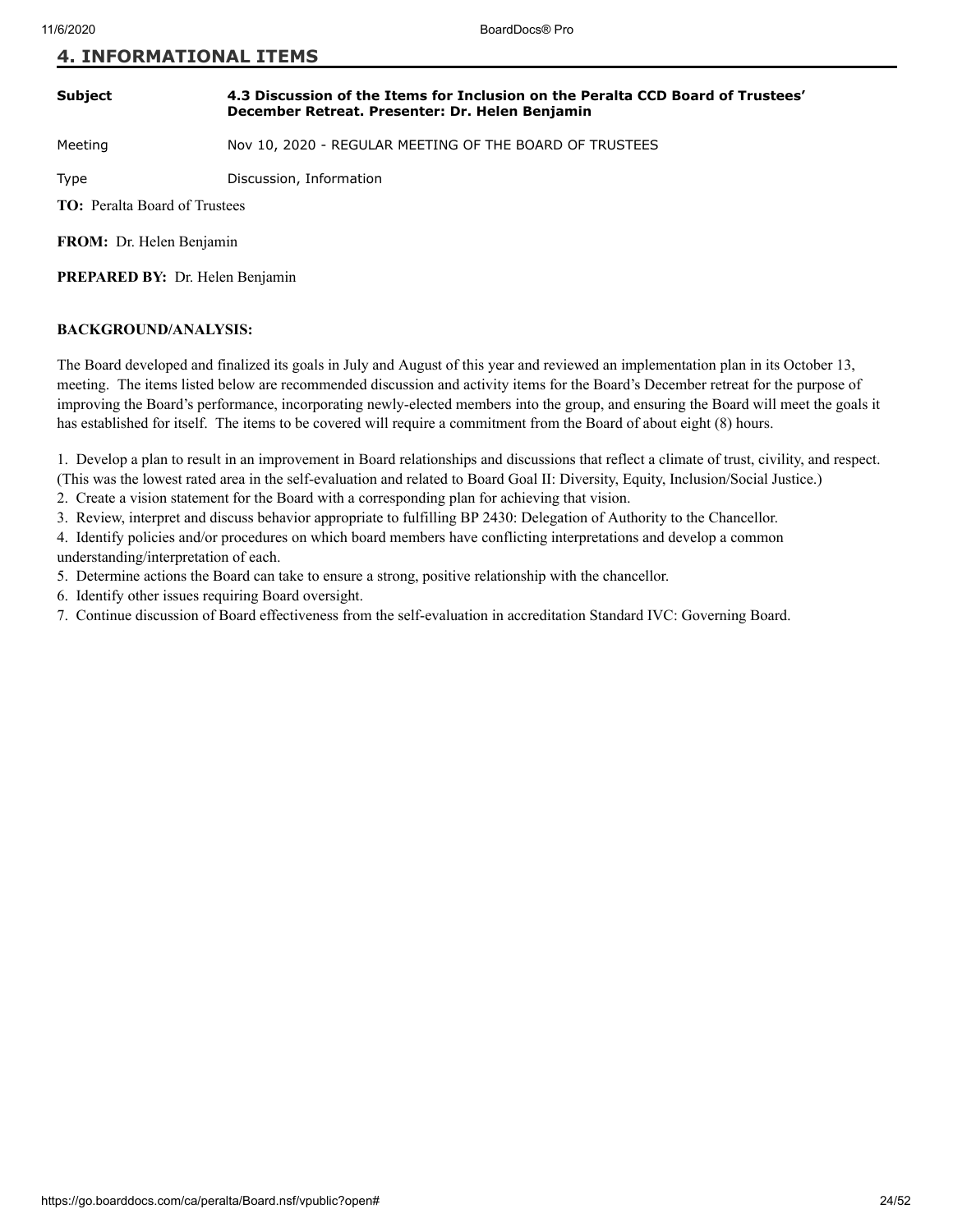#### **5. CONSENT CALENDAR - CHANCELLOR'S OFFICE**

| <b>Subject</b>                                    | 5.1 Consider Ratification of Monthly Contract Report in accordance with Administrative<br>Policy 6340. Presenter: Interim Chancellor Walter |  |
|---------------------------------------------------|---------------------------------------------------------------------------------------------------------------------------------------------|--|
| Meeting                                           | Nov 10, 2020 - REGULAR MEETING OF THE BOARD OF TRUSTEES                                                                                     |  |
| Type                                              | Action                                                                                                                                      |  |
| Preferred Date                                    | Nov 10, 2020                                                                                                                                |  |
| Absolute Date                                     | Nov 10, 2020                                                                                                                                |  |
| Fiscal Impact                                     | No                                                                                                                                          |  |
| <b>TO: Peralta Board of Trustees</b>              |                                                                                                                                             |  |
| <b>FROM:</b> Dr. Carla Walter, Interim Chancellor |                                                                                                                                             |  |

PREPARED BY: Brandi Howard, Contracts & Legal Affairs Coordinator

**BACKGROUND/ANALYSIS:** Consider Ratification of the Monthly Report of Contracts for the period of October 15, 2020, through October 28, 2020. In accordance with Administrative Policy 6340, all contracts and amendments regardless of dollar amount must be ratified by the Board of Trustees within 60 days, if not approved in advance as otherwise required herein.

**DELIVERABLES/SCOPE OF WORK:** Scope of Work and budget source for each contract can be found in the monthly report.

**EVALUATION AND RECOMMENDED ACTION:** The Interim Chancellor recommends ratification.

File Attachments [BOT Contract Ratification Report for 11.10.2020.pdf \(125 KB\)](https://go.boarddocs.com/ca/peralta/Board.nsf/files/BUU76M181C18/$file/BOT%20Contract%20Ratification%20Report%20for%2011.10.2020.pdf)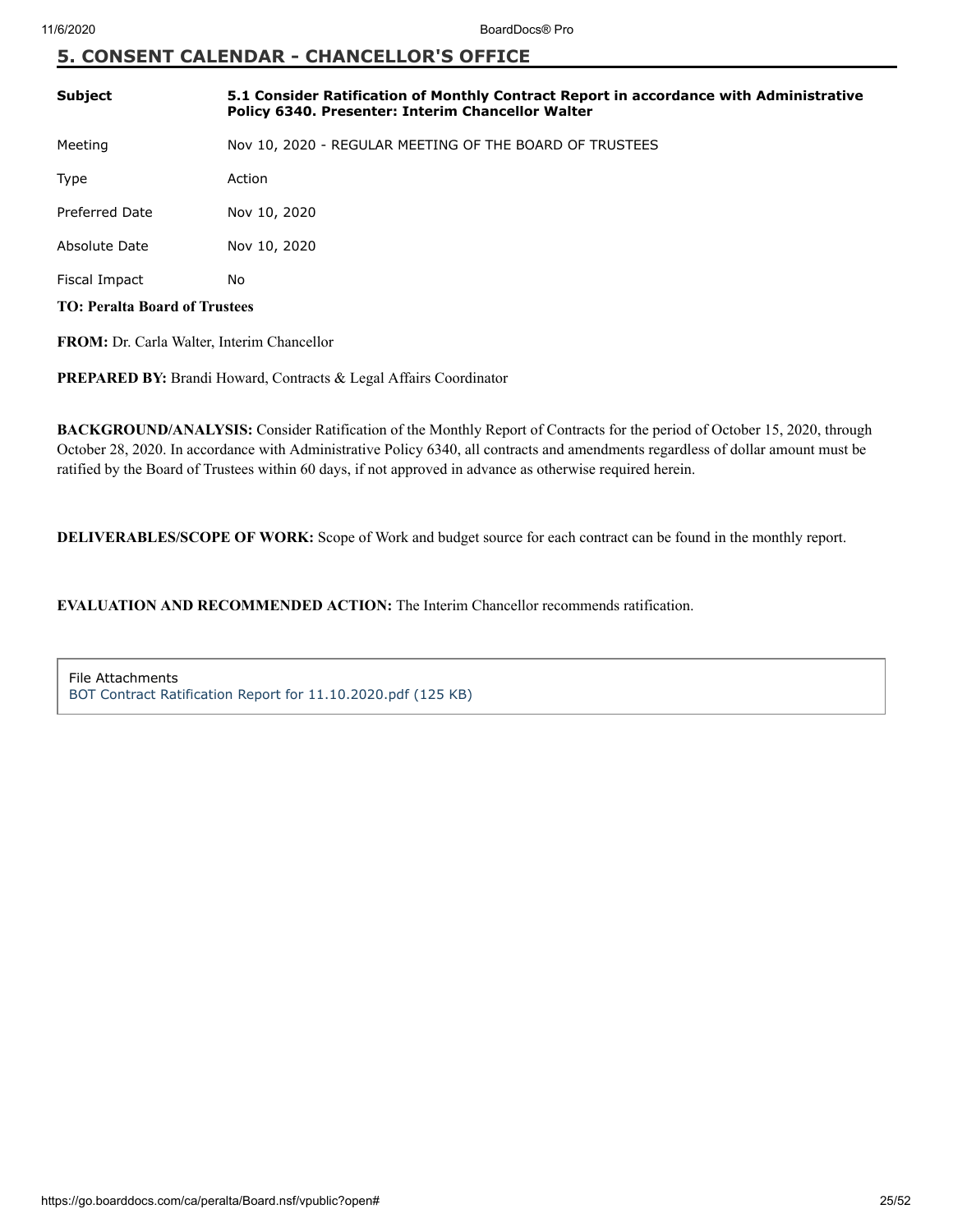### **5. CONSENT CALENDAR - CHANCELLOR'S OFFICE**

| <b>Subject</b>                                    | 5.2 Consider Approval of the Board Meeting Calendar for 2021. Presenter: Interim<br><b>Chancellor Walter</b> |  |
|---------------------------------------------------|--------------------------------------------------------------------------------------------------------------|--|
| Meeting                                           | Nov 10, 2020 - REGULAR MEETING OF THE BOARD OF TRUSTEES                                                      |  |
| Type                                              | Action (Consent)                                                                                             |  |
| <b>Preferred Date</b>                             | Nov 10, 2020                                                                                                 |  |
| Absolute Date                                     | Nov 10, 2020                                                                                                 |  |
| Fiscal Impact                                     | No                                                                                                           |  |
| <b>Budgeted</b>                                   | No                                                                                                           |  |
| <b>TO:</b> Peralta Board of Trustees              |                                                                                                              |  |
| <b>FROM:</b> Dr. Carla Walter, Interim Chancellor |                                                                                                              |  |

**PREPARED BY:** The Chancellor's Office

#### **RECOMMENDED ACTION:**

Consider Approval of the Board Meeting Calendar for 2021.

File Attachments [2021 Governing Board Meeting Schedule.pdf \(75 KB\)](https://go.boarddocs.com/ca/peralta/Board.nsf/files/BV53BW062184/$file/2021%20Governing%20Board%20Meeting%20Schedule.pdf)

*All matters listed under the Consent Calendar are considered by the Board of Trustees to be routine or sufficiently supported by back-up information as to not require additional discussion. Consent Calendar items will be enacted by one motion. There will be no separate discussion on these items prior to the time the Board votes on them, unless a Board member requests that a specific item be removed from the Consent Calendar for action and a separate vote. Public comment on Consent Calendar items from anyone completing a card will be heard prior to the Board's vote on the Consent Calendar. All Board approved contracts are subject to final negotiation and execution by the Chancellor.*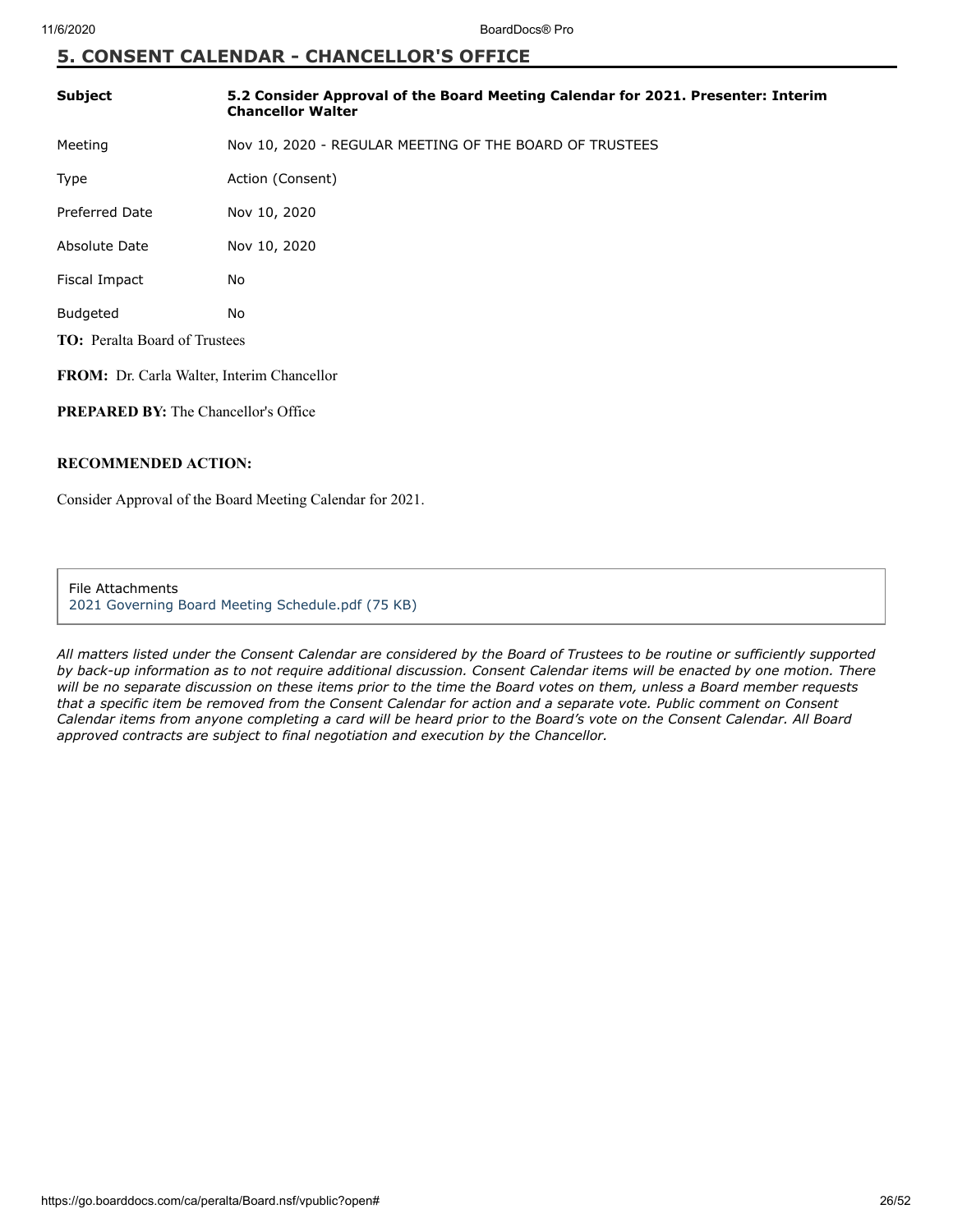#### **6. CONSENT CALENDAR - FACILITIES**

| <b>Subject</b>                              | 6.1 Consider Approval of Amendment No. 2 to the Independent Consultant Agreement<br>for Professional Engineering Services with Allana Buick & Bers for the Laney Podium<br>Waterproofing Replacement Phase 3 Project to Increase the Compensation for Services<br>in an Amount Not-to-Exceed \$10,000 to Cover Additional Leak Repair Services.<br><b>Presenter: Acting Vice Chancellor Smith</b> |
|---------------------------------------------|---------------------------------------------------------------------------------------------------------------------------------------------------------------------------------------------------------------------------------------------------------------------------------------------------------------------------------------------------------------------------------------------------|
| Meeting                                     | Nov 10, 2020 - REGULAR MEETING OF THE BOARD OF TRUSTEES                                                                                                                                                                                                                                                                                                                                           |
| Type                                        | Action (Consent)                                                                                                                                                                                                                                                                                                                                                                                  |
| Preferred Date                              | Oct 27, 2020                                                                                                                                                                                                                                                                                                                                                                                      |
| Absolute Date                               | Nov 10, 2020                                                                                                                                                                                                                                                                                                                                                                                      |
| Fiscal Impact                               | Yes                                                                                                                                                                                                                                                                                                                                                                                               |
| Dollar Amount                               | \$10,000.00                                                                                                                                                                                                                                                                                                                                                                                       |
| <b>Budget Source</b>                        | 1-63-391-5105-1-710000-2465-03 (Fund 63, Measure A Fund)                                                                                                                                                                                                                                                                                                                                          |
| <b>TO: Peralta Board of Trustees</b>        |                                                                                                                                                                                                                                                                                                                                                                                                   |
| <b>FROM:</b> Department of General Services |                                                                                                                                                                                                                                                                                                                                                                                                   |

#### **PREPARED BY: Swinerton CM**

#### **BACKGROUND/ANALYSIS:**

Amendment No. 2 (Amendment") to the Independent Consultant Agreement with Allana Buick & Bers ("ABB") ("Agreement") provides for an increase in the compensation amount for ABB to address additional identified leaks at Laney. Specifically, this Amendment increases ABB's scope of work to include leaks in: (1) room A202 of the Building A; (2) room F224 in Building F; (3) the library upper deck; (4) first floor, and (5) additional ground floor leaks at the Student Center. The cost to perform the additional work is \$10,000.00.

This Amendment also correctly memorializes the parties' agreement regarding the time to complete the scope of services set forth in the Agreement. The project is tentatively scheduled to begin during the upcoming Spring Break, and is anticipated to be completed by the end December 31, 2021.

In late 2013, the Peralta Community College District experienced extensive water intrusion and numerous complaints from faculty and students at Laney College Campus. At such time the District retained the services of Gale Associates to investigate the leaks and provide design documents to address the leaks. Such work was performed in 2014 by Valentine Corporation. Since then the initial repairs did not address the leaks, they continued, and as a result, substantial rework had to be performed.

The District engaged the engineering services of ABB to investigate the leaks and prepare remedial design documents. After its initial investigations it was decided to proceed with the overall scope of work in three phases. ABB prepared the design for phases 1 and 2 in 2017 and 2018 respectively. Construction of both phases were performed after their designs, and the work was completed in 2018 and 2019 respectively.

A summary of the original contract amount and amendments are noted below and are attached.

| Contract                | <b>Approved Amount</b> | <b>Time Extension</b> | <b>Board Approval Date</b> |
|-------------------------|------------------------|-----------------------|----------------------------|
| Original Contract       | \$265,160.00           | N/A                   | 5/12/20                    |
| Amendment No. 1         | \$27,350.00            | $0$ days              | 6/9/20                     |
| Amendment No. 2         | \$10,000.00            | 568 days              | This item.                 |
| <b>New Contract Sum</b> | \$302,510.00           |                       |                            |

**Contact Information for Allana Buick & Bers:** 990 Commercial Street Palo Alto, CA 94303 650-543-5648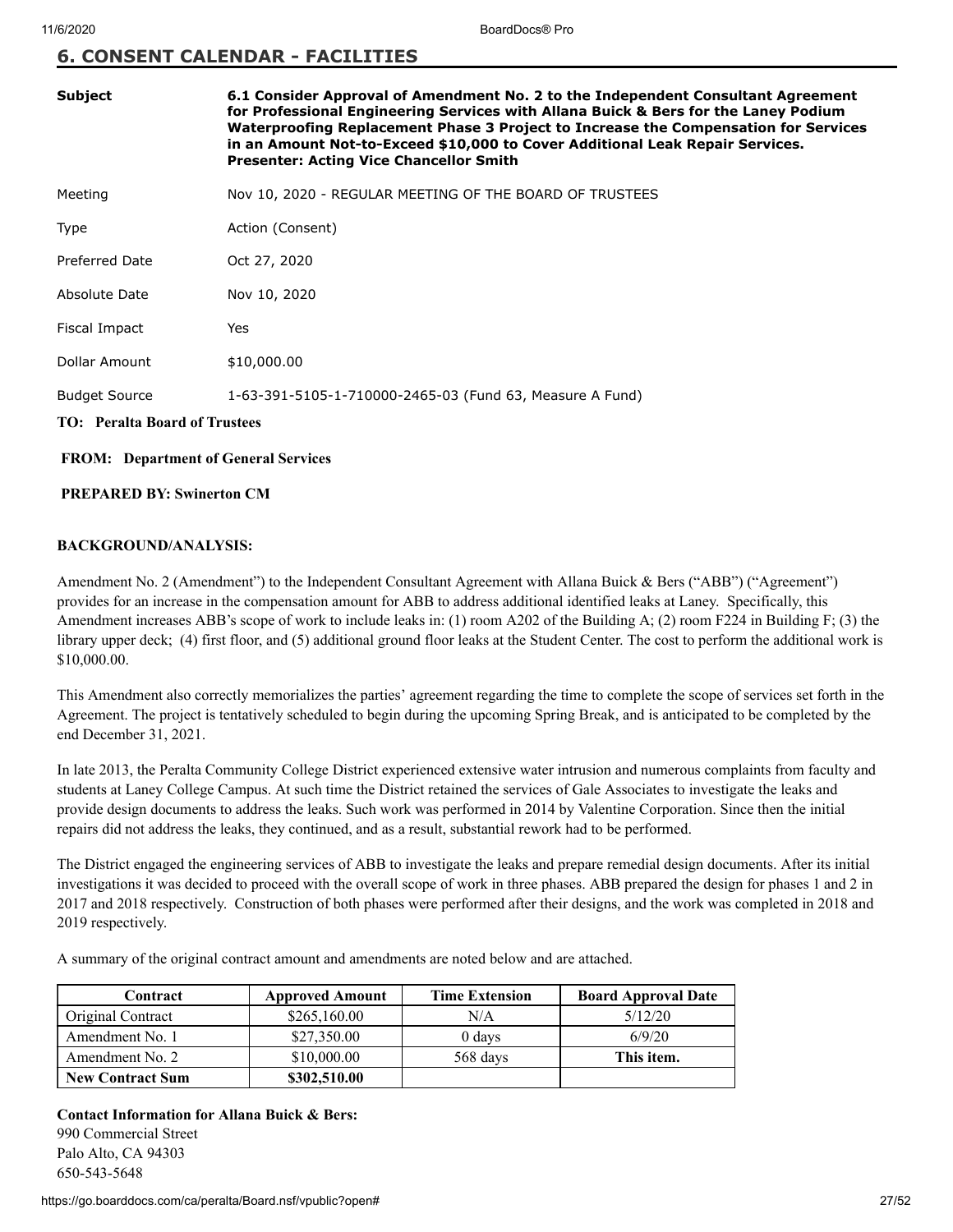#### [www.abbae.com](http://www.abbae.com/)

Eugene Buick is one of the partners of the firm. The company has been in the waterproofing/ architectural engineering business providing design services for remedial and new construction. The firm was established in 1987. Eugene Buick is one of the Principals, and has been involved with the remedial repairs at Laney from the beginning.

#### **DELIVERABLES/SCOPE OF WORK:**

#### **Scope of Services – Laney Podium Waterproofing Replacement Phase 3**

#### 1. **Miscellaneous Leak Repairs in following areas:**

- Building F areas in F254 (roof leaks at two locations and one mechanical plumbing leak)
- Building A room A202 (roof leak)
- Library (second floor deck on plaza side and brick face of wall at  $4^{\text{th}}$  floor level)
- Student Center leak on 2<sup>nd</sup> floor in room SC202
- Providing control joints and expansion joints for new concrete topping slab

### **ANTICIPATED COMPLETION DATE:**

Work will be completed by December 31, 2021.

### **EVALUATION AND RECOMMENDED ACTION:**

The Project Manager, Acting Vice Chancellor of General Services and Interim Chancellor recommend approval of Amendment No. 2 to the Independent Consultant Agreement for Professional Engineering Services with Allana Buick & Bers for the Laney Podium Waterproofing Replacement Phase 3 Project to increase the compensation for services in an amount not-to-exceed \$10,000 to cover additional leak repair services.

File Attachments [Allana Buick & Bers Amendment #2\\_PCCD signed.pdf \(3,896 KB\)](https://go.boarddocs.com/ca/peralta/Board.nsf/files/BUEUZV7E89EA/$file/Allana%20Buick%20%26%20Bers%20Amendment%20%232_PCCD%20signed.pdf) [original contract and amendment #1 combined.pdf \(2,838 KB\)](https://go.boarddocs.com/ca/peralta/Board.nsf/files/BUEV2W7EB084/$file/original%20contract%20and%20amendment%20%231%20combined.pdf)

*All matters listed under the Consent Calendar are considered by the Board of Trustees to be routine or sufficiently supported by back-up information as to not require additional discussion. Consent Calendar items will be enacted by one motion. There will be no separate discussion on these items prior to the time the Board votes on them, unless a Board member requests that a specific item be removed from the Consent Calendar for action and a separate vote. Public comment on Consent Calendar items from anyone completing a card will be heard prior to the Board's vote on the Consent Calendar. All Board approved contracts are subject to final negotiation and execution by the Chancellor.*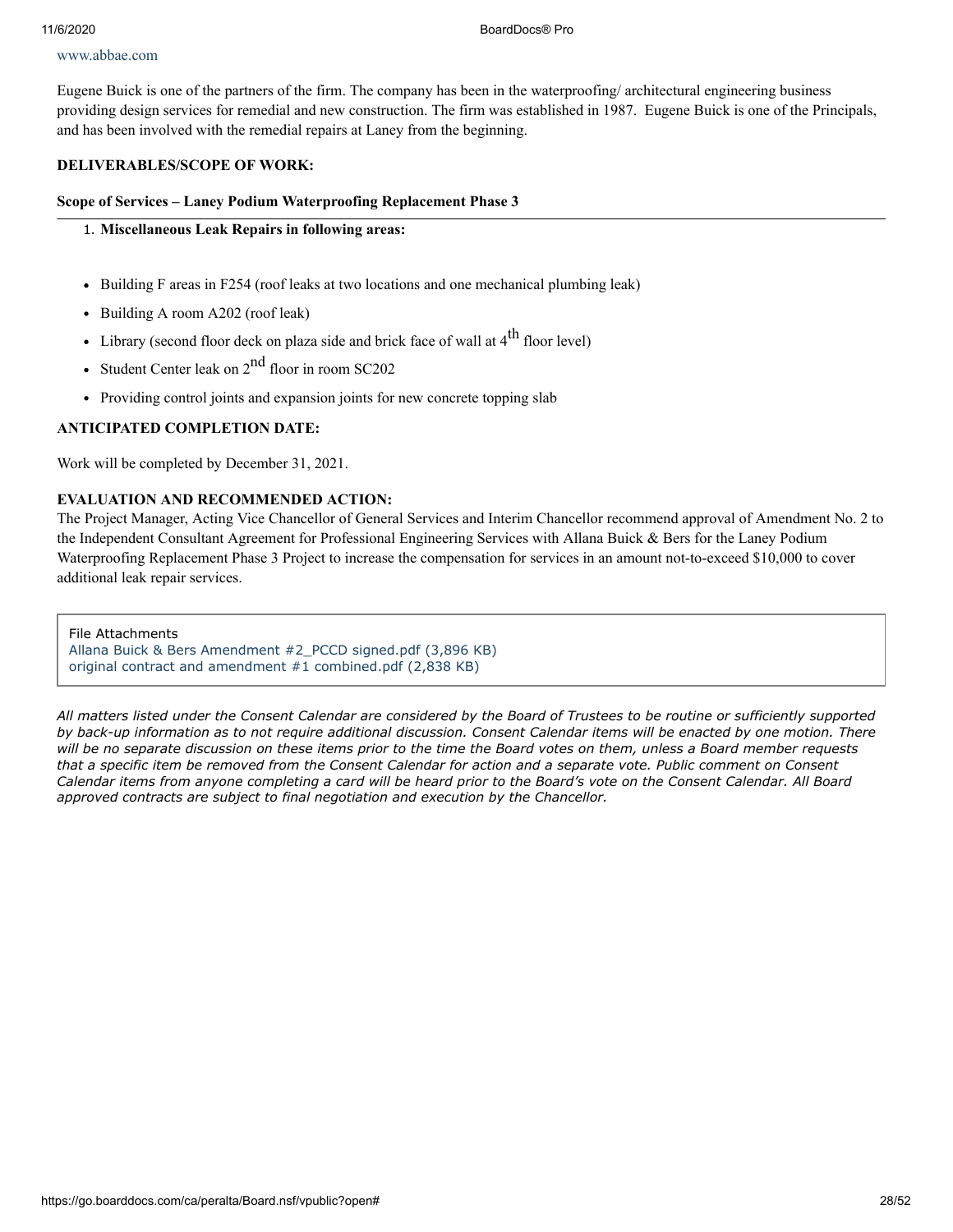#### **6. CONSENT CALENDAR - FACILITIES**

| Subject                              | 6.2 Consider Approval of Amendment No.2 to Agreement for Professional Consulting<br>Services with Inspection Services Inc., for the Provision of Special Testing and<br>Inspection Services Required to Complete the New Center for Liberal Arts Building at<br>the College of Alameda Campus in an Amount Not-to-Exceed \$20,000. Presenter: Acting<br><b>Vice Chancellor Smith</b> |  |
|--------------------------------------|--------------------------------------------------------------------------------------------------------------------------------------------------------------------------------------------------------------------------------------------------------------------------------------------------------------------------------------------------------------------------------------|--|
| Meeting                              | Nov 10, 2020 - REGULAR MEETING OF THE BOARD OF TRUSTEES                                                                                                                                                                                                                                                                                                                              |  |
| Type                                 | Action (Consent)                                                                                                                                                                                                                                                                                                                                                                     |  |
| Preferred Date                       | Oct 27, 2020                                                                                                                                                                                                                                                                                                                                                                         |  |
| Absolute Date                        | Nov 10, 2020                                                                                                                                                                                                                                                                                                                                                                         |  |
| Fiscal Impact                        | Yes                                                                                                                                                                                                                                                                                                                                                                                  |  |
| Dollar Amount                        | \$20,000.00                                                                                                                                                                                                                                                                                                                                                                          |  |
| <b>Budgeted</b>                      | Yes                                                                                                                                                                                                                                                                                                                                                                                  |  |
| <b>Budget Source</b>                 | 1-63-391-5105-1-710000-2361-00 (Measure A Funds)                                                                                                                                                                                                                                                                                                                                     |  |
| <b>TO:</b> Peralta Board of Trustees |                                                                                                                                                                                                                                                                                                                                                                                      |  |

#### **FROM: Department of General Services**

#### **PREPARED BY: Roebbelen CM**

#### **BACKGROUND/ANALYSIS:**

Inspection Services Inc. ("ISI") has an agreement to provide special inspections (ie, welding, compaction testing, fireproofing, etc...) for the College of Alameda New Center for Liberal Arts building. ISI's original contract was approved on 2/5/2019 in the amount of \$250,000. Amendment No. 1 to the contract in the amount of \$35,000 was approved on 12/10/2019.

Amendment No. 1 included an estimated cost projection for the additional fees required to complete all inspections required for the remainder of the New Center for Liberal Arts Building Project and DSA close-out. ISI's work to date to satisfy DSA's request for: (1) Laboratory of Record documentation; (2) verification related to the Post Construction Inspection Plan; and (3) deferred storefont and curtainwall inspections on the Project has depleted at least 50% of the increased fee amount memorialized in Amendment No. 1. Amendment No. 2 is required to cover the additional costs (\$20,000.00) required to complete the negotiated scope of work and fully close-out the project.

A summary of the history of ISI's agreement follows:

| <b>Description of Contract</b>                 | Amount        | <b>Board Approval</b> |
|------------------------------------------------|---------------|-----------------------|
| Agreement for Professional Consulting Services | NTE \$250,000 | 2/5/2019              |
| Amendment No.1 to Agreement                    | NTE \$35,000  | 12/10/2019            |
| Amendment No. 2 to Agreement                   | NTE \$20,000  | This item.            |
| <b>TOTAL</b>                                   | \$305,000.00  |                       |

#### **DELIVERABLES/SCOPE OF WORK:**

Inspection Services Inc. will provide additional special inspections for the remainder of the New Center for Liberal Arts Building project including: (1) satisfying DSA's request for the Laboratory of Record to documentation; (2) verification of issues listed in the Post Construction Inspection Plan for the deferred storefront and curtainwall; and (3) associated construction change documents.

#### **ANTICIPATED COMPLETION DATE:**

The inspection services will be completed by November 2020.

#### **EVALUATION AND RECOMMENDED ACTION:**

The Acting Vice Chancellor of General Services and Interim Chancellor recommend approval of Amendment No. 2 to Agreement for Professional Consulting Services with Inspection Services Inc. for the provision of special testing and inspection services required to complete the New Center for Liberal Arts building at the College of Alameda campus in an amount not-to-exceed \$20,000.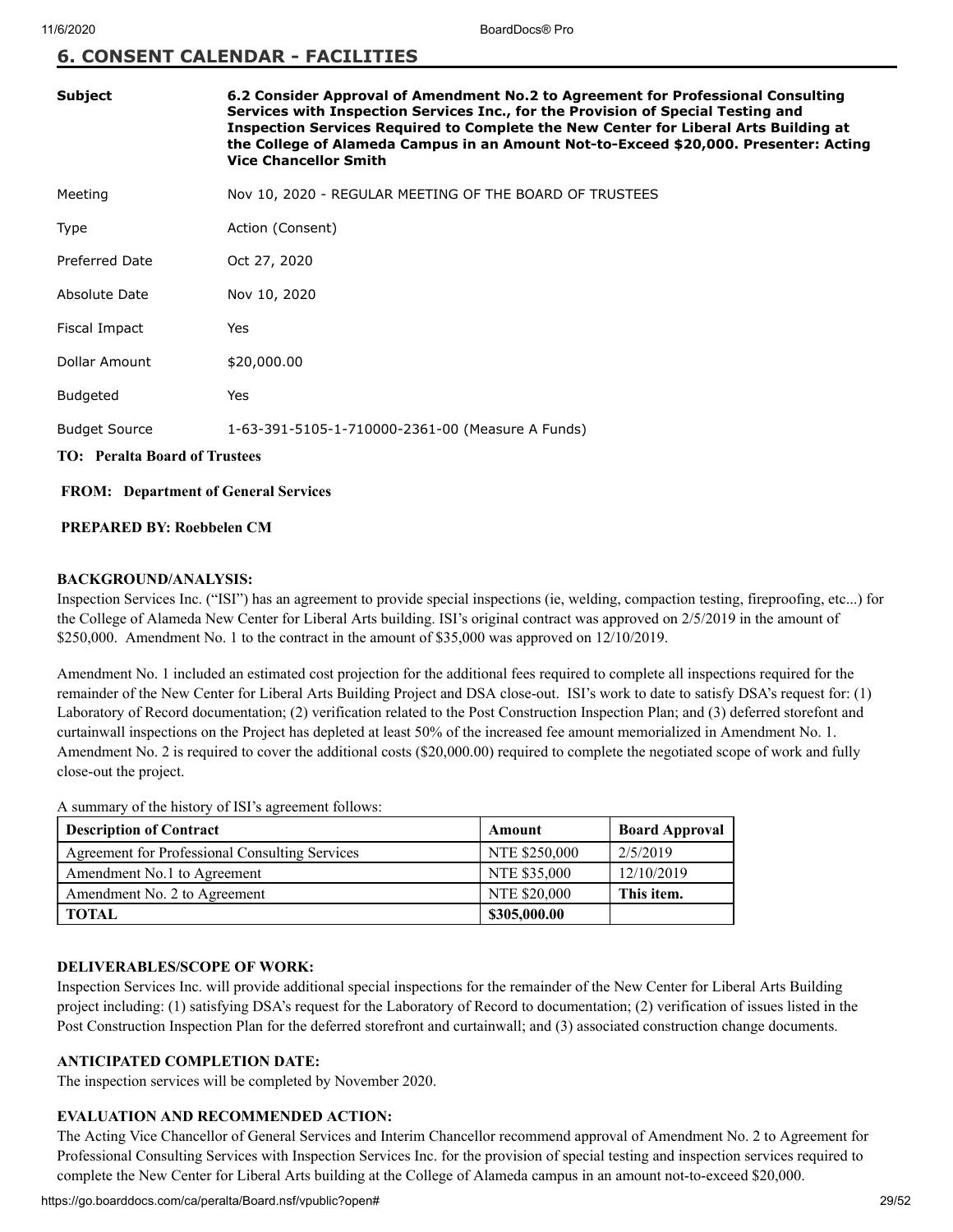#### File Attachments [ISI Inspection Services Contract COA NCLA MARC\\_signed.pdf \(3,137 KB\)](https://go.boarddocs.com/ca/peralta/Board.nsf/files/BURKLP5204AF/$file/ISI%20Inspection%20Services%20Contract%20%20COA%20NCLA%20MARC_signed.pdf)

*All matters listed under the Consent Calendar are considered by the Board of Trustees to be routine or sufficiently supported by back-up information as to not require additional discussion. Consent Calendar items will be enacted by one motion. There will be no separate discussion on these items prior to the time the Board votes on them, unless a Board member requests that a specific item be removed from the Consent Calendar for action and a separate vote. Public comment on Consent Calendar items from anyone completing a card will be heard prior to the Board's vote on the Consent Calendar. All Board approved contracts are subject to final negotiation and execution by the Chancellor.*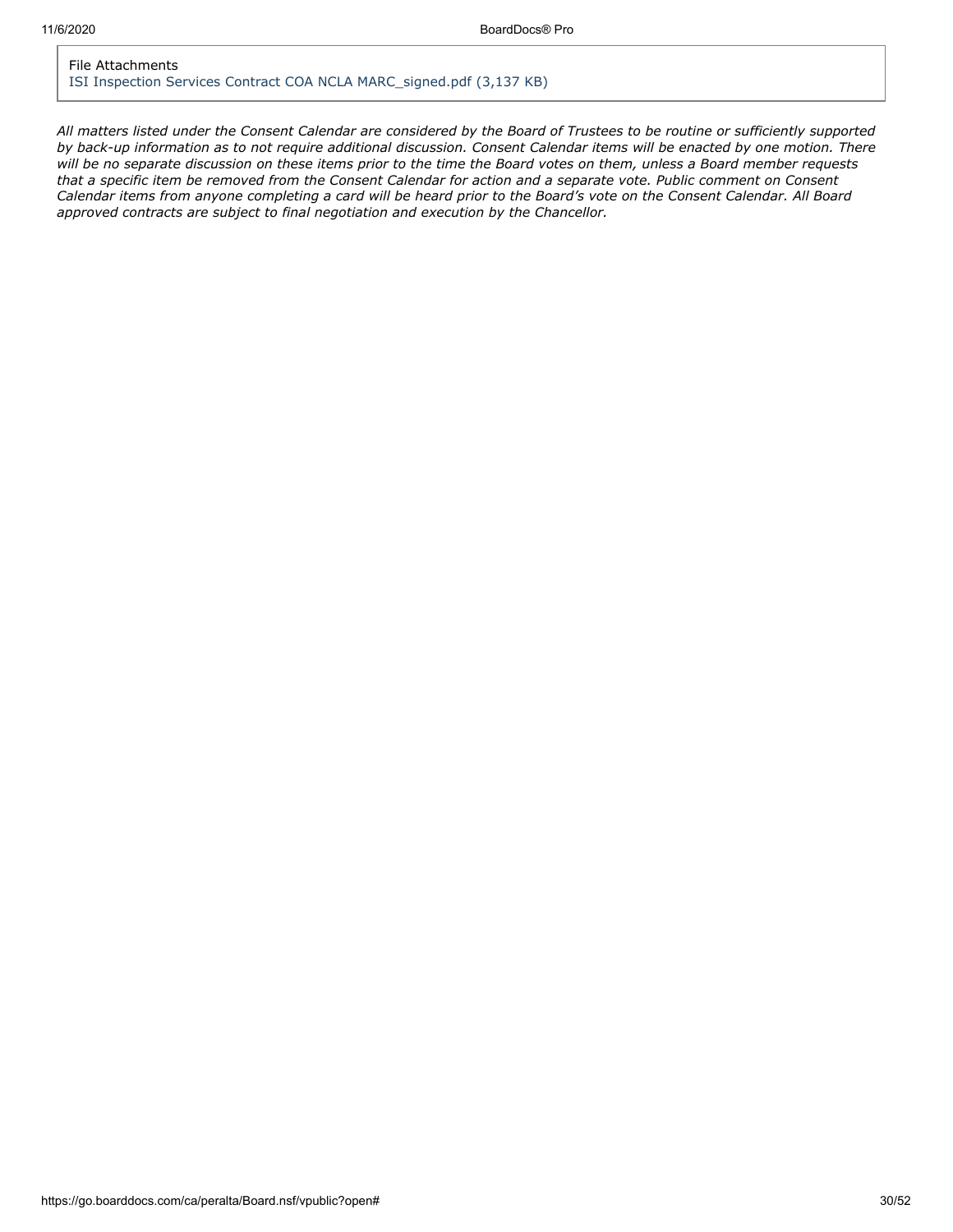#### **6. CONSENT CALENDAR - FACILITIES**

| <b>Subject</b>                       | 6.3 Consider Approval of Amendment No. 1 to the Agreement for Construction<br>Management Services with Roebbelen Construction Management Services, Inc., to<br>Increase the Negotiated Fee in an Amount Not-to-Exceed \$92,609.00. Presenter: Acting<br><b>Vice Chancellor Smith</b> |
|--------------------------------------|--------------------------------------------------------------------------------------------------------------------------------------------------------------------------------------------------------------------------------------------------------------------------------------|
| Meeting                              | Nov 10, 2020 - REGULAR MEETING OF THE BOARD OF TRUSTEES                                                                                                                                                                                                                              |
| Type                                 | Action (Consent)                                                                                                                                                                                                                                                                     |
| <b>Preferred Date</b>                | Oct 27, 2020                                                                                                                                                                                                                                                                         |
| Absolute Date                        | Nov 10, 2020                                                                                                                                                                                                                                                                         |
| Fiscal Impact                        | Yes                                                                                                                                                                                                                                                                                  |
| Dollar Amount                        | \$92,609.00                                                                                                                                                                                                                                                                          |
| <b>Budgeted</b>                      | Yes                                                                                                                                                                                                                                                                                  |
| <b>Budget Source</b>                 | 1-63-391-5105-1-710000-2361-00 (Measure A Funds)                                                                                                                                                                                                                                     |
| <b>TO: Peralta Board of Trustees</b> |                                                                                                                                                                                                                                                                                      |

#### **FROM: Department of General Services**

#### **PREPARED BY: Atheria Smith, Acting Vice Chancellor**

#### **BACKGROUND/ANALYSIS:**

The Board is asked to approve Amendment No. 1("Amendment") to the Agreement for Construction Management Services ("Agreement") with Roebbelen Construction Management Services, Inc. ("Roebbelen") for the construction management services ("Services") required for the College of Alameda Liberal Arts Building ("Project"). This Amendment memorialize the parties' agreement to deduct unused allowances and authorize Roebbelen to continue their Services coordinating owner requested changes, move management, and Project close-out requirements.

In 2018, District staff conducted a solicitation for construction management services from the list of Project Management/Construction Management (PM/CM") vendors approved by the Board in June 2018 for District projects. The solicitation was issued and routed to vendors from the approved list and the District received three proposals. The proposal submitted by Roebbelen was the most responsive and cost effective for the scope of work and the Board awarded the Agreement to Roebbelen on November 13, 2018.

This Amendment confirms that the District has deducted certain unused allowances from the Agreement and authorizes the extension of time for Roebbelen to perform the Services required to close-out the Project. A summary of the changes follows:

| Base Scope of Services                                             | \$990,335.00     |
|--------------------------------------------------------------------|------------------|
| Allowances                                                         |                  |
| Furniture, Fixtures and Equipment                                  | \$88,305.00      |
| <b>Moving Services</b>                                             | \$121,925.00     |
| Hazardous Material Abatement                                       | \$197,450.00     |
| Anaysis of Schedule                                                | 10,826.00<br>\$  |
| <b>Warranty Inspection Services</b>                                | 11,201.00<br>\$  |
| <b>Original Contract Total</b>                                     | \$1,420,042.00   |
| Addendum 1                                                         |                  |
| Delete Hazardous Material Abatement                                | \$(197, 450.00)  |
| Delete Warranty Inspection                                         | \$               |
|                                                                    | (11,201.00)      |
| <b>Extension of Services</b>                                       | 301,260.00<br>\$ |
| <b>Addendum 1 Subtotal</b>                                         | 92,609.00<br>\$  |
| <b>Revised Contract Amount</b><br>(Original Contract + Addendum 1) | \$1,512,651.00   |

This is the first contract amendment Roebbelen has been awarded in the fiscal year 2020-2021.

#### **Contact Information:**

Roebbelen Construction Management Services, Inc.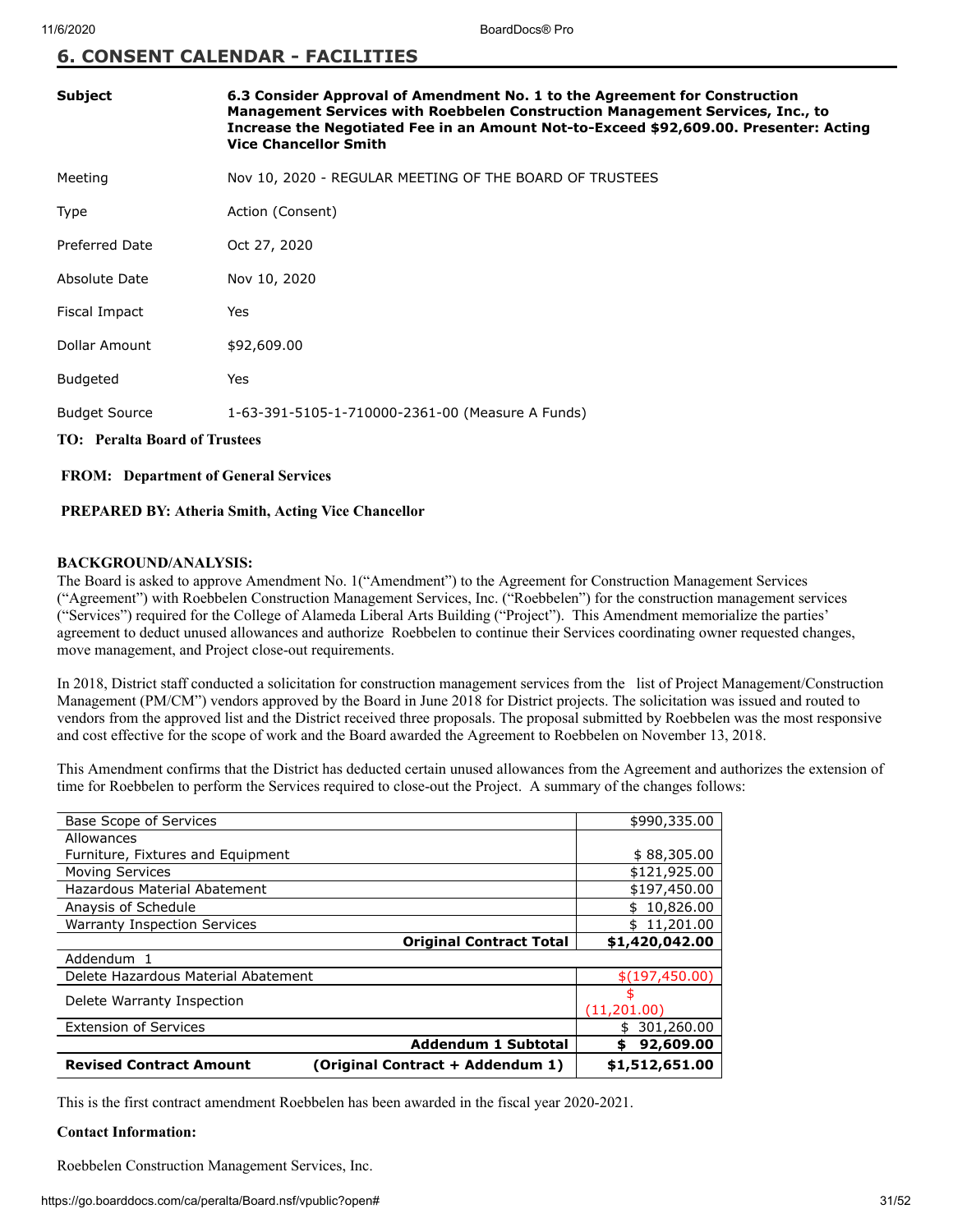11/6/2020 BoardDocs® Pro

1241 Hawks Flight Court El Dorado Hills, CA 95762

Marsha Perry Taras is the Principal in Charge and Victor C. Lopez is the Project Executive.

#### **DELIVERABLES/SCOPE OF WORK:**

Roebbelen will continue to provide construction management services for the Project. Services include, but are not limited to, serving as the District's Project representative; serving as the liaison with the general contractor, suppliers, and vendors; monitoring and advising the District on all key project developments, reporting methods for schedules, cost and budget status and cost controls; tracking and reporting on project status; communicating with the Board to provide Project updates; providing design coordination services; verifying general contractor deliverables including bids, insurance, and schedule of values; monitoring the Project work for compliance with DSA requirements; managing the project to achieve the District's objectives in relation to costs, time, and quality, assisting the District in assessing Project completion; obtaining from the general contractor the final Project documents and reviewing them for compliance with the contract requirements; and managing District warranty inspection and warranty work, among other Project related tasks.

#### **ANTICIPATED COMPLETION DATE:**

The contract for construction management services is anticipated to be completed by December 31, 2020.

#### **EVALUATION AND RECOMMENDED ACTION:**

The Acting Vice Chancellor of General Services and Interim Chancellor recommend approval of Amendment No. 1 to the Agreement for Construction Management Services with Roebbelen Construction Management Services, Inc., to increase the negotiated fee in an amount not-to-exceed \$92,609.00.

File Attachments [Roebbelen Amendment 1 NCLA 1MARC\\_signed.pdf \(4,413 KB\)](https://go.boarddocs.com/ca/peralta/Board.nsf/files/BURL875300AE/$file/Roebbelen%20Amendment%201%20NCLA%201MARC_signed.pdf) [COA NCLA\\_CM Services\\_Original Agreement\\_Fully Executed.pdf \(2,247 KB\)](https://go.boarddocs.com/ca/peralta/Board.nsf/files/BURL89530317/$file/COA%20NCLA_CM%20Services_Original%20Agreement_Fully%20Executed.pdf)

*All matters listed under the Consent Calendar are considered by the Board of Trustees to be routine or sufficiently supported by back-up information as to not require additional discussion. Consent Calendar items will be enacted by one motion. There will be no separate discussion on these items prior to the time the Board votes on them, unless a Board member requests that a specific item be removed from the Consent Calendar for action and a separate vote. Public comment on Consent Calendar items from anyone completing a card will be heard prior to the Board's vote on the Consent Calendar. All Board approved contracts are subject to final negotiation and execution by the Chancellor.*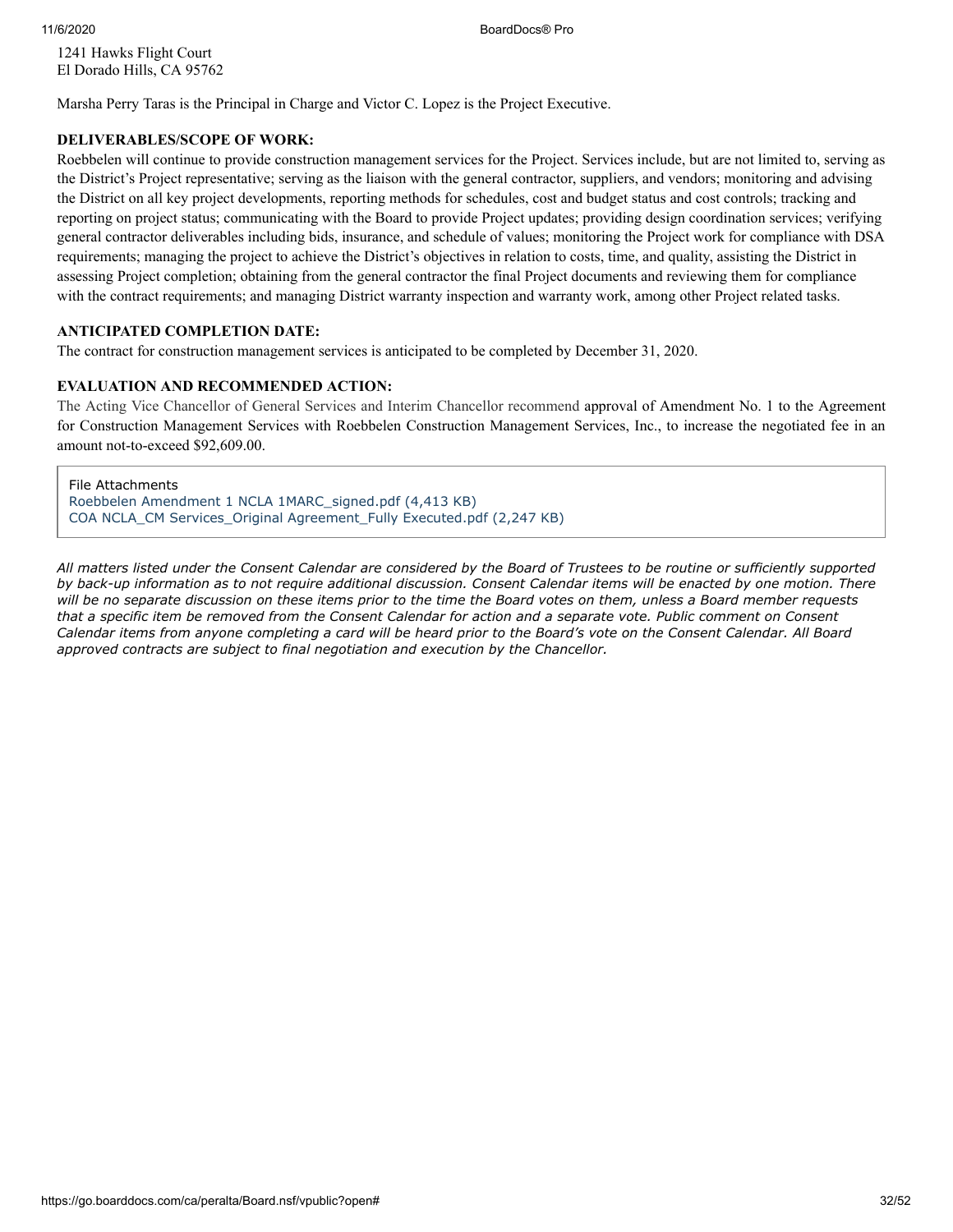#### **6. CONSENT CALENDAR - FACILITIES**

| <b>Subject</b>                       | 6.4 Consider Approval of Change Order No. 8 to C. Overaa & Co.'s Design-Build<br>Agreement for the College of Alameda New Center for Liberal Arts Project in the<br>Amount of \$109,169.10 to Cover Additional Owner Initiated Services Required to<br>Address Owner Requested Changes. Presenter: Acting Vice Chancellor Smith |
|--------------------------------------|---------------------------------------------------------------------------------------------------------------------------------------------------------------------------------------------------------------------------------------------------------------------------------------------------------------------------------|
| Meeting                              | Nov 10, 2020 - REGULAR MEETING OF THE BOARD OF TRUSTEES                                                                                                                                                                                                                                                                         |
| Type                                 | Action (Consent)                                                                                                                                                                                                                                                                                                                |
| Preferred Date                       | Oct 27, 2020                                                                                                                                                                                                                                                                                                                    |
| Absolute Date                        | Nov 10, 2020                                                                                                                                                                                                                                                                                                                    |
| Fiscal Impact                        | Yes                                                                                                                                                                                                                                                                                                                             |
| Dollar Amount                        | \$109,169.10                                                                                                                                                                                                                                                                                                                    |
| <b>Budgeted</b>                      | Yes                                                                                                                                                                                                                                                                                                                             |
| <b>Budget Source</b>                 | 1-63-391-6201-1-710000-2361-00 (Measure A Funds)                                                                                                                                                                                                                                                                                |
| <b>TO: Peralta Board of Trustees</b> |                                                                                                                                                                                                                                                                                                                                 |

#### **FROM: Department of General Services**

#### **PREPARED BY: AECOM**

#### **BACKGROUND/ANALYSIS:**

The New Center of Liberal Arts Project includes the construction of a new classroom building at the College of Alameda. Following a formal procurement process, the District entered into contract with C. Overaa & Co. in February 2017, to provide Design-Bid-Build Services for the construction of the new classroom building at the campus.

Subsequently, the Board approved Change Orders No. 1 through 7. These Change Orders are shown in Table 1.1.

Table 1.1

| Contract                                                | Approved Amount | Board Approval Date |
|---------------------------------------------------------|-----------------|---------------------|
| Original Contract                                       | \$31,465,000.00 | 9/25/18             |
| Change Order No. 1                                      | \$484,505.00    | 11/13/18            |
| Change Order No. 2                                      | \$347,083.01    | 3/12/19             |
| Change Order No. 3 – Presented via<br>Amendment No. 3   | 56,265.00<br>S. | 5/28/19             |
| Change Order No. 4 – Presented via<br>Amendment No. 4   | \$<br>0.00      | 9/10/19             |
| Change Order No. 5 & 6 Presented<br>via Amendment No. 5 | \$35,528.00     | 10/8/19             |
| Change Order No. 7                                      | \$276,184.00    | 6/23/20             |
| Change Order No. 8                                      | \$109,169.10    | This item.          |
| <b>Change Order Total</b>                               | \$32,773,734.11 |                     |

The Board is now asked to approve Change Order No. 8. Change Order No. 8 includes eighteen Proposed Change Orders ("PCO"). The scope of work and services set forth in Change Order No. 8 stem from owner requested items for the Contractor to provide additional services. The additional services are detailed in the attached change order and include tree removal, A/V system upgrades, art locker revisions, faculty signage revisions, CCTV infrastructure work, and the installation of tackboards and various equipment requested by the Project owner.

#### **Contact Information**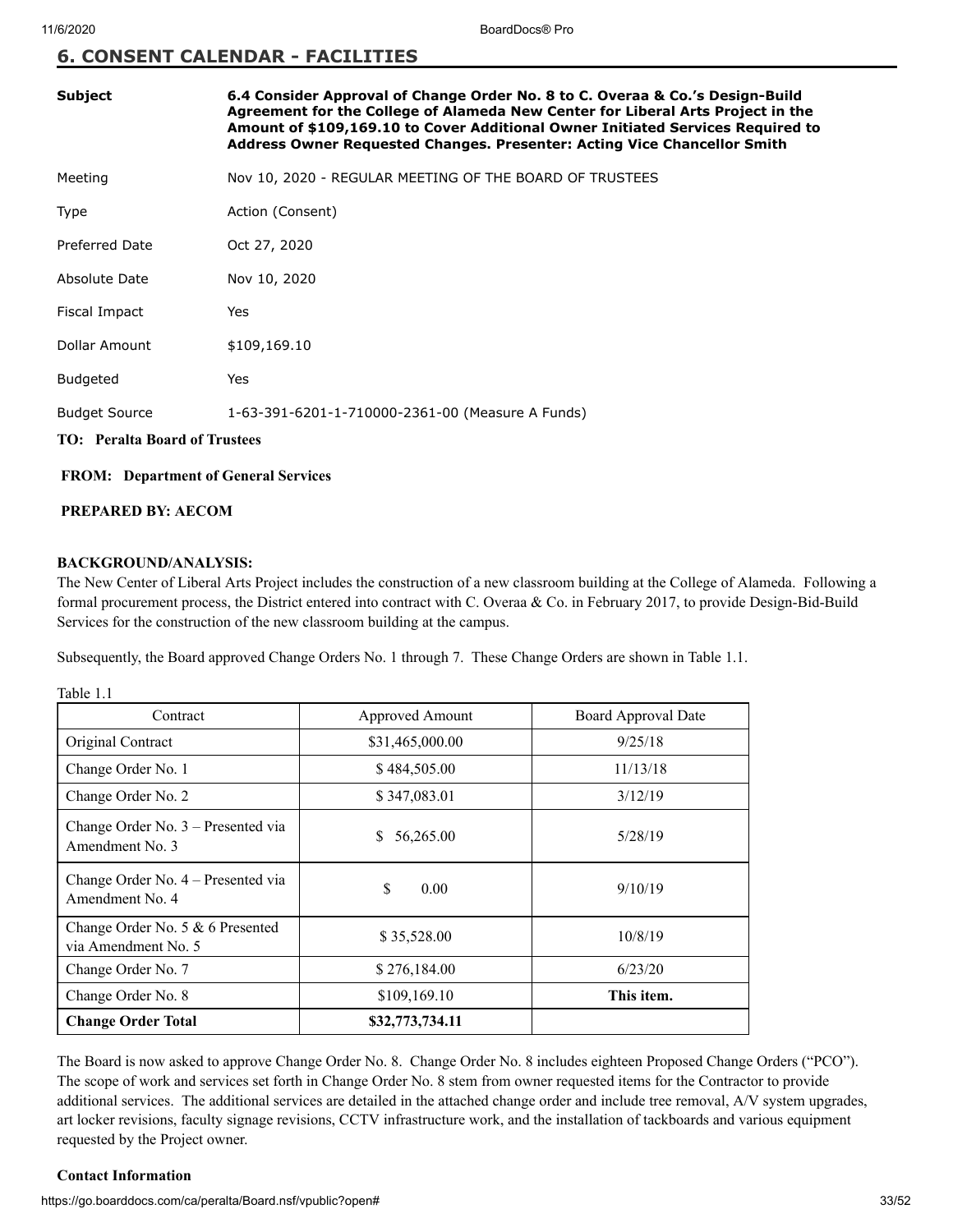C. Overaa Co. 200 Parr Boulevard, Richmond, CA 94801 Phone: 510-234-0926 | Mobile: 510-719-0446 [www.overaa.com](http://www.overaa.com/)

#### **DELIVERABLES/SCOPE OF WORK:**

NCLA Change Order No. 8 increases the contract amount by \$109,169.10 to cover the additional services provided, resulting in a total contract sum of \$32,773,734.11. The scope of the CORs included in this change order can be found in the descriptions on the attached Change Order No. 8. Briefly stated, the additional services include tree removal, A/V system upgrades, art locker revisions, faculty signage revisions, CCTV infrastructure work and the installation of tackboards and various equipment requested by the Project owner.

#### **ANTICIPATED COMPLETION DATE:**

The Final Completion Date for the Project is March 23, 2020.

#### **EVALUATION AND RECOMMENDED ACTION:**

The Project Manager, Acting Vice Chancellor of General Services and Interim Chancellor recommend approval of Change Order No. 8 to C. Overaa & Co.'s Design-Build Agreement for the College of Alameda New Center for Liberal Arts Project in the amount of \$109,169.00 to cover additional owner-initiated services required to address owner requested changes.

File Attachments [Overra CO 8 MARC\\_signed.pdf \(7,644 KB\)](https://go.boarddocs.com/ca/peralta/Board.nsf/files/BURM2F570AC7/$file/Overra%20CO%208%20MARC_signed.pdf)

*All matters listed under the Consent Calendar are considered by the Board of Trustees to be routine or sufficiently supported by back-up information as to not require additional discussion. Consent Calendar items will be enacted by one motion. There will be no separate discussion on these items prior to the time the Board votes on them, unless a Board member requests that a specific item be removed from the Consent Calendar for action and a separate vote. Public comment on Consent Calendar items from anyone completing a card will be heard prior to the Board's vote on the Consent Calendar. All Board approved contracts are subject to final negotiation and execution by the Chancellor.*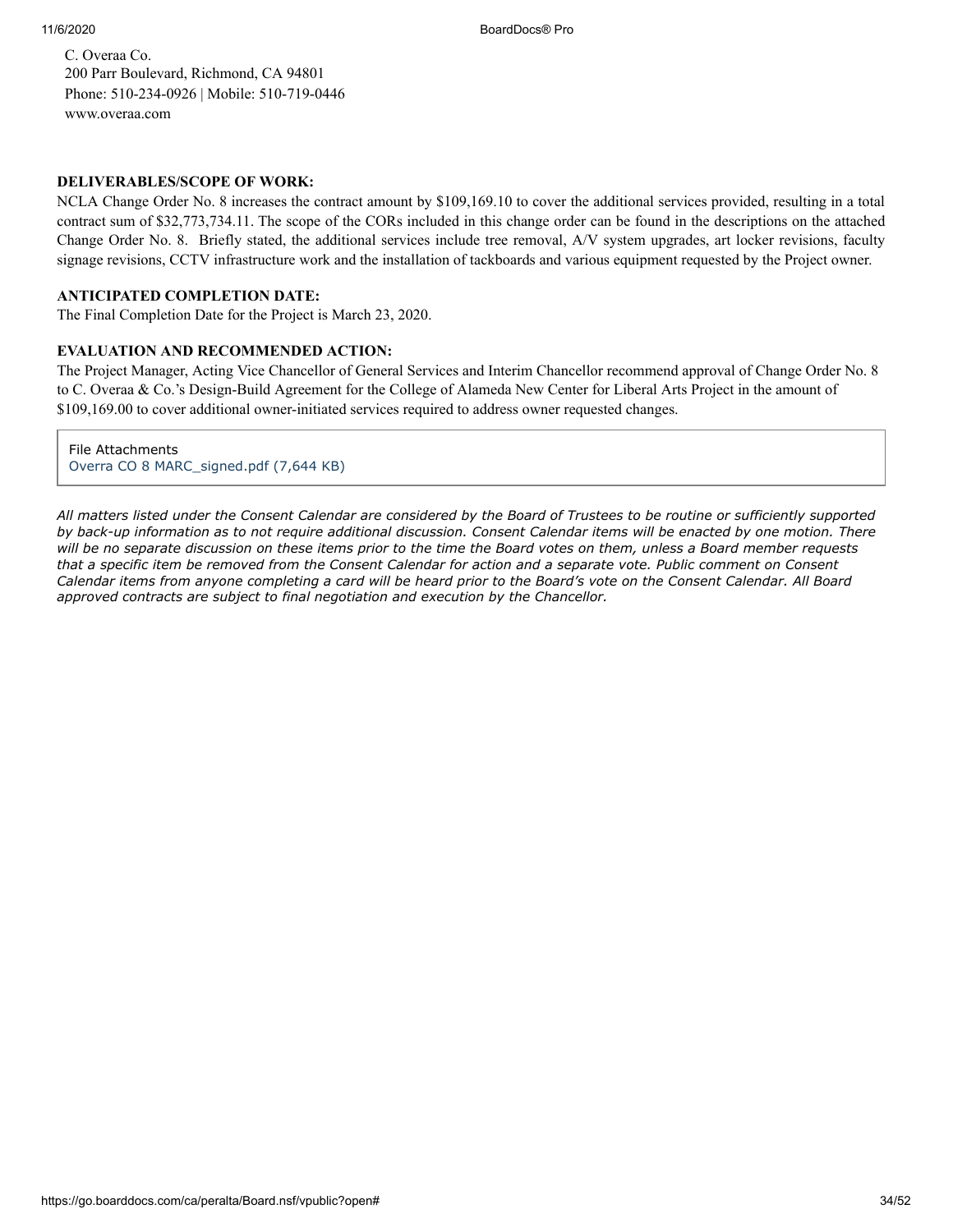#### **6. CONSENT CALENDAR - FACILITIES**

| <b>Subject</b>                       | 6.5 Consider Approval of the Release of 50% of the Retention Amount Held in Escrow,<br>in the Amount of \$770,149.78, to C. Overaa & Co. as an Acknowledgment that the New<br>Center for Liberal Arts Project at the College of Alameda Campus has Reached<br>Substantial Completion. Presenter: Acting Vice Chancellor Smith |  |
|--------------------------------------|-------------------------------------------------------------------------------------------------------------------------------------------------------------------------------------------------------------------------------------------------------------------------------------------------------------------------------|--|
| Meeting                              | Nov 10, 2020 - REGULAR MEETING OF THE BOARD OF TRUSTEES                                                                                                                                                                                                                                                                       |  |
| Type                                 | Action (Consent)                                                                                                                                                                                                                                                                                                              |  |
| Preferred Date                       | Oct 27, 2020                                                                                                                                                                                                                                                                                                                  |  |
| Absolute Date                        | Nov 10, 2020                                                                                                                                                                                                                                                                                                                  |  |
| Fiscal Impact                        | Yes                                                                                                                                                                                                                                                                                                                           |  |
| Dollar Amount                        | \$770,149.78                                                                                                                                                                                                                                                                                                                  |  |
| <b>Budgeted</b>                      | Yes                                                                                                                                                                                                                                                                                                                           |  |
| <b>Budget Source</b>                 | 1-63-391-6201-1-710000-2361-00 (Measure A Funds)                                                                                                                                                                                                                                                                              |  |
| <b>TO: Peralta Board of Trustees</b> |                                                                                                                                                                                                                                                                                                                               |  |

#### **FROM: Department of General Services**

#### **PREPARED BY: Roebbelen CM**

#### **BACKGROUND/ANALYSIS:**

The Board is asked to release the sum of Seven-Hundred Seventy Thousand, One Hundred Forty-Nine Dollars and 78/100 Cents (\$770,149.78) from Escrow Account No. 75-104962-02 to C. Overaa Co. ("Overaa") as the New Center for Liberal Arts Project ("Project") has reached substantial completion.

The Project includes the construction of a new classroom building at the College of Alameda. Following a formal procurement process, the District entered into contract with Overaa in September 2018 to provide Design-Bid-Build Services for the construction of the new classroom building at the campus ("Contract"). Pursuant to Public Contract Code, Overaa elected to deposit securities with escrow agent as a substitute for retention earnings to be withheld by the District. The Project has reached Substantial Completion, and the District is willing to release 50% of the retention held, reducing it from 5% to 2.5%. The remaining funds will be held in Escrow Account No. 75-104962-02 at Farmer & Merchant Bank until proper authorization is provided to release the additional funds. The history of this Contract is shown in Table 1.1.

| Contract                                                | Approved Amount | Board Approval Date |
|---------------------------------------------------------|-----------------|---------------------|
| Original Contract                                       | \$31,465,000.00 | 9/25/18             |
| Change Order No. 1                                      | \$484,505.00    | 11/13/18            |
| Change Order No. 2                                      | \$347,083.01    | 3/12/19             |
| Change Order No. $3$ – Presented via<br>Amendment No. 3 | 56,265.00<br>S. | 5/28/19             |
| Change Order No. 4 – Presented via<br>Amendment No. 4   | S<br>0.00       | 9/10/19             |
| Change Order No. 5 & 6 Presented<br>via Amendment No. 5 | \$35,528.00     | 10/8/19             |
| Change Order No. 7                                      | \$276,184.00    | 6/23/20             |
| Change Order No. 8                                      | \$109,169.10    | Pending 10/27/2020  |
| <b>Change Order Total</b>                               | \$32,773,734.11 |                     |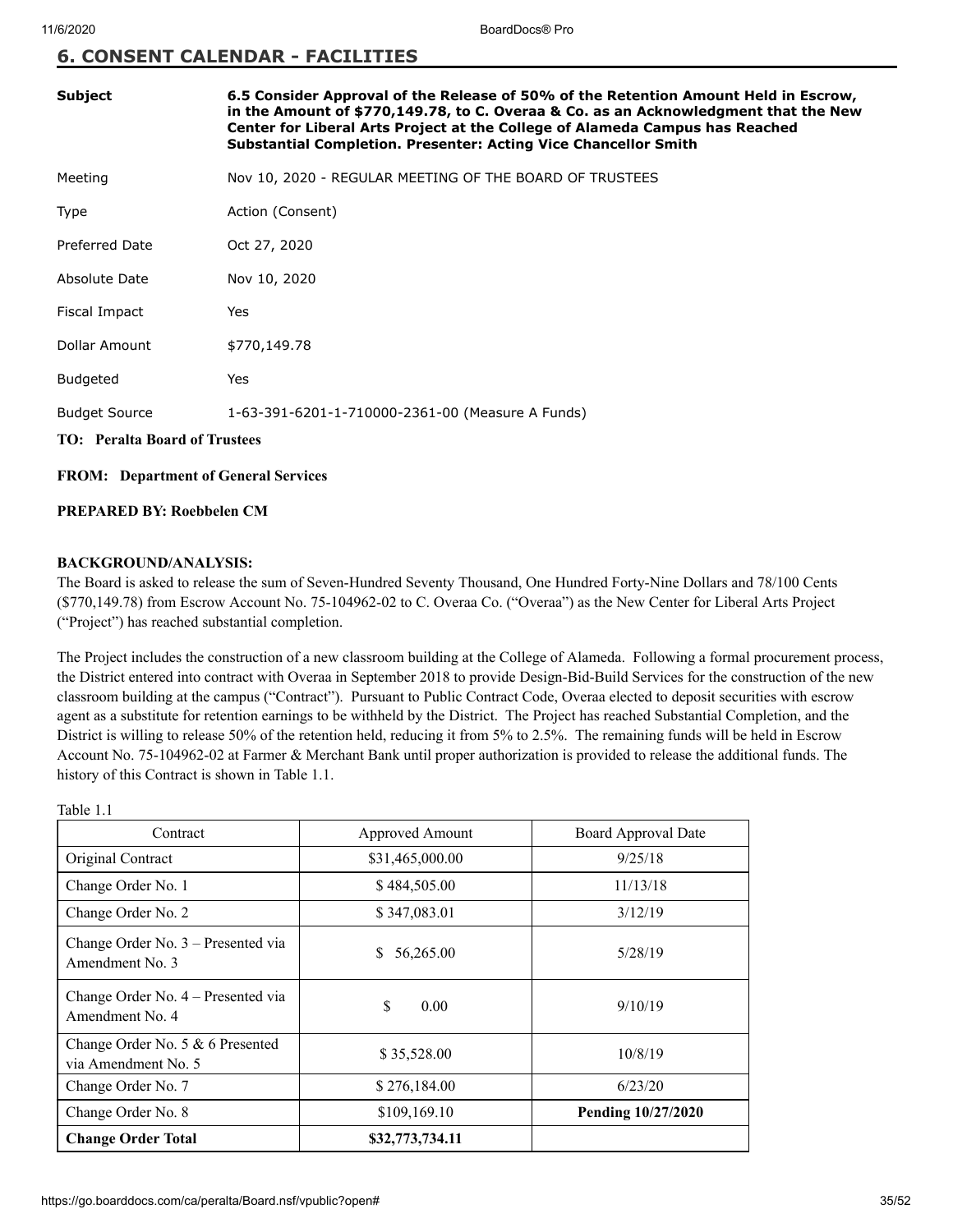#### **Contact Information**

C. Overaa Co. 200 Parr Boulevard, Richmond, CA 94801 Phone: 510-234-0926 | Mobile: 510-719-0446 [www.overaa.com](http://www.overaa.com/)

#### **DELIVERABLES/SCOPE OF WORK:**

The Project has reached Substantial Completion.

#### **ANTICIPATED COMPLETION DATE:**

The Final Completion Date for the Project is March 23, 2020.

#### **EVALUATION AND RECOMMENDED ACTION:**

The Project Manager, Acting Vice Chancellor of General Services and Interim Chancellor recommend approval of the release of 50% of the retention amount held in escrow, in the amount of \$770,149.78, to C. Overaa & Co. as an acknowledgment that the New Center for Liberal Arts Project at the College of Alameda campus has reached substantial completion.

File Attachments

[Overaa Partial Retention Release MARC\\_signed.pdf \(13,656 KB\)](https://go.boarddocs.com/ca/peralta/Board.nsf/files/BUSNUT5CA73D/$file/Overaa%20Partial%20Retention%20Release%20MARC_signed.pdf)

*All matters listed under the Consent Calendar are considered by the Board of Trustees to be routine or sufficiently supported by back-up information as to not require additional discussion. Consent Calendar items will be enacted by one motion. There will be no separate discussion on these items prior to the time the Board votes on them, unless a Board member requests that a specific item be removed from the Consent Calendar for action and a separate vote. Public comment on Consent Calendar items from anyone completing a card will be heard prior to the Board's vote on the Consent Calendar. All Board approved contracts are subject to final negotiation and execution by the Chancellor.*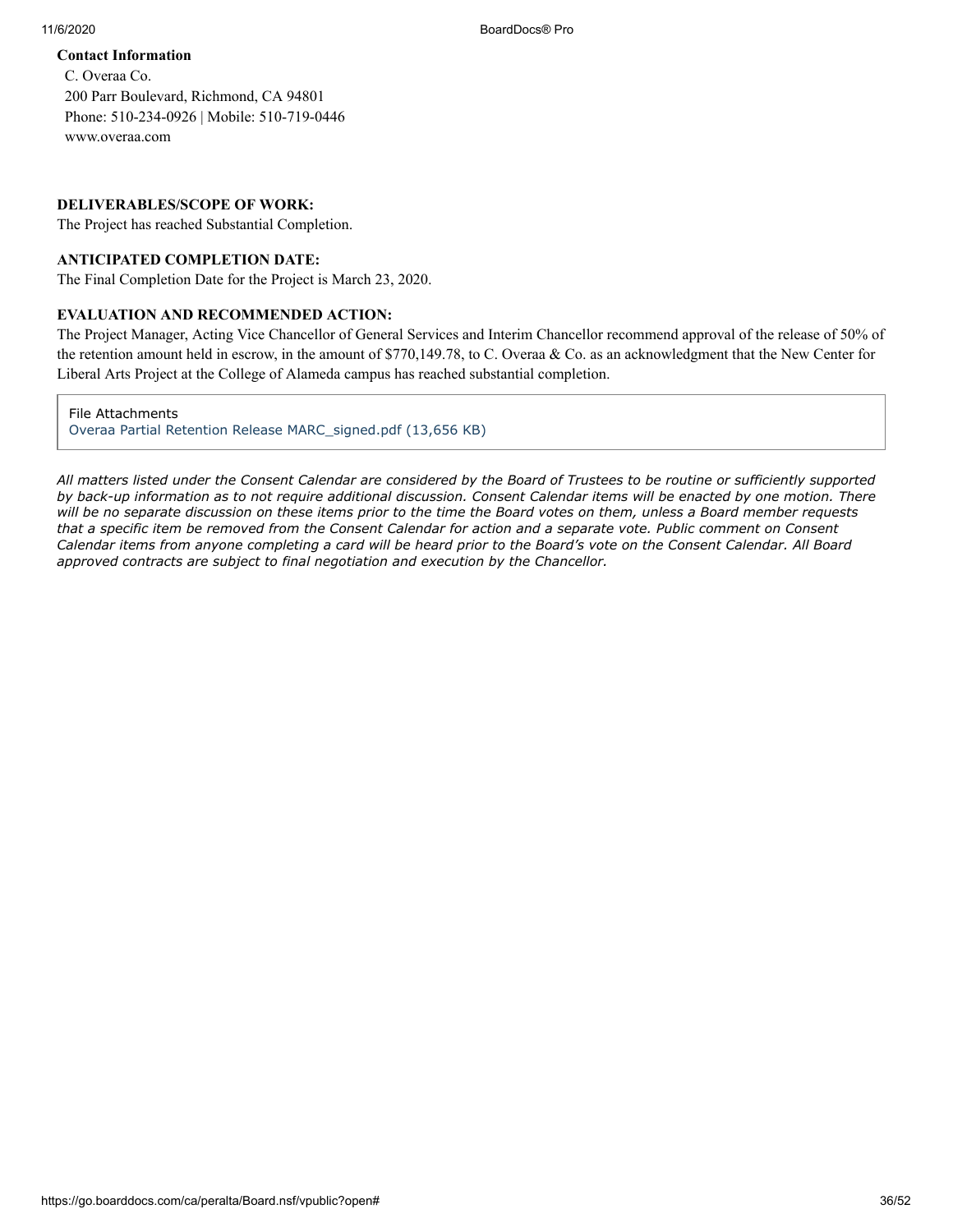#### **6. CONSENT CALENDAR - FACILITIES**

| <b>Subject</b>                       | 6.6 Consider Approval of Amendment No. 5 to Agreement for Architectural Services<br>with Noll and Tam Architects to add North Plaza Improvements Services for the new<br>Library + Learning Resource Center Building at Laney College and Increase the Fee for<br>Services Rendered by \$131,385.00. Presenter: Acting Vice Chancellor Smith |  |
|--------------------------------------|----------------------------------------------------------------------------------------------------------------------------------------------------------------------------------------------------------------------------------------------------------------------------------------------------------------------------------------------|--|
| Meeting                              | Nov 10, 2020 - REGULAR MEETING OF THE BOARD OF TRUSTEES                                                                                                                                                                                                                                                                                      |  |
| Type                                 | Action (Consent)                                                                                                                                                                                                                                                                                                                             |  |
| <b>Preferred Date</b>                | Oct 27, 2020                                                                                                                                                                                                                                                                                                                                 |  |
| Absolute Date                        | Nov 10, 2020                                                                                                                                                                                                                                                                                                                                 |  |
| Fiscal Impact                        | Yes                                                                                                                                                                                                                                                                                                                                          |  |
| Dollar Amount                        | \$131,385.00                                                                                                                                                                                                                                                                                                                                 |  |
| <b>Budgeted</b>                      | Yes                                                                                                                                                                                                                                                                                                                                          |  |
| <b>Budget Source</b>                 | 1-63-391-5105-1-710000-2383-00 (Measure A Funds)                                                                                                                                                                                                                                                                                             |  |
| <b>TO:</b> Peralta Board of Trustees |                                                                                                                                                                                                                                                                                                                                              |  |

#### **FROM: Department of General Services**

#### **PREPARED BY: Swinerton CM**

#### **BACKGROUND/ANALYSIS:**

The Board is asked to consider Amendment No. 5 to the Noll and Tam Architects' Laney College Library + Learning Resource Center ("LRC") contract. This scope of work adds landscape improvements for the North Plaza adjacent to the site of the new LRC.

On December 10, 2019, the Board approved an Agreement for Architectural Services with Noll & Tam Architects to provide architectural and engineering services for the Laney College LRC Project ("Project"). The Project is located on the southeast corner of the campus and consists of approximately 72,000 gross square feet. The fee for providing the specified architectural services was \$5,233,222.00.

On February 25, 2020, Amendment No. 1 to the Agreement was approved for additional services relating to an energy investigation and analysis in the amount of \$20,500. The study included strategies for upgrading the cooling towers and Central Utility Plant (CUP) after assessing their current condition with consideration of more efficient systems for the overall campus energy plan. In addition, it assessed the potential for energy reduction strategies inclusive of photovoltaic and geothermal opportunities.

On May 12, 2020, Amendment Nos. 2 and No. 3 were approved for additional services to the Agreement. Amendment No. 2 added LEED Certification design and commissioning services to the project design for a value of \$136,600. Amendment No. 3 added smoke control system services to the Agreement for a value of \$54,746.

On July 14, 2020, Amendment No. 4 was approved for additional services to the Agreement. Amendment No. 4 added criteria documents services required for the District to procure Design/Build services to modernize the central utility plant for a value of \$176,940.

A summary of the amendments and previous Board approval dates are noted below:

| Contract          | Approved<br><b>Amount</b> | <b>Time Extension</b> | <b>Board Approval Date</b> |
|-------------------|---------------------------|-----------------------|----------------------------|
| Original Contract | \$5,233,222               | N/A                   | 12/10/19                   |
| Amendment No. 1   | \$20,500                  | $0$ days              | 2/25/20                    |
| Amendment No. 2   | \$136,600                 | $0$ days              | 5/12/20                    |
| Amendment No. 3   | \$54,746                  | $0$ days              | 5/12/20                    |
| Amendment No. 4   | \$176,940                 | 0 days                | 7/14/20                    |
| Amendment No. 5   | \$131,385                 | $0 \text{ days}$      | This item                  |
| <b>TOTAL</b>      | \$5,753,393               |                       |                            |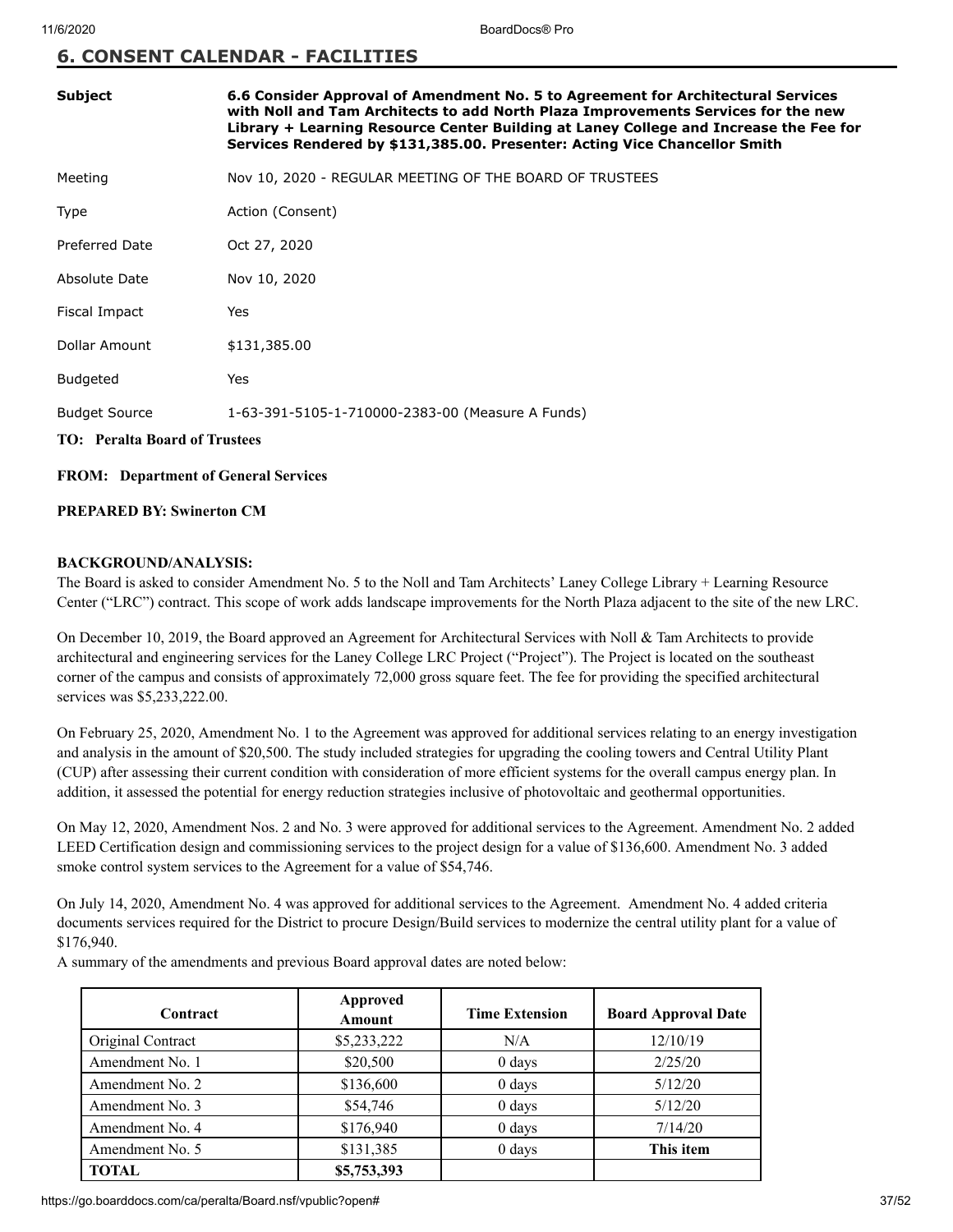In the 2020-21 Fiscal Year, Noll and Tam Architects has been awarded the following contracts or contract amendments with the District:

| Contract                                                                                                        | Amount       | <b>Board Approval</b> | <b>Complete or Ongoing</b> |
|-----------------------------------------------------------------------------------------------------------------|--------------|-----------------------|----------------------------|
| Agreement for Architectural<br>Services - Laney College<br>LRC, Amendment No. 4,<br>Criteria Documents Services | \$176,940.00 | 7/14/2020             | Ongoing                    |
| Agreement for<br>Architectural Services -<br>Merritt Landscape<br>Horticultural Complex -<br>Amendment No. 1    | \$34,750.00  | 10/13/2020            | Ongoing                    |
| TOTAL                                                                                                           | \$211,690.00 |                       |                            |

#### **DELIVERABLES/SCOPE OF WORK:**

Provide design and construction documents required for the District to bid and construct the North Plaza Improvements adjacent to the LRC site.

#### **ANTICIPATED COMPLETION DATE:**

The North Plaza Improvements documents will be published as part of the Library-LRC bid documents as part of the Design-Bid-Build procurement process. The design team will perform Construction Administration services through an estimated Completion Date of the construction contract in the second quarter of 2023.

#### **EVALUATION AND RECOMMENDED ACTION:**

The Construction Manager, Acting Vice Chancellor of DGS, and Interim Chancellor recommend approval of Amendment No. 5 to the Agreement for Architectural Service with Noll and Tam Architects, adding North Plaza Improvements Services for landscape improvements adjacent to the new Library + Learning Resource Center Building for an amount not to- exceed \$131,385.00.

File Attachments [Noll & Tam\\_ LRC Amend.#5 MARC\\_signed.pdf \(12,251 KB\)](https://go.boarddocs.com/ca/peralta/Board.nsf/files/BUTTUU791C9F/$file/Noll%20%26%20Tam_%20LRC%20Amend.%235%20MARC_signed.pdf)

*All matters listed under the Consent Calendar are considered by the Board of Trustees to be routine or sufficiently supported by back-up information as to not require additional discussion. Consent Calendar items will be enacted by one motion. There will be no separate discussion on these items prior to the time the Board votes on them, unless a Board member requests that a specific item be removed from the Consent Calendar for action and a separate vote. Public comment on Consent Calendar items from anyone completing a card will be heard prior to the Board's vote on the Consent Calendar. All Board approved contracts are subject to final negotiation and execution by the Chancellor.*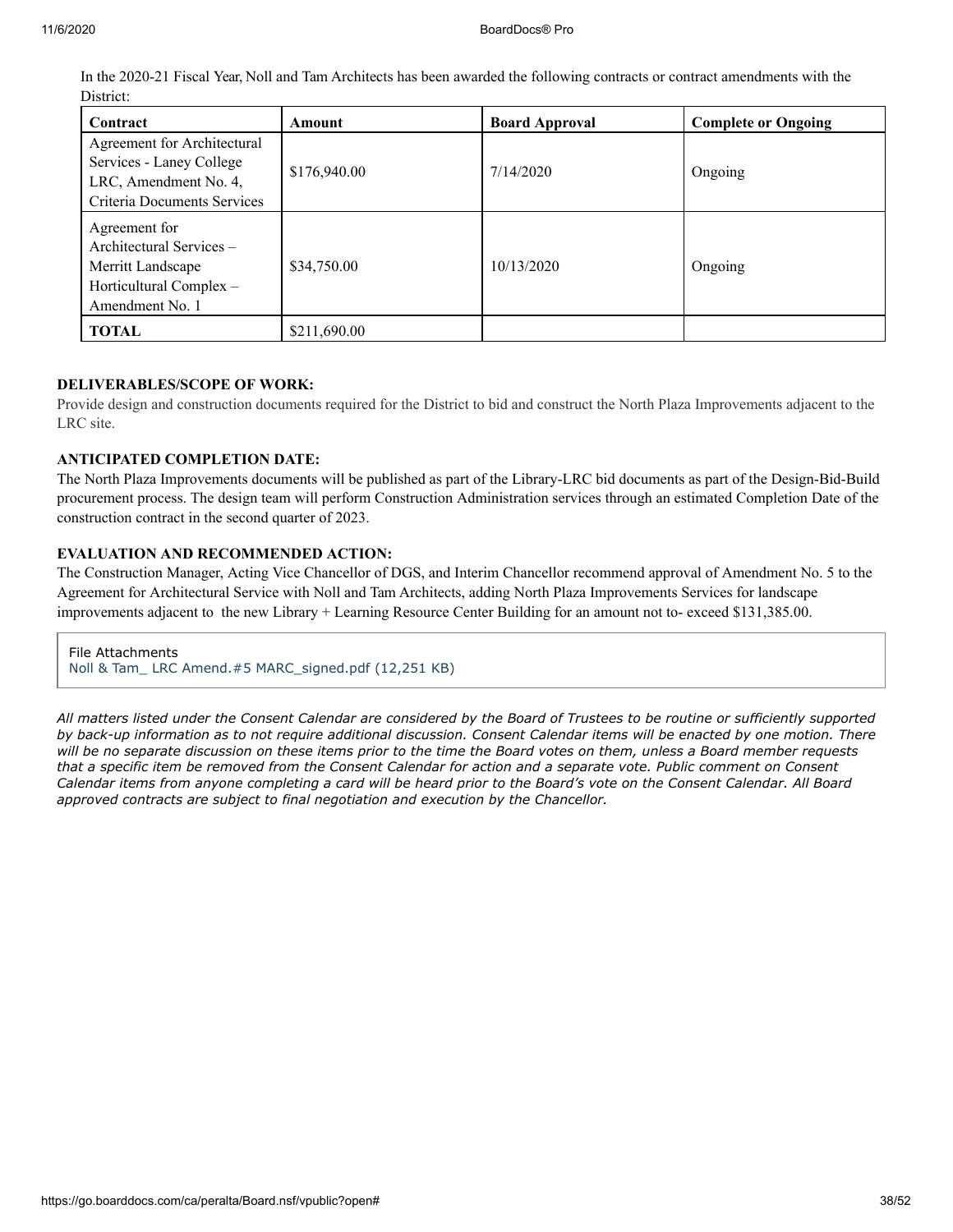#### **6. CONSENT CALENDAR - FACILITIES**

| <b>Subject</b>                       | 6.7 Consider Approval of CMAS Purchase Agreement under CMAS Contract Pricing and<br>Provisions with Ojo Technology Inc. in the Amount of \$95,353.41 to Purchase<br>Equipment, Software and Services Needed to Install Security Cameras and a Security<br>Server in the College of Alameda's New Center for Liberal Arts Building. Presenter:<br><b>Acting Vice Chancellor Smith</b> |
|--------------------------------------|--------------------------------------------------------------------------------------------------------------------------------------------------------------------------------------------------------------------------------------------------------------------------------------------------------------------------------------------------------------------------------------|
| Meeting                              | Nov 10, 2020 - REGULAR MEETING OF THE BOARD OF TRUSTEES                                                                                                                                                                                                                                                                                                                              |
| Type                                 | Action (Consent)                                                                                                                                                                                                                                                                                                                                                                     |
| Preferred Date                       | Oct 27, 2020                                                                                                                                                                                                                                                                                                                                                                         |
| Absolute Date                        | Nov 10, 2020                                                                                                                                                                                                                                                                                                                                                                         |
| Fiscal Impact                        | Yes                                                                                                                                                                                                                                                                                                                                                                                  |
| Dollar Amount                        | \$95,353.41                                                                                                                                                                                                                                                                                                                                                                          |
| <b>Budgeted</b>                      | Yes                                                                                                                                                                                                                                                                                                                                                                                  |
| <b>Budget Source</b>                 | Measure A Funds                                                                                                                                                                                                                                                                                                                                                                      |
| <b>TO:</b> Peralta Board of Trustees |                                                                                                                                                                                                                                                                                                                                                                                      |

**FROM: Department of General Services**

#### **PREPARED BY: Roebbelen CM**

#### **BACKGROUND/ANALYSIS:**

The New Center of Liberal Arts Project ("Project") includes the construction of a new classroom building at the College of Alameda campus. At this time, the District wishes to procure the required equipment, software and associated services to install security cameras and the related security camera server for the Project from Ojo Technology Inc. ("Ojo") via a CMAS Purchase Agreement under CMAS Contract Pricing and Provisions ("Agreement").

Pursuant to Public Contract Code § 20653, the District can procure goods and services via State of California Department of General Services' competitively bid CMAS contracts. By doing so, the District removes repetitive, resource intensive, costly and time consuming bid processes.

Under this Agreement, Ojo will install the server and twenty-nine (29) cameras required to fully secure the new building.

In the 2020-2021 Fiscal Year, the District approved Change Order No. 5 to the Construction Agreement with Ojo for the Emergency Blue Phones Project at Laney College, Merritt College and the District Administrative Center ("District Wide Blue Phone Project"). In addition, the District approved the release of the remaining 5% retention held under the District's construction contract with Ojo for the District Wide Blue Phone Project. Ojo has not been awarded any other contracts or contract amendments this fiscal year.

| <b>Contract Scope</b>                             | <b>Total Contract Amount</b> | <b>Board Approval date</b> |
|---------------------------------------------------|------------------------------|----------------------------|
| District Wide Blue Phone<br>Change Order No. 5    | \$1,344,265.62               | Jul 28, 2020               |
| District Wide Blue Phones<br>Release of Retention | \$1,344,265.62               | September 15, 2020         |

#### There are 3 Budget Strings associated with this Item.

| <b>Budget String</b>                 | Amount      | Addendum | <b>Total</b> | Percentage |
|--------------------------------------|-------------|----------|--------------|------------|
| $1-63-391-6403-1-$<br>710000-2361-00 | \$39,661.76 | \$0.00   | \$39,661.76  | 42%        |
| $1-63-391-5105-1-$<br>710000-2361-00 | \$50,424.09 | \$0.00   | \$50,424.09  | 53%        |
| $1-63-391-5891-1-$<br>710000-2361-00 | \$5,267.55  | \$0.00   | \$5,267.55   | $5\%$      |
| Totals:                              | \$95,353.41 | \$0.00   | \$95,353.41  | $100\%$    |

https://go.boarddocs.com/ca/peralta/Board.nsf/vpublic?open# 39/52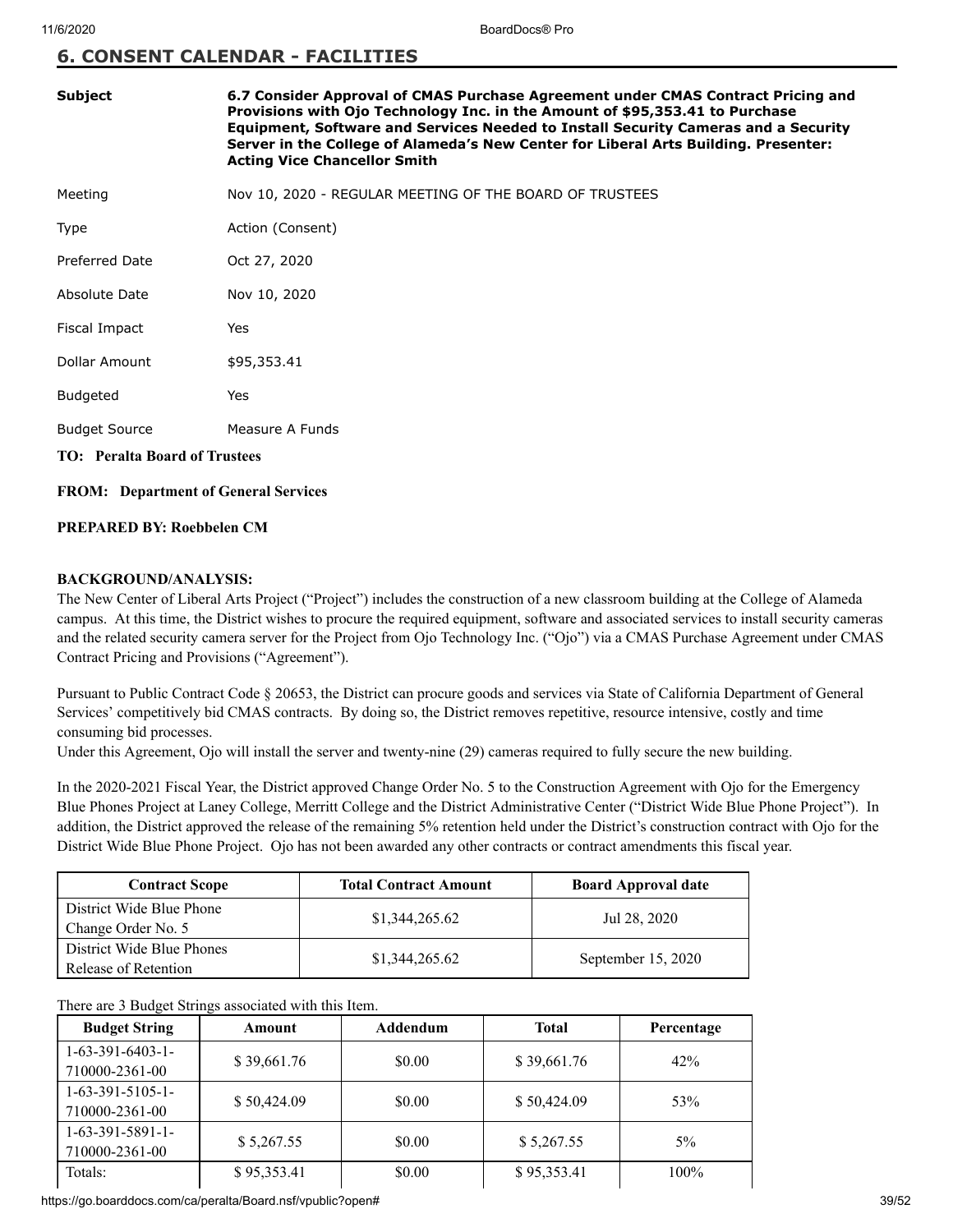#### **Contact Information**

Ojo Technology Inc. 1485 Bayshore Blvd. #199 San Francisco, CA, 94124 Ph: (415) 801-2582

#### **DELIVERABLES/SCOPE OF WORK:**

Under this Agreement, Ojo will furnish, install, and configure twenty-nine (29) cameras in the New Center for Liberal Arts Building. In addition, Ojo will procure and install the security servers required to process and store the information from the cameras.

Ojo is responsible for testing all of the installed equipment. Ojo is also required to provide shop drawings, warranties, and product manuals for all of the installed equipment per the Agreement.

#### **ANTICIPATED COMPLETION DATE:**

The anticipated completion date for this Project is December 31, 2020.

#### **EVALUATION AND RECOMMENDED ACTION:**

The Project Manager, Acting Vice Chancellor of General Services, campus IT staff, and the Interim Chancellor recommend approval of the CMAS Purchase Agreement under CMAS Pricing and Provisions with the proposals from Ojo Technology Inc. in the amount of \$95,353.41 to purchase equipment, software and services needed to install security cameras and the security server for the College of Alameda's New Center for Liberal Arts Building.

File Attachments [OJO Technology NCLA Cameras CMAS MARC\\_signed.pdf \(9,389 KB\)](https://go.boarddocs.com/ca/peralta/Board.nsf/files/BUSNPN5B81A7/$file/OJO%20Technology%20NCLA%20Cameras%20CMAS%20MARC_signed.pdf)

*All matters listed under the Consent Calendar are considered by the Board of Trustees to be routine or sufficiently supported by back-up information as to not require additional discussion. Consent Calendar items will be enacted by one motion. There will be no separate discussion on these items prior to the time the Board votes on them, unless a Board member requests that a specific item be removed from the Consent Calendar for action and a separate vote. Public comment on Consent Calendar items from anyone completing a card will be heard prior to the Board's vote on the Consent Calendar. All Board approved contracts are subject to final negotiation and execution by the Chancellor.*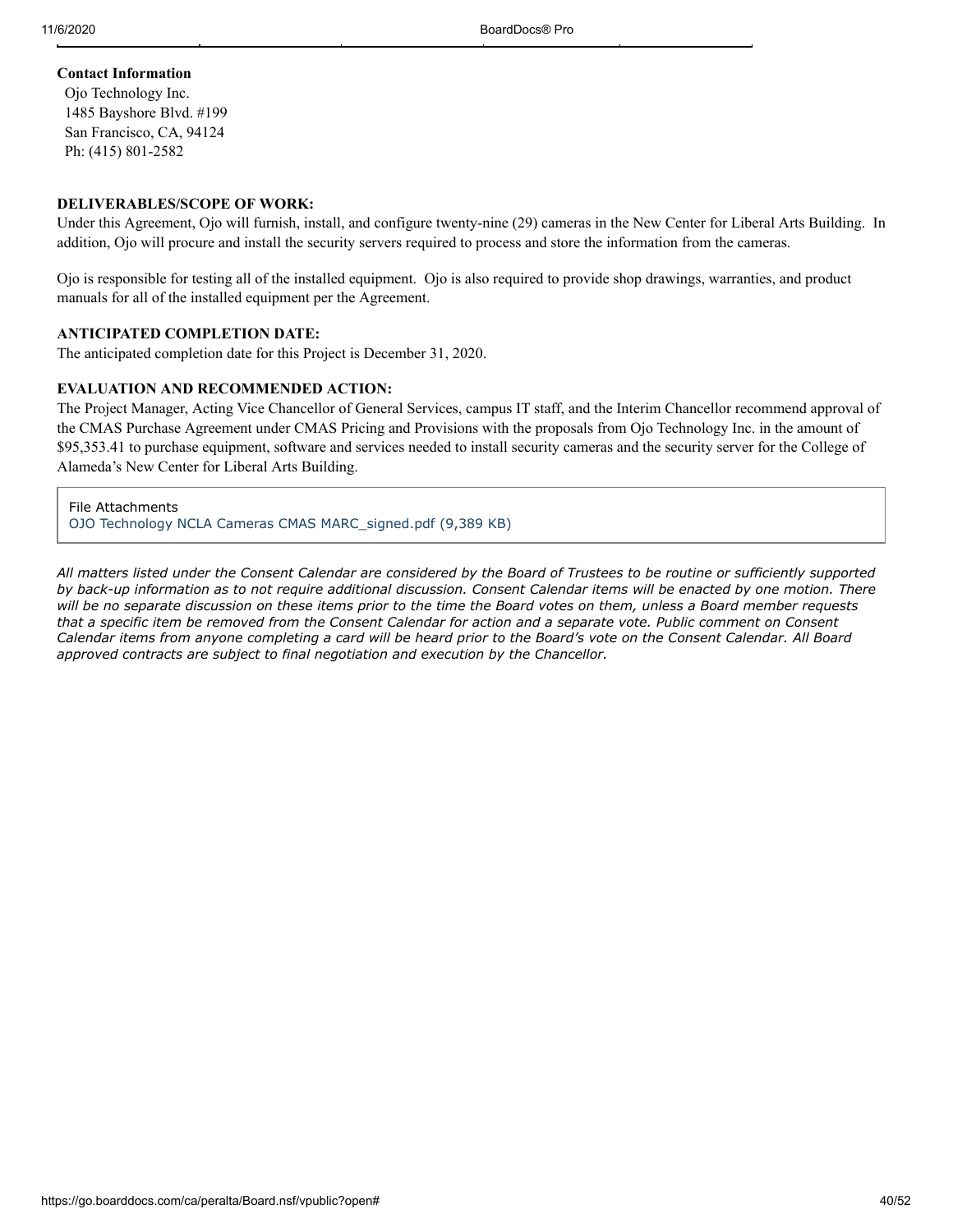| <b>7. ACTION ITEMS</b>                                                          |                                                                                                                     |  |  |
|---------------------------------------------------------------------------------|---------------------------------------------------------------------------------------------------------------------|--|--|
| <b>Subject</b>                                                                  | 7.1 Consider Second Reading and Approval of Proposed Board Policies. Presenter:<br><b>Interim Chancellor Walter</b> |  |  |
| Meeting                                                                         | Nov 10, 2020 - REGULAR MEETING OF THE BOARD OF TRUSTEES                                                             |  |  |
| Type                                                                            | Action                                                                                                              |  |  |
| <b>Preferred Date</b>                                                           | Nov 10, 2020                                                                                                        |  |  |
| Absolute Date                                                                   | Nov 10, 2020                                                                                                        |  |  |
| Fiscal Impact                                                                   | No                                                                                                                  |  |  |
| Goals                                                                           | D: Strengthen Accountability, Innovation and Collaboration                                                          |  |  |
| <b>TO:</b> Peralta Board of Trustees                                            |                                                                                                                     |  |  |
| <b>FROM:</b> Dr. Carla Walter, Interim Chancellor                               |                                                                                                                     |  |  |
| <b>PREPARED BY:</b> Brandon Christian, Executive Assistant, Chancellor's Office |                                                                                                                     |  |  |
|                                                                                 |                                                                                                                     |  |  |

#### **BACKGROUND/ANALYSIS:**

The Board will conduct a second reading and consider approval of the presented Board Policies.

**BP 5030 Student Fees** - This policy was updated in accordance with new laws pertaining to student fees.

#### **EVALUATION AND RECOMMENDED ACTION:**

The Interim Chancellor recommends approval.

File Attachments [BP 5030 Student Fees.pdf \(52 KB\)](https://go.boarddocs.com/ca/peralta/Board.nsf/files/BUS2HX025401/$file/BP%205030%20Student%20Fees.pdf)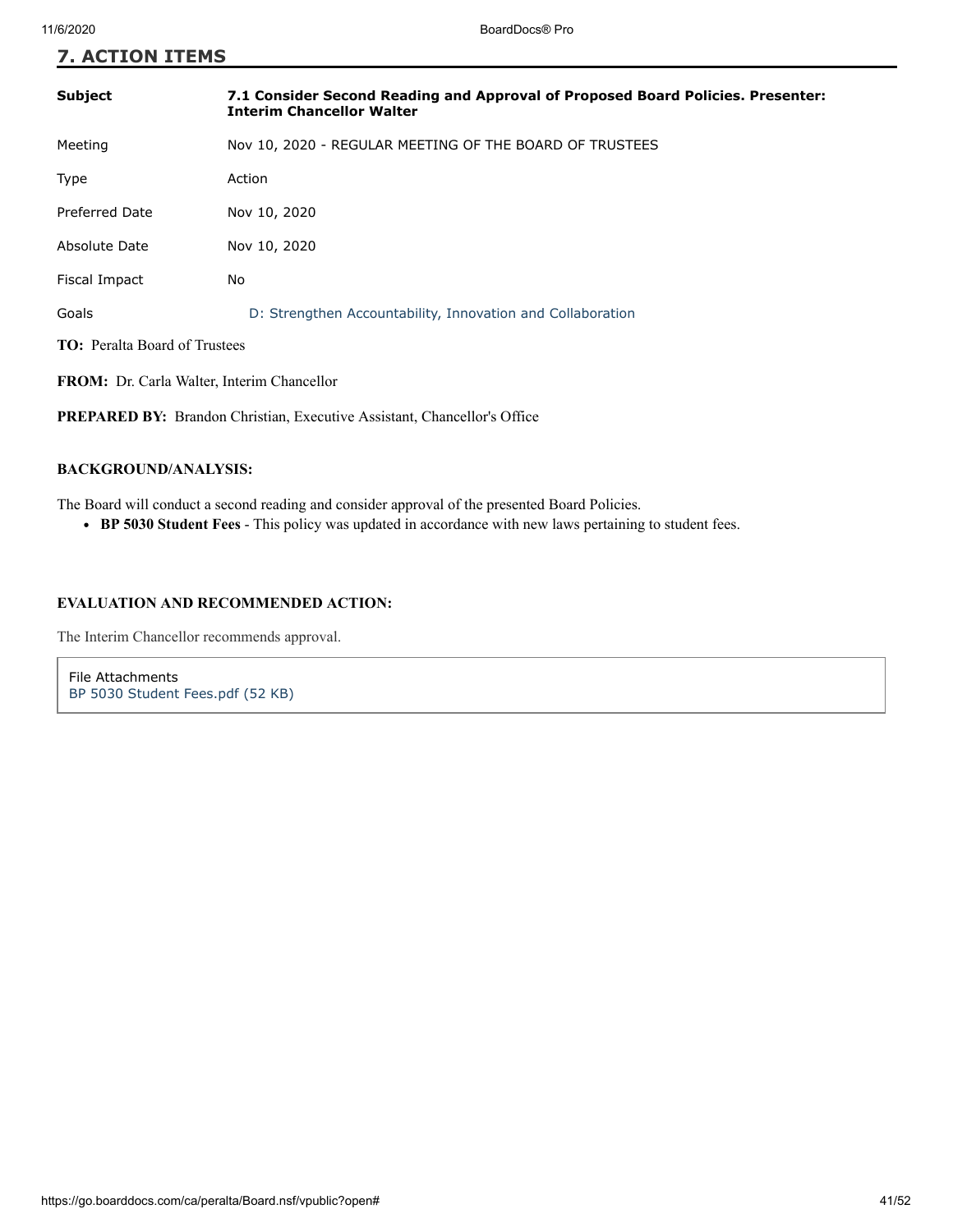| <b>7. ACTION ITEMS</b> |  |
|------------------------|--|
|------------------------|--|

| <b>Subject</b>                       | 7.2 Consider Approval of the PCCD Mission Statement. Presenter: Interim Chancellor<br>Walter |  |
|--------------------------------------|----------------------------------------------------------------------------------------------|--|
| Meeting                              | Nov 10, 2020 - REGULAR MEETING OF THE BOARD OF TRUSTEES                                      |  |
| Type                                 | Action                                                                                       |  |
| <b>Preferred Date</b>                | Nov 10, 2020                                                                                 |  |
| Absolute Date                        | Nov 10, 2020                                                                                 |  |
| Fiscal Impact                        | No                                                                                           |  |
| Goals                                | D: Strengthen Accountability, Innovation and Collaboration                                   |  |
| <b>TO:</b> Peralta Board of Trustees |                                                                                              |  |

**FROM:** Dr. Carla Walter, Interim Chancellor

**PREPARED BY:** Dr. Carla Walter, Interim Chancellor

#### **BACKGROUND/ANALYSIS:**

The Accrediting Commission for Junior and Community Colleges (ACCJC) Standards and Eligibility Requirements call for institutions of higher education to periodically review and articulate the mission statement.

- Standard 1.A.1: The institution's educational mission is clearly defined, adopted, and published by its governing board consistent with its legal authorization, and is appropriate to a degree-granting institution of higher education and the constituency it seeks to serve. The mission statement defines an institutional commitment to student learning and achievement (Standard 1.A.1 and 1.A.4)
- Standard 1.A.4: The institution articulates its mission in a widely published statement approved by the governing board. The mission statement is periodically reviewed and updated as necessary. (ER 6)
- Eligibility Requirement 6: The mission describes the institution's broad educational purposes, its intended student population, the types of degrees and other credentials it offers, and its commitment to student learning and student achievement. (ER 6)

Over the past year, a Peralta Governance Committee (PGC) taskforce led by Dr. Tina Vasconcellos (VP Student Services at College of Alameda) organized and conducted a PCCD mission statement review sessions at each of the four colleges as well as the district office. These sessions involved more than 150 students, classified professionals, full and part-time faculty as well as administrators allowing all voices to be included. Each of these sessions reviewed the current mission statement and developed a new one for district-wide consideration. PCCD employees were then invited to respond to a survey and indicate their preference of the five mission statements developed. We received 171 responses. The statement receiving the majority of votes was then presented to the PGC. PGC members worked with the statement and made modifications to address additional constituent input. The amended statement was recommended to the Chancellor by the Peralta Governance Committee by unanimous vote on March 27, 2020.

#### The Recommended Mission Statement was:

"The Peralta Community College District is a collaborative of colleges advancing social and economic transformation for students and the community through quality education, rooted in equity, social justice and partnerships."

#### The current Mission Statement is:<https://web.peralta.edu/about-peralta/mission/>

We are a collaborative community of colleges. Together, we provide educational leadership for the East Bay, delivering programs and services that sustainably enhance the region's human, economic, environmental, and social development. We empower our students to achieve their highest aspirations. We develop leaders who create opportunities and transform lives. Together with our partners, we provide our diverse students and communities with equitable access to educational resources, experiences, and life-long opportunities to meet and exceed their goals. In part, the Peralta Community College District provides accessible, high quality, educational programs and services to meet the following needs of our multi-cultural communities:

• Articulation agreements with a broad array of highly respected Universities;

• Achievement of Associate Degrees of Arts and Science, and certificates of achievement;

#### https://go.boarddocs.com/ca/peralta/Board.nsf/vpublic?open# 42/52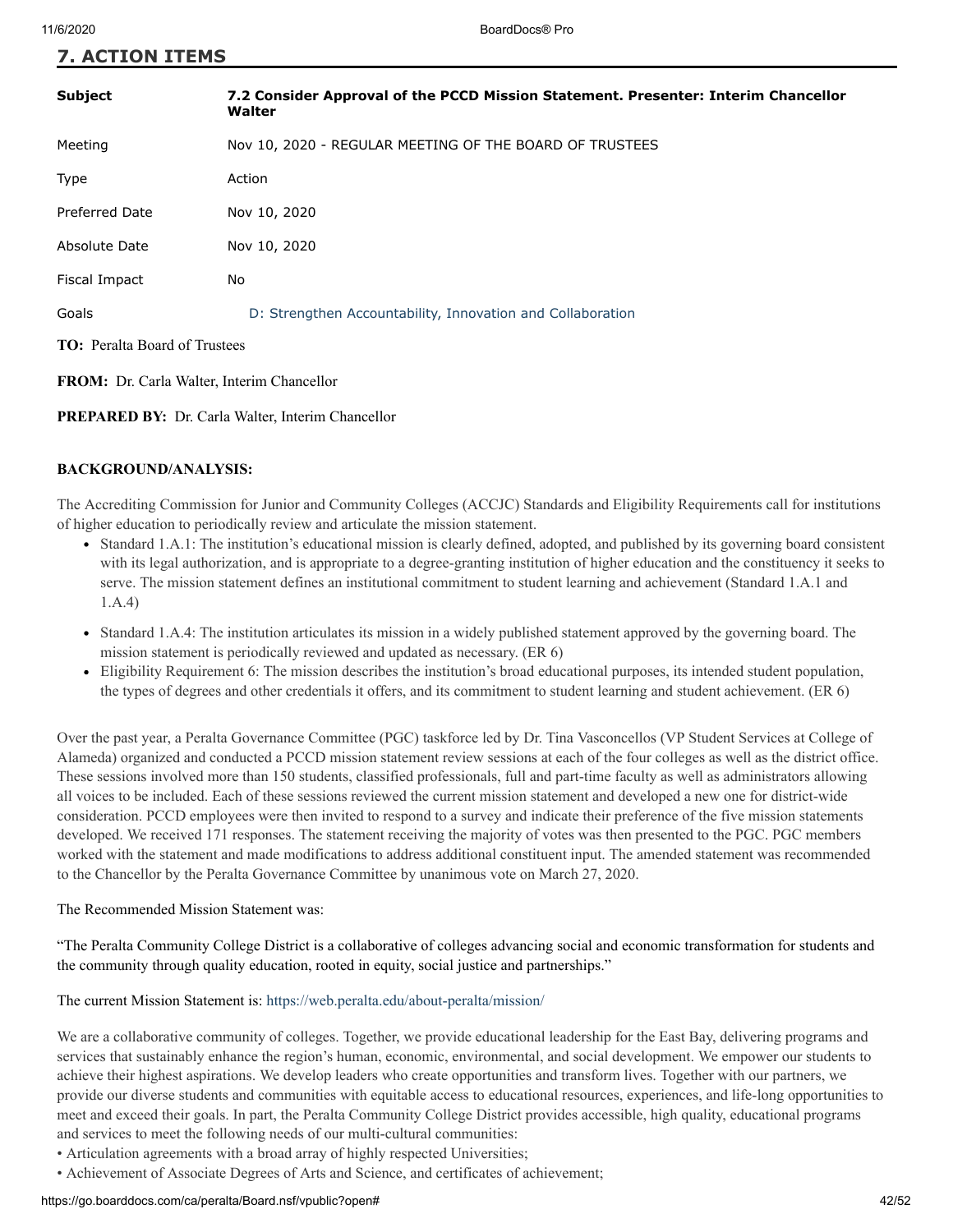#### 11/6/2020 BoardDocs® Pro

- Acquisition of career-technical skills that are compatible with industry demand;
- Promotion of economic development and job growth;
- Foundational basic skills and continuing education;
- Lifelong learning, life skills, civic engagement, and cultural enrichment;
- Early college programs for community high school students;
- Supportive, satisfying, safe and functional work environment for faculty and staff; and
- Preparation for an environmentally sustainable future

#### **EVALUATION AND RECOMMENDED ACTION:**

The Interim Chancellor recommends reaffirming the current mission statement or approval of the recommended mission statement.

File Attachments [Approved Mission Statement March 27 2020.pdf \(59 KB\)](https://go.boarddocs.com/ca/peralta/Board.nsf/files/BV2PB763C327/$file/Approved%20Mission%20Statement%20March%2027%202020.pdf)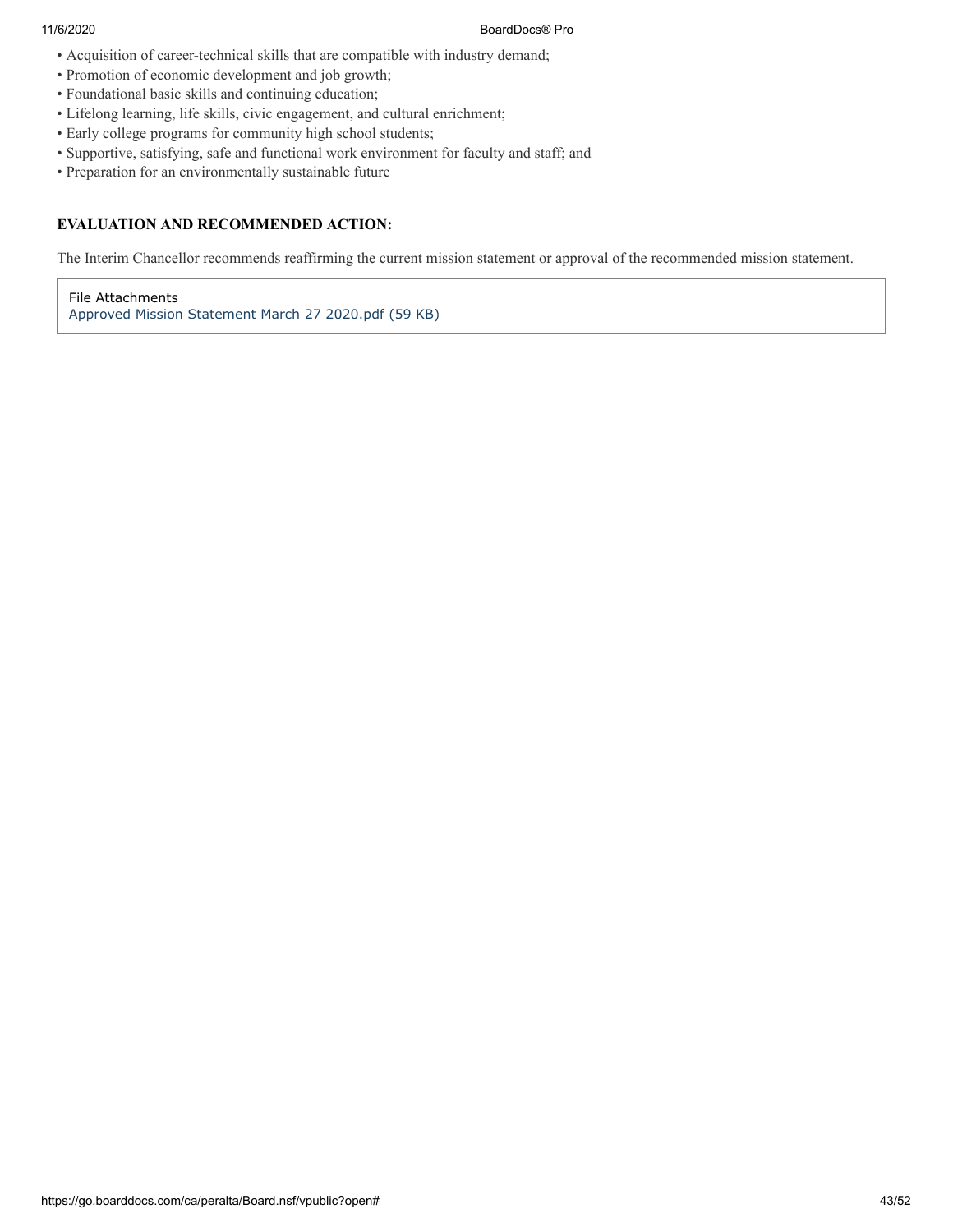| <b>7. ACTION ITEMS</b> |                                                                                                                                                                                                                                                                                                                                                                                                                        |  |  |
|------------------------|------------------------------------------------------------------------------------------------------------------------------------------------------------------------------------------------------------------------------------------------------------------------------------------------------------------------------------------------------------------------------------------------------------------------|--|--|
| <b>Subject</b>         | 7.3 Consider Ratification of Amendment No. 1 to the Independent Consultant<br>Agreement for Special Services with Noll & Tam Architects for the Transition Analysis<br>Services at Berkeley City College to Extend the Term of the Agreement until December<br>31, 2020 and to Modify the Scope of Services Set Forth in Exhibit "A" at No Additional<br>Cost to the District. Presenter: Acting Vice Chancellor Smith |  |  |
| Meeting                | Nov 10, 2020 - REGULAR MEETING OF THE BOARD OF TRUSTEES                                                                                                                                                                                                                                                                                                                                                                |  |  |
| Type                   | Action                                                                                                                                                                                                                                                                                                                                                                                                                 |  |  |
| Preferred Date         | Oct 13, 2020                                                                                                                                                                                                                                                                                                                                                                                                           |  |  |

Absolute Date Nov 10, 2020

Fiscal Impact No

**TO: Peralta Board of Trustees**

 **FROM: Department of General Services**

#### **PREPARED BY: Kitchell CEM**

#### **BACKGROUND/ANALYSIS:**

Ratification of Amendment No. 1 to the Independent Consultant Agreement for Special Services ("Agreement") with Noll & Tam Architects ("Noll & Tam") for the 2118 Mivia Street Project ("Project") is necessary to extend the term of the Agreement and to modify the scope of services set forth therein. Since the Agreement was approved by the Board in 2019, the District has elected to utilize the Design-Build Project Delivery Method for the Project. As the decision regarding the specific project delivery method was not finalized prior to the approval of the Agreement, it is necessary to align the scope of services to ensure that Noll  $\&$  Tam provide the documentation required for the District to initiate the procurement process for a design-build entity for the Project.

To put this Amendment in context, the District purchased 2118 Milvia Street in 2015 with the intention to convert the existing 2.5 story office building to classroom use and to eliminate the need for leased space to support Berkeley City College ("BCC"). The scale and type of project for BCC was initially limited by the funding available (primarily Measure A). However, the passage of Measure G afforded the District an opportunity to expand on the scope of the desired permanent facilities for BCC in a more efficient and costeffective manner.

BCC, in collaboration with the District Office, began to transition the scope, engineering requirements, and cost analysis for the original remodel project at 2118 Milvia ("MARR") to a more comprehensive 2-phase, 2-site Campus Expansion project ("CEXP"). The CEXP approach was pursued as a method for quickly advancing BCC's priorities identified in the District's Facilities and Technology Master Plan.

On July 23, 2019 the Board approved the Agreement with Noll & Tam to provide a project transition analysis to support strategic decision-making by BCC and the District. The scope of services in the Agreement included programming, engineering requirements, and the preparation of a budget for the CEXP. During this transition analysis, the District Project Management Team decided to utilize the design-build project delivery method for the construction of the Project. Thereafter, the District Project Management Team met with Noll & Tam to discuss potential revisions to the remaining scope of services of this Agreement. The goal of this Amendment No. 1 is to memorialize the documentation Noll & Tam will prepare for inclusion in a Design-Build RFP aimed to formally procure a design-build entity for the Project.

The Board is asked to approve this Amendment No. 1 to the Agreement to extend the term of the agreement until December 31, 2020 and modify the scope of services set forth in Exhibit "A" at no additional cost to the District.

| Contract                                                           | <b>Approved Amount</b> | <b>Time Extension</b> | <b>Contract End</b><br>Date | <b>Board Approval</b><br>Date |
|--------------------------------------------------------------------|------------------------|-----------------------|-----------------------------|-------------------------------|
| Independent<br><b>Consultant Agreement</b><br>for Special Services | \$151,594.00           | N/A                   | 12/12/2019                  | 07/23/2019                    |
| Amendment No. 1                                                    | \$0                    | 384 days              | 12/31/2020                  | This item.                    |
| <b>TOTAL</b>                                                       | \$151,594.00           |                       |                             |                               |

A summary of this Agreement follows: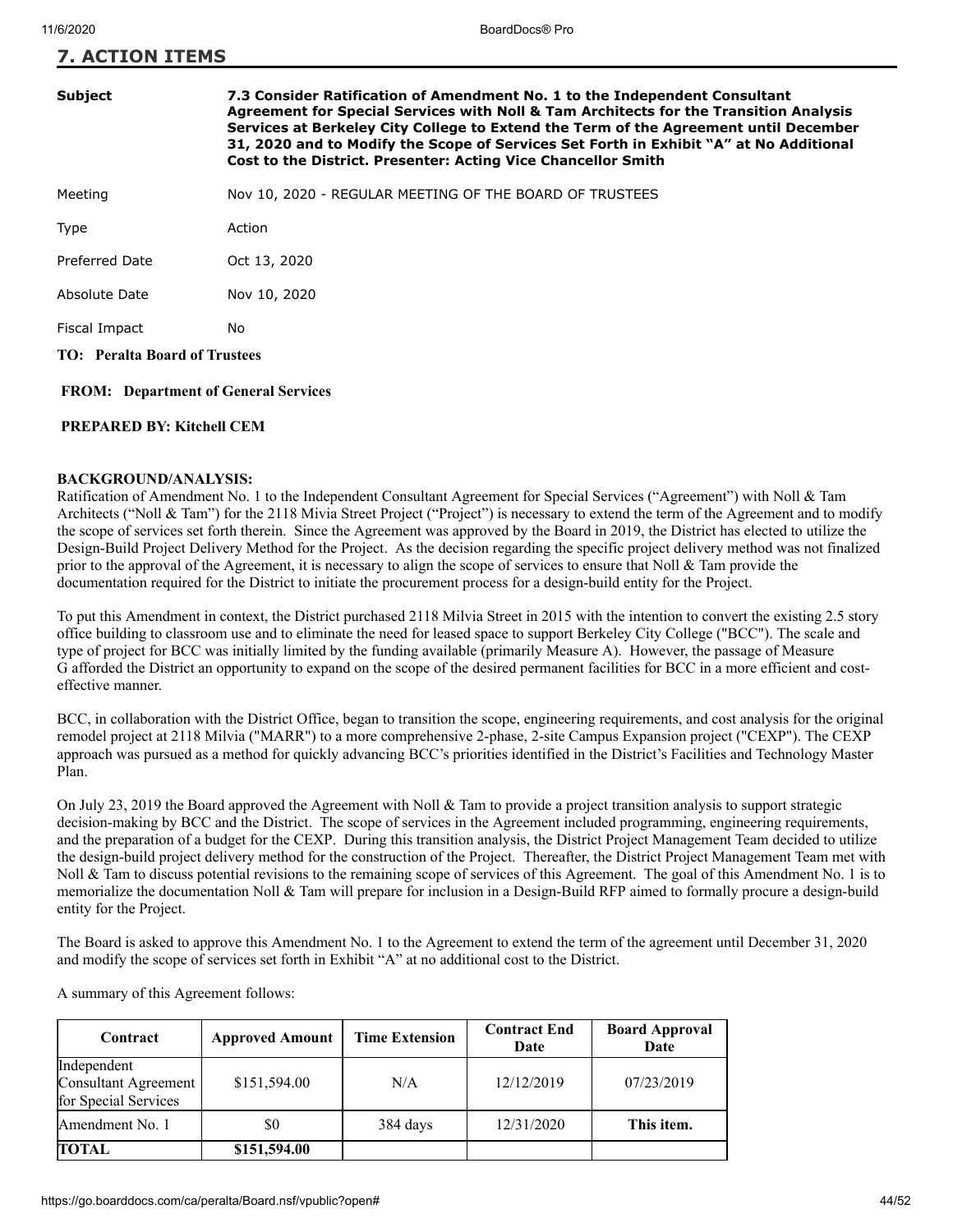#### 11/6/2020 BoardDocs® Pro

In the 2020-21 Fiscal Year, Noll & Tam was awarded the following additional contracts or contract amendments with the District:

| <b>Contract Type</b>                                                                                                                | <b>Entity Using</b><br><b>Vendor</b> | Amount       | <b>Board Approval</b> |
|-------------------------------------------------------------------------------------------------------------------------------------|--------------------------------------|--------------|-----------------------|
| Amendment No. 4 to the Agreement for<br>Architectural Services for the Laney College<br>Library + Learning Resource Center Building | Laney College                        | \$176,940.00 | 7/23/2020             |
| Amendment No. 1 to Agreement for<br>Architectural Services for the Merritt College<br>Landscape Horticulture Complex                | Merritt College                      | \$34,750.00  | 9/15/2020             |
| <b>TOTAL</b>                                                                                                                        |                                      | \$211,690.00 |                       |

#### **Contact Information for Noll & Tam Architects:**

729 Heinz Avenue Berkeley, CA 94710 (510) 542-2200 Merideth Marschak, Principal

#### **DELIVERABLES/SCOPE OF WORK:**

Amendment No. 1 to the Agreement amends Exhibit A to the Agreement, Description of Services to be Performed by the Consultant to memorialize the scope of services that have been completed, the scope of additional services required to provide the documentation the District needs to issue a Request for Proposals to formally secure a design-build entity to complete the Project and delete the scopes of services no longer required now that the District has decided to utilize the design-build project delivery method for the Project.

#### **ANTICIPATED COMPLETION DATE:**

The scope of services included in this Agreement will be completed by December 31, 2020.

#### **EVALUATION AND RECOMMENDED ACTION:**

The Construction Manager, Acting Vice Chancellor of DGS, and Interim Chancellor recommend ratification of Amendment No. 1 to Independent Consultant Agreement for Special Services with Noll & Tam Architects for the Transition Analysis Services at Berkeley City College to extend the term of the agreement to December 31, 2020 and to modify the scope of services set forth in Exhibit "A" at no additional cost to the District.

File Attachments 100320 Noll Tam Amendment BCC Milvia MARC signed.pdf (9,142 KB)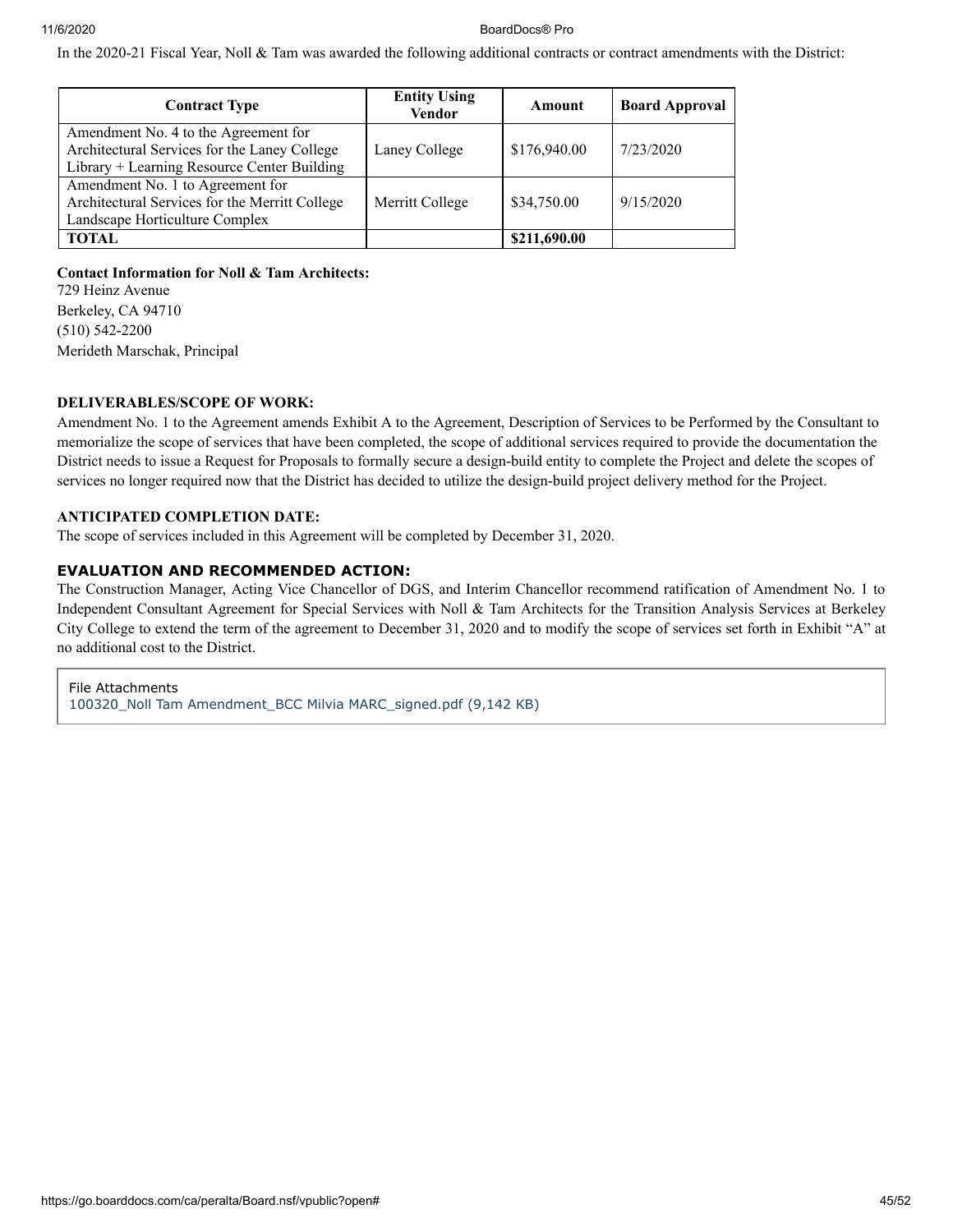**7. ACTION ITEMS**

| <b>Subject</b>                       | 7.4 Consider Acceptance of the Laney College BEST Center Project (Bid No. 14/15-11),<br>Authorize Execution and Filing of the Notice of Completion and Approve Release of the<br>Remaining 2.5% Retention in the Amount of \$136,274.67 to W.E. Lyons Construction<br>Co. Presenter: Acting Vice Chancellor Smith |  |
|--------------------------------------|-------------------------------------------------------------------------------------------------------------------------------------------------------------------------------------------------------------------------------------------------------------------------------------------------------------------|--|
| Meeting                              | Nov 10, 2020 - REGULAR MEETING OF THE BOARD OF TRUSTEES                                                                                                                                                                                                                                                           |  |
| Type                                 | Action                                                                                                                                                                                                                                                                                                            |  |
| <b>Preferred Date</b>                | Oct 27, 2020                                                                                                                                                                                                                                                                                                      |  |
| Absolute Date                        | Nov 10, 2020                                                                                                                                                                                                                                                                                                      |  |
| Fiscal Impact                        | Yes                                                                                                                                                                                                                                                                                                               |  |
| Dollar Amount                        | \$136,274.67                                                                                                                                                                                                                                                                                                      |  |
| <b>Budgeted</b>                      | Yes                                                                                                                                                                                                                                                                                                               |  |
| <b>Budget Source</b>                 | 1-63-391-6206-1-710000-2437-00 (Measure A Fund)                                                                                                                                                                                                                                                                   |  |
| <b>TO: Peralta Board of Trustees</b> |                                                                                                                                                                                                                                                                                                                   |  |

#### **FROM: Department of General Services**

#### **PREPARED BY: AECOM**

#### **BACKGROUND/ANALYSIS:**

A Construction Agreement ("Agreement") in the amount of \$4,599,305.00 was awarded to W.E. Lyons Construction Company (the "Contractor"), the low bidder submitting the lowest bid after competitive bid, by the District's Board on October 6, 2015. The scope of services under the contract included construction of two test houses each of approximately 1,250 gross square feet and a classroom of approximately 2,500 square feet and designed to meet LEED Platinum and Zero Net Energy standards (the "Project").

The Board previously ratified and approved ten Change Orders for additional scopes of work and/or extending the completion date of the Project:

| Contract                | <b>Approved Amount</b> | <b>Board Approval Date</b> |
|-------------------------|------------------------|----------------------------|
| Original Contract       | \$4,599,305.00         | 10/6/15                    |
| Change Order No. 1      | 57736.16               | 9/13/16                    |
| Change Order No. 2      | 54,459.83              | 3/14/17                    |
| Change Order No. 3      | 174,068.68             | 6/27/17                    |
| Change Order No. 4      | 8,328.30               | 9/12/17                    |
| Change Order No. 5      | 37,028.38              | 9/12/17                    |
| Change Order No. 6      | 62,871.38              | 11/14/17                   |
| Change Order No. 7      | 6,334.20               | 11/14/17                   |
| Change Order No. 8      | 16,899.49              | 12/12/17                   |
| Change Order No. 9      | 43,692.90              | 4/24/18                    |
| Change Order No. 10     | 26,965.78              | 1/21/20                    |
| <b>New Contract Sum</b> | \$5,087,690.10         |                            |

Contractor has constructed the Project, including the two test houses and the classroom, and has completed an additional scope of work to make certain radiant panel leak repairs, drywall replacement and repair and related work.

#### **DELIVERABLES/SCOPE OF WORK:**

Contractor has fulfilled its contractual obligations by completing the project scope set forth in the Agreement. The deliverables and/or services provided included the construction of the Project, including the two test houses and the classroom as well as radiant panel leak repairs, drywall replacement and repair and related work.

The Final Completion date for the Project was June 30, 2020. As a consequence, and in light of the successful completion of the Project, the next action is the execution of the Notice of Completion (NOC) and release of the remaining 2.5% retention in the amount of \$136,274.67.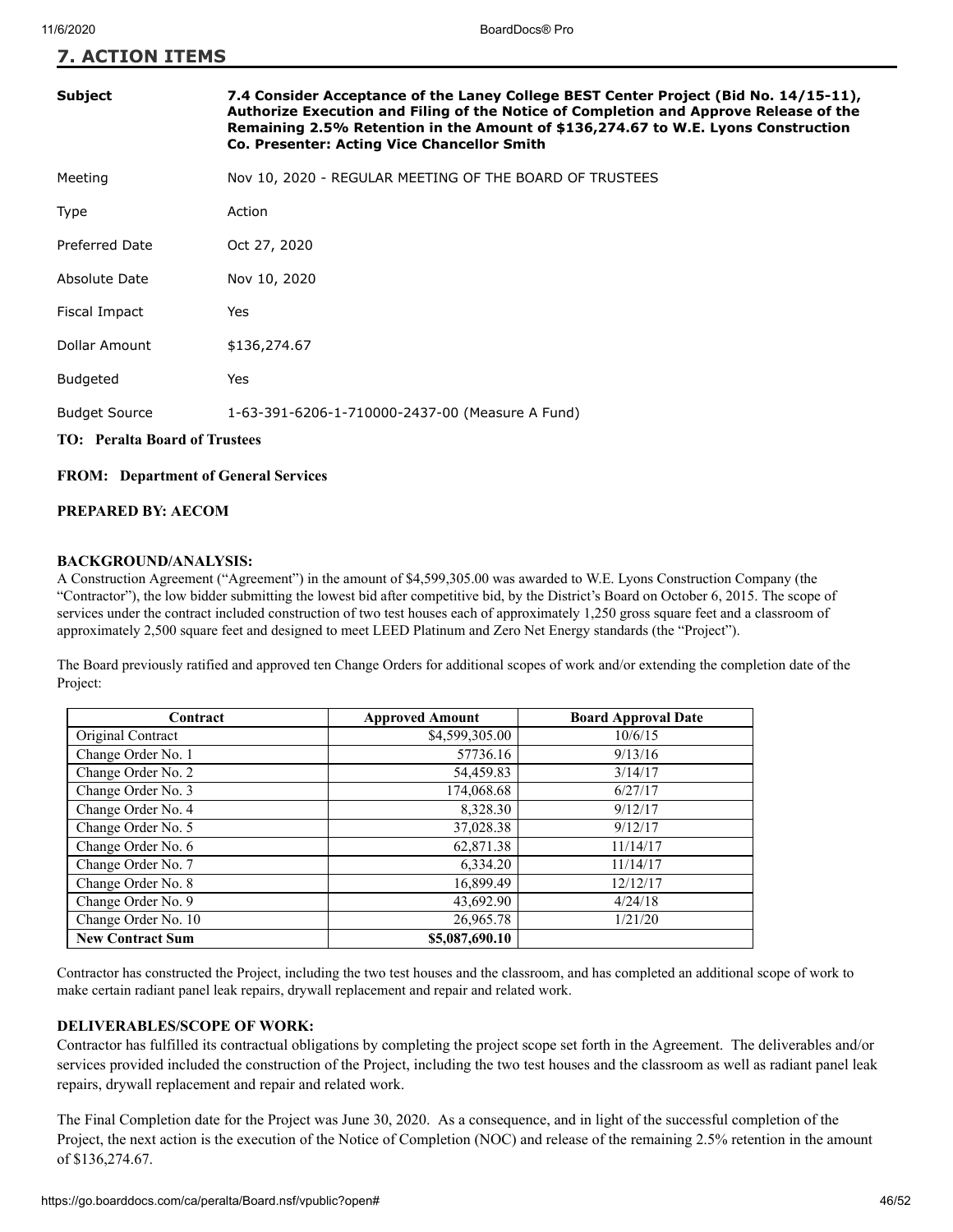#### **ANTICIPATED COMPLETION DATE:**

The Project was fully completed on June 30, 2020. Following the Board of Trustees' acceptance of the Project, the Chancellor will execute the NOC and the NOC will be filed with the County of Alameda.

#### **EVALUATION AND RECOMMENDED ACTION:**

The Program Manager, Acting Vice Chancellor of the Department of General Services and the Interim Chancellor recommend the acceptance of the Laney College BEST Center Project (Bid No. 14/15-11), authorize execution and filing of the Notice of Completion and approve release of the remaining 2.5% retention in the amount of \$136,247.67 to W.E. Lyons Construction Co.

File Attachments [W.E. Lyons-BEST -MARC\\_signed.pdf \(6,990 KB\)](https://go.boarddocs.com/ca/peralta/Board.nsf/files/BUTT85761424/$file/W.E.%20Lyons-BEST%20-MARC_signed.pdf)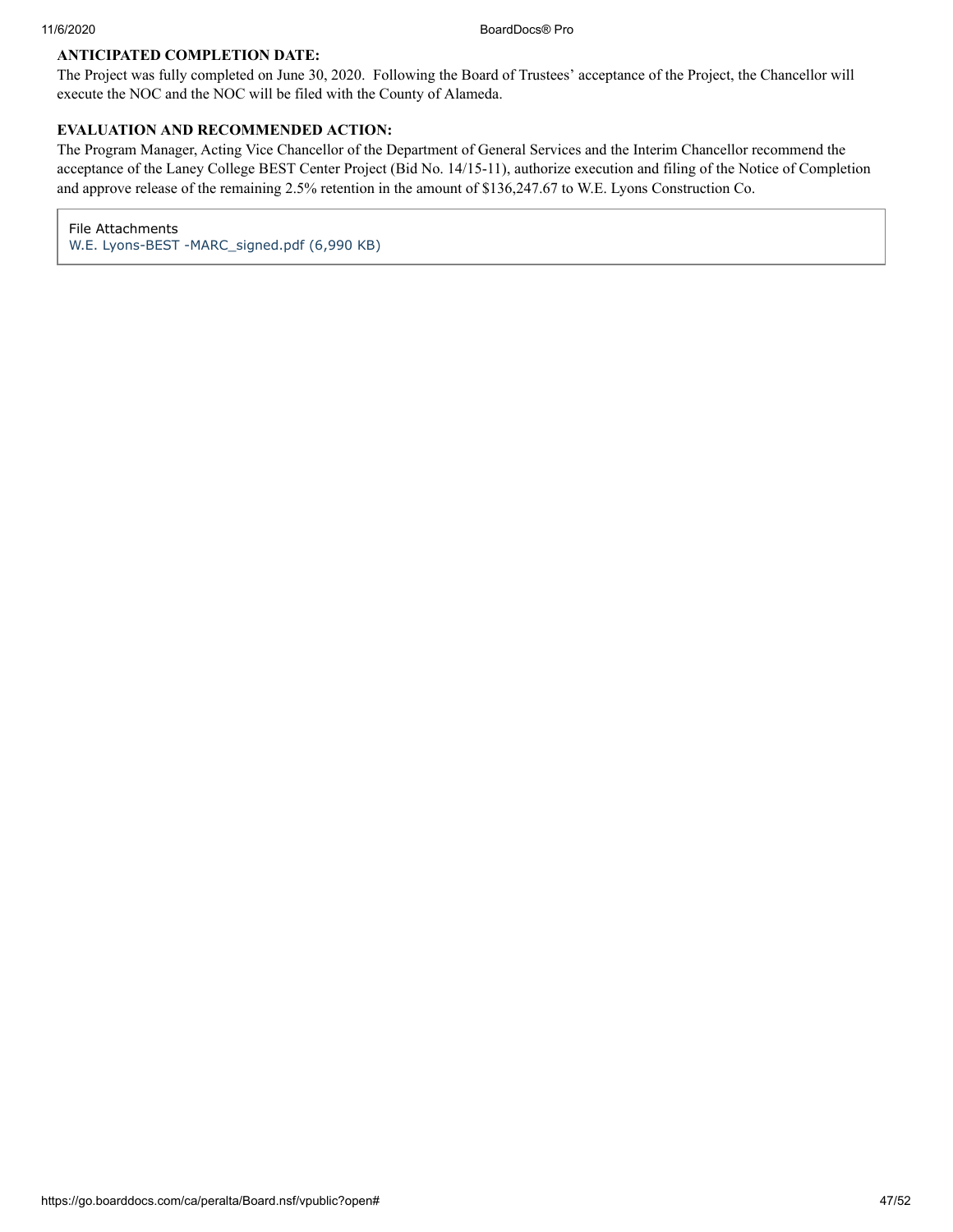# **7. ACTION ITEMS**

| <b>Subject</b>                       | 7.5 Consider Approval of a Management Personnel Item (Resignation) Presenter: Vice<br><b>Chancellor Whittaker</b> |  |
|--------------------------------------|-------------------------------------------------------------------------------------------------------------------|--|
| Meeting                              | Nov 10, 2020 - REGULAR MEETING OF THE BOARD OF TRUSTEES                                                           |  |
| Type                                 | Action                                                                                                            |  |
| <b>Preferred Date</b>                | Nov 10, 2020                                                                                                      |  |
| Absolute Date                        | Nov 10, 2020                                                                                                      |  |
| Fiscal Impact                        | No                                                                                                                |  |
| <b>Budgeted</b>                      | Yes                                                                                                               |  |
| <b>TO: Peralta Board of Trustees</b> |                                                                                                                   |  |
| <b>FROM: Chanelle Whittaker</b>      |                                                                                                                   |  |

#### **PREPARED BY: Socorro Taylor**

#### **BACKGROUND/ANALYSIS: (Please discuss this item. If a Vendor is Involved, please include the company name as well as the individual.)**

#### **APPROVAL OF MANAGEMENT PERSONNEL ITEMS**

New employment; changes in assignment, compensation, and placement; leaves of absence; changes in staff allocation; retirements, phase-in retirements and resignations.

#### **A. ADMINISTRATIVE APPOINTMENT, REAPPOINTMENT, ASSIGNMENT AND REASSIGNMENT**

| $(NP = New Position * = New Employee)$        |                              |                               |
|-----------------------------------------------|------------------------------|-------------------------------|
| <b>Name</b>                                   | <b>Location</b>              | <b>Department/Reports to:</b> |
|                                               |                              |                               |
|                                               | <b>District Office</b>       |                               |
| None                                          |                              |                               |
|                                               | <b>Berkeley City College</b> |                               |
| None                                          |                              |                               |
|                                               | <b>College of Alameda</b>    |                               |
| None                                          |                              |                               |
|                                               | <b>Laney College</b>         |                               |
| None                                          |                              |                               |
|                                               | <b>Merritt College</b>       |                               |
| None                                          |                              |                               |
| <b>B. PHASE-IN RETIREMENT</b>                 |                              |                               |
| None                                          |                              |                               |
|                                               |                              |                               |
| <b>C. LEAVE OF ABSENCE</b>                    |                              |                               |
| None                                          |                              |                               |
|                                               |                              |                               |
| D. PUBLIC EMPLOYEE RETIREMENT AND RESIGNATION |                              |                               |
| 1. Retirement                                 |                              |                               |
| <b>Name</b>                                   | <b>Location</b>              | <b>Department/Reports to:</b> |
|                                               |                              |                               |
|                                               | <b>Berkeley City College</b> |                               |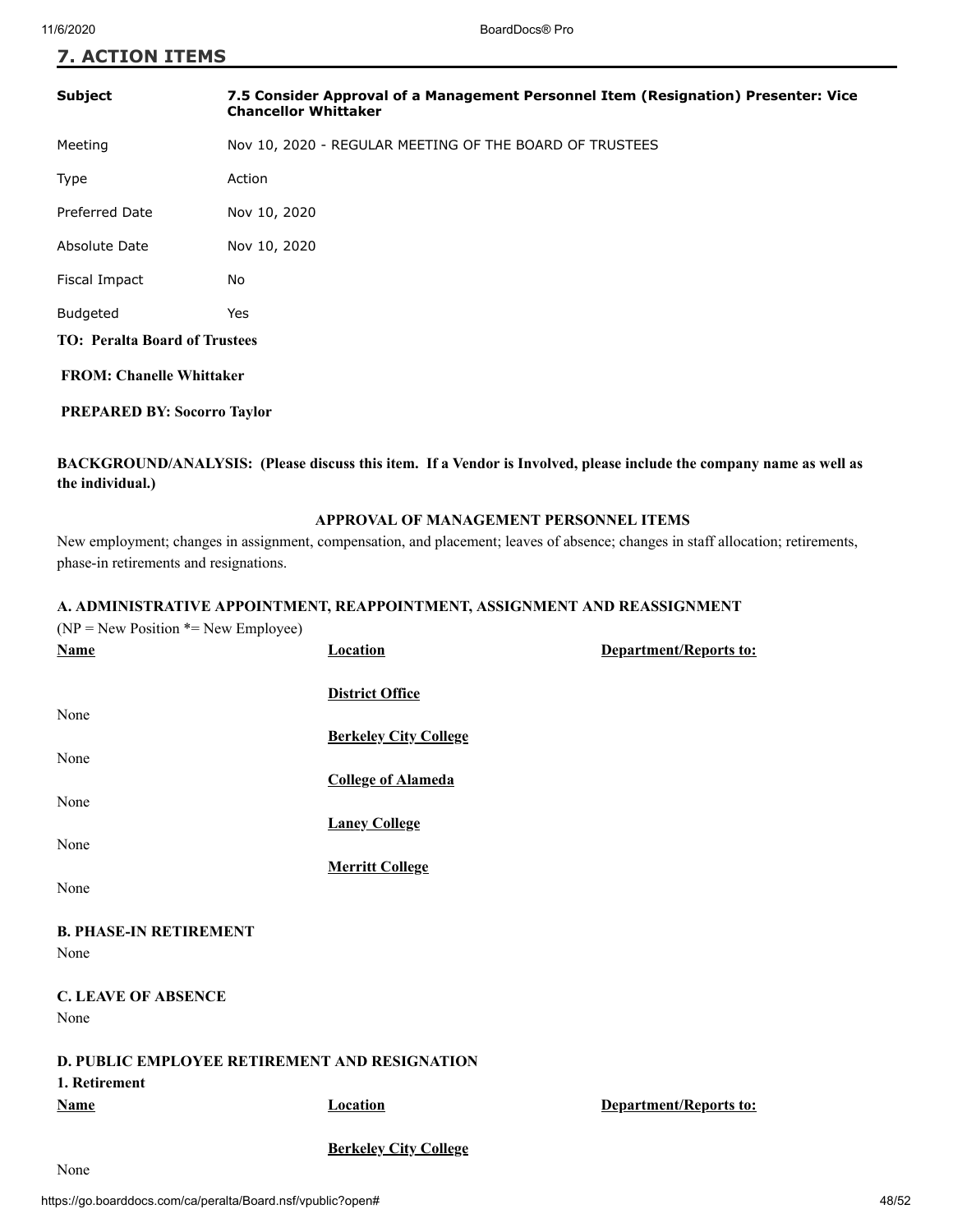| 11/6/2020                                                | BoardDocs® Pro               |                                               |
|----------------------------------------------------------|------------------------------|-----------------------------------------------|
| None                                                     | <b>College of Alameda</b>    |                                               |
|                                                          | <b>District Office</b>       |                                               |
| None                                                     | <b>Laney College</b>         |                                               |
| None                                                     | <b>Merritt College</b>       |                                               |
| None                                                     |                              |                                               |
| 2. Resignation                                           |                              |                                               |
| None                                                     | <b>Berkeley City College</b> |                                               |
| None                                                     | <b>College of Alameda</b>    |                                               |
|                                                          | <b>District Office</b>       |                                               |
| Leigh Sata                                               | Vice Chancellor              | General Services/Interim Chancellor Carla Wal |
| Administrative retirement effective<br>November 10, 2020 |                              |                                               |
| None                                                     | <b>Laney College</b>         |                                               |
|                                                          | <b>Merritt College</b>       |                                               |
| None                                                     |                              |                                               |
| <b>DELIVERABLES/SCOPE OF WORK:</b>                       |                              |                                               |
| N/A                                                      |                              |                                               |
| <b>ANTICIPATED COMPLETION DATE:</b>                      |                              |                                               |
| N/A                                                      |                              |                                               |

#### **EVALUATION AND RECOMMENDED ACTION:**

The Interim Chancellor recommends approval.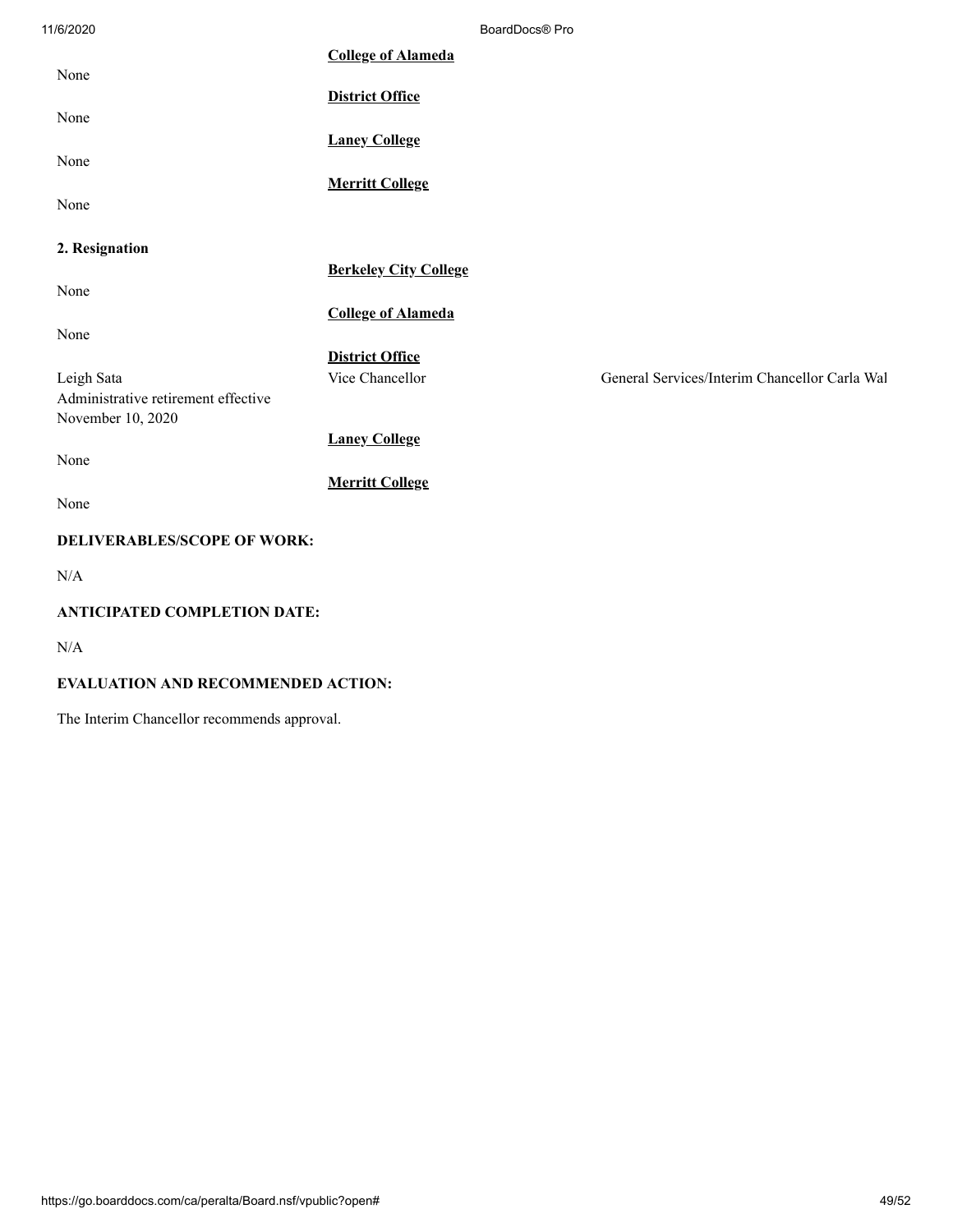#### **7. ACTION ITEMS**

# **TO: Peralta Board of Trustees Subject 7.6 Consider Approval of a Classified Management Position for the Department of General Services (Director of Public Safety). Presenter: Interim Vice Chancellor Whittaker** Meeting Nov 10, 2020 - REGULAR MEETING OF THE BOARD OF TRUSTEES Type Action Preferred Date Nov 10, 2020 Absolute Date Nov 10, 2020 Fiscal Impact Yes Dollar Amount \$218,911.00 Budgeted Yes Budget Source General Funds - 1-01-161-2101-1-659900-0000-00

#### **FROM: Chanelle Whittaker, Interim Vice Chancellor for Human Resources & Employee Relations**

#### **PREPARED BY: Socorro Taylor**

#### **BACKGROUND/ANALYSIS:**

The District Administration requests the Board to approve the following new classified management position for the Department of General Services:

| <b>Position Title</b>                          | Location                | <b>Classification</b>    | <b>Salary Range</b>   | <b>Funding</b><br><b>Source</b> | <b>Budget Code</b> |
|------------------------------------------------|-------------------------|--------------------------|-----------------------|---------------------------------|--------------------|
| Director of Public District/Dept. of<br>Safety | <b>General Services</b> | Classified<br>Management | \$126,816 - \$149,874 | General Fund                    |                    |

#### **DELIVERABLES/SCOPE OF WORK:**

N/A

#### **ANTICIPATED COMPLETION DATE:**

N/A

#### **EVALUATION AND RECOMMENDED ACTION:**

The Interim Chancellor recommends approval.

File Attachments

[11-10-20 Position Request for Director of Public Safety.pdf \(612 KB\)](https://go.boarddocs.com/ca/peralta/Board.nsf/files/BUYW5K83C3F9/$file/11-10-20%20Position%20Request%20for%20Director%20of%20Public%20Safety.pdf)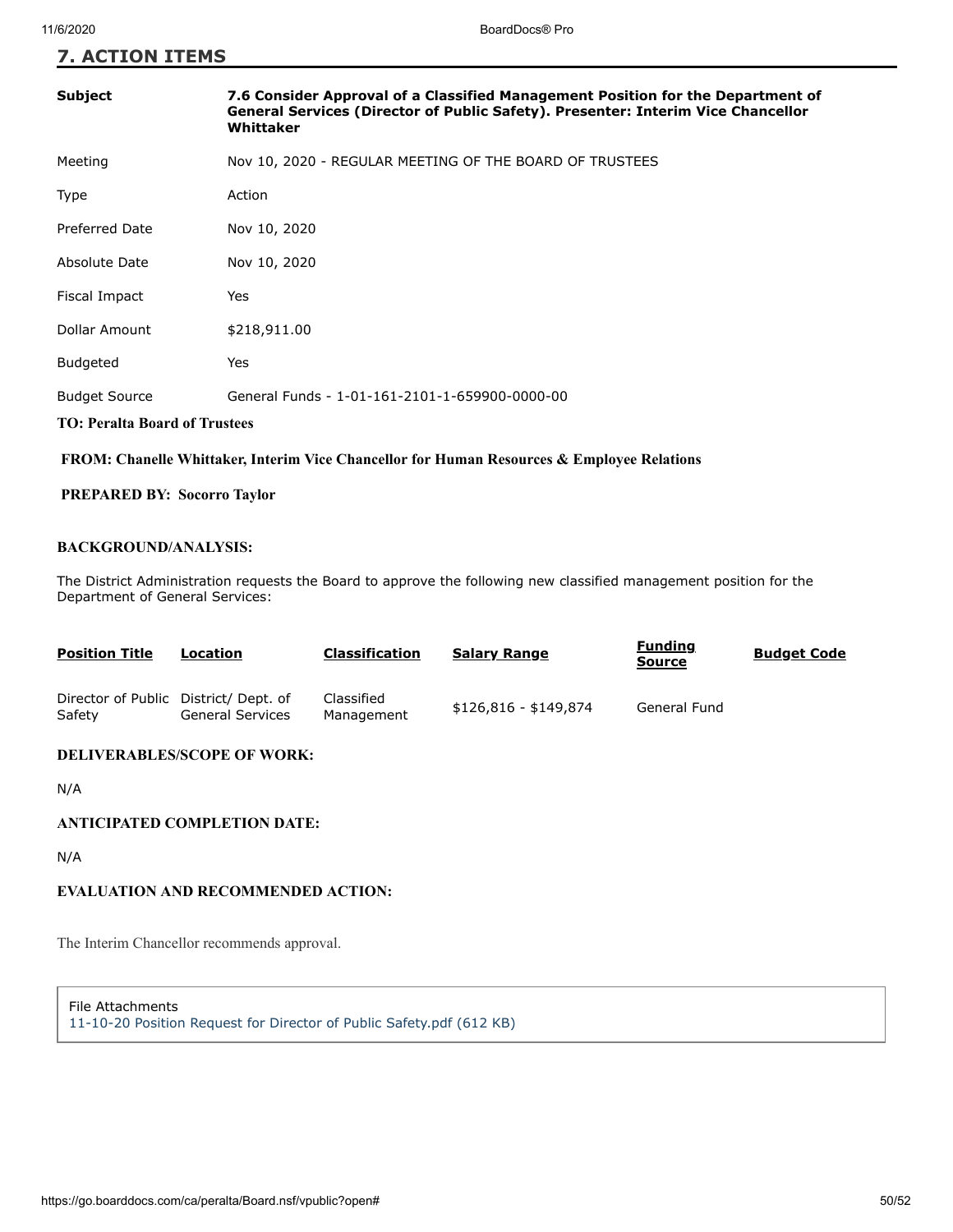# **8. REPORTS Subject 8.1 Board of Trustees' Reports** Meeting Nov 10, 2020 - REGULAR MEETING OF THE BOARD OF TRUSTEES

Type Information